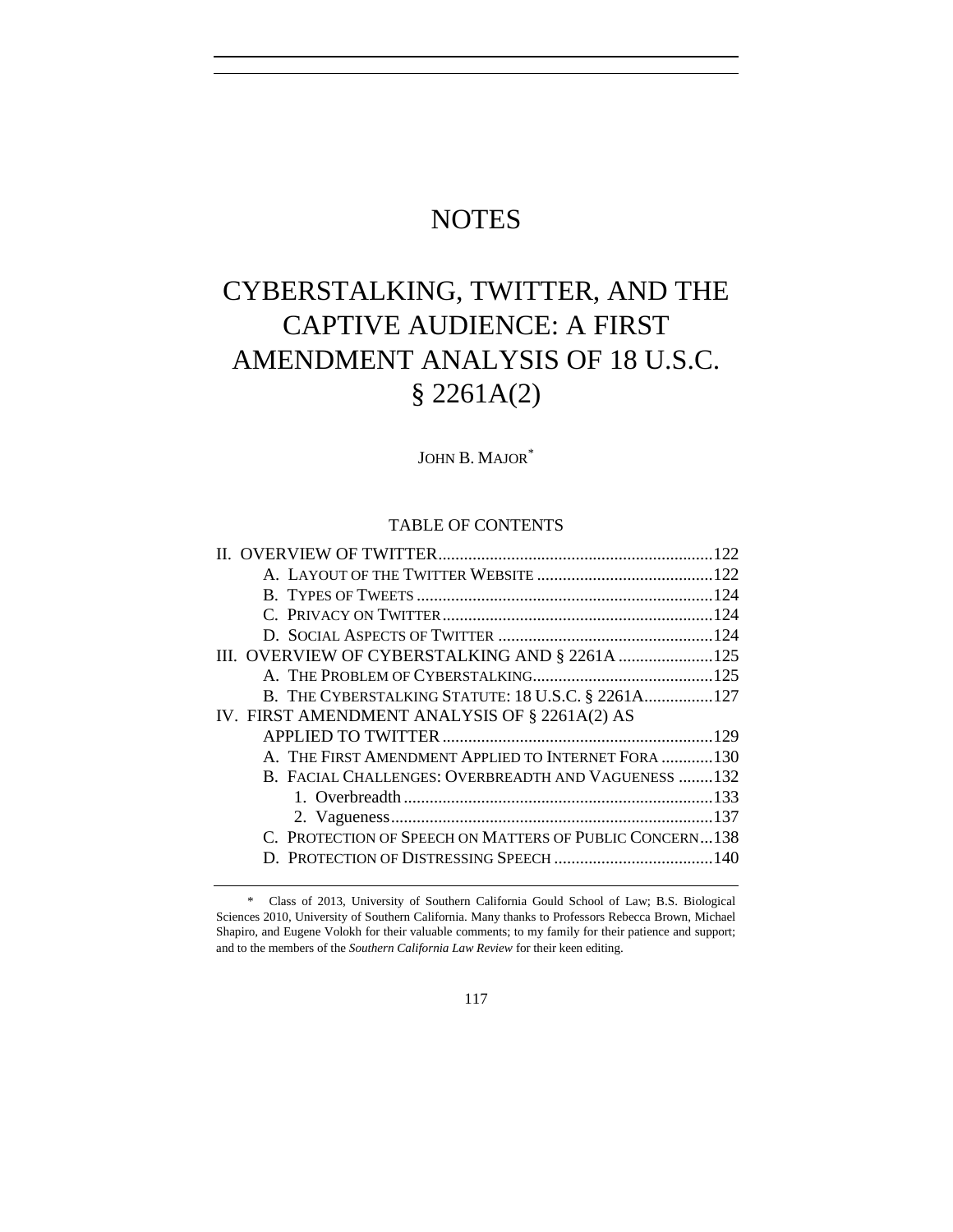### I. INTRODUCTION

*That name rings in her head a thousand times each day . . . . .*

*A thousand voices call out . . . and she cannot shut off the silent scream*

*Terrors in the night disturb [her] sleep . . . anxiety rules her body like a slavemaster*

Tweets like those above are a small sampling of the verbal assault Alyce Zeoli suffered at the hand of William Lawrence Cassidy.<sup>1</sup> Mr. Cassidy's Tweets were right on the mark: his name rang in Ms. Zeoli's head thousands of times each day, she could not shut off his incessant "Tweeting," and anxiety took hold of her life.

<span id="page-1-1"></span><span id="page-1-0"></span>Ms. Zeoli, known to her followers as Jetsunma Ahkon Lhamo, is considered to be a reincarnated master in the Tibetan Buddhist religious tradition.<sup>2</sup> In the fall of 2007, she invited Mr. Cassidy, who had befriended monks at her teaching center, to a retreat.<sup>3</sup> The relationship between Mr. Cassidy and Ms. Zeoli quickly became bizarre. Shortly after meeting Ms. Zeoli, Mr. Cassidy asked her to marry him; after she declined, he requested

<sup>1.</sup> Somini Sengupta, *Case of 8,000 Menacing Posts Tests Limits of Twitter Speech*, N.Y. TIMES, Aug. 26, 2011, at A1, *available at* http://www.nytimes.com/2011/08/27/technology/man-accused-ofstalking-via-twitter-claims-free-speech.html?\_r=1.

<sup>2.</sup> *Id.*

<sup>3.</sup> Criminal Complaint  $\sqrt{6(a)}$  (b), United States v. Cassidy, 814 F. Supp. 2d 574 (D. Md. 2011) (No. 11-501).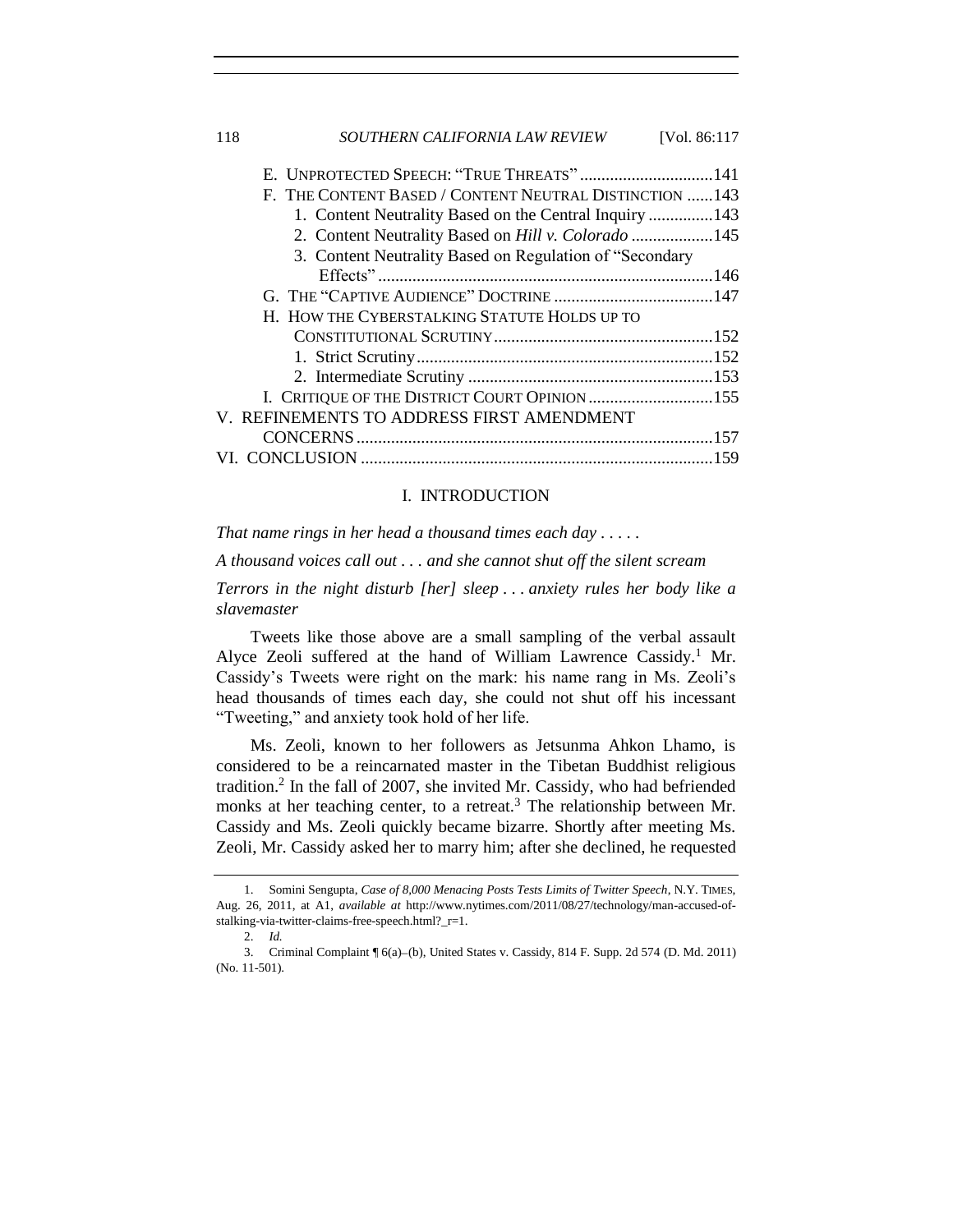that she pretend they were married.<sup>4</sup> During another encounter, after hearing of Ms. Zeoli's failed relationship with her ex-husband, Mr. Cassidy asked her if she wanted her ex-husband killed.<sup>5</sup> Mr. Cassidy later claimed to have lung cancer, and Ms. Zeoli's organization cared for him.<sup>6</sup> When it became known that Mr. Cassidy had lied about having cancer and had used a fake name to sign up for the organization, however, the relationship between Ms. Zeoli and Mr. Cassidy soured.<sup>7</sup> This spurred Mr. Cassidy's relentless Tweeting.

Over the span of several months, Mr. Cassidy published over eight thousand Tweets from thirteen separate Twitter accounts,<sup>8</sup> the vast majority of which pertained to Ms. Zeoli.<sup>9</sup> The Tweets varied greatly in both substance and tone. Some Tweets could potentially be construed as criticism of Ms. Zeoli's fitness as a religious leader: "[Ms. Zeoli] is a demonic force who tries to destroy Buddhism," <sup>10</sup> and "[Ms. Zeoli] is no dakini: shes a grossly overweight 61 yr old burnt out freak with bad bowels & a lousy outlook: her 'crown' is a joke."<sup>11</sup> Other Tweets took a banal, personally insulting tone: "that ho bitch [Ms. Zeoli] so fat if she falls & breaks her leg gravy will spill out,"<sup>12</sup> and "I do not believe [Ms. Zeoli] was a prostitute. I think that story is a made-up lie. Prostitutes are professionals."<sup>13</sup>

<span id="page-2-1"></span>A final category of Tweets is particularly troubling, as it seemingly focused solely on intimidating or distressing Ms. Zeoli: "and that sound that keeps buzzing in the back of your head [Ms. Zeoli] is my hand touching the ground";<sup>14</sup> "Enough is enough. The final bit of magic begins now. Within 90 days, you will know. Owl and raven feathers separate  $\ldots$  permanently";<sup>15</sup> and "Damn! I just heard more screams coming from the compound! Hope everything is OK! Worried!"<sup>16</sup> Indeed,

16. Criminal Complaint, *supra* not[e 3,](#page-1-0) ¶ 13(g).

<span id="page-2-0"></span>

<sup>4.</sup> *Id.* ¶ 6(b).

<span id="page-2-2"></span><sup>5.</sup> *Id.*

<sup>6.</sup> *Id.* ¶ 6(c).

<sup>7.</sup> *Id.* ¶ 6(e).

<sup>8.</sup> *Id.* ¶¶ 10, 14.

<sup>9.</sup> *Id.* ¶ 10.

<sup>10.</sup> *Id.* ¶ 11(b).

<sup>11.</sup> *Id.* ¶ 11(j).

<sup>12.</sup> *Id.* ¶ 11(m).

<sup>13.</sup> *Id.* ¶ 11(ll).

<sup>14.</sup> *Id.* ¶ 11(d).

<sup>15.</sup> *Id.*  $\llbracket 11(r)$ . "'Owl and raven feathers separate' refers to . . . [separating] the defenses of the enemy so that the enemy is then left defenseless against attack." *Owl and Raven Feathers Separate*, PROTECTING NYINGMA (Nov. 14, 2010), http://protectingnyingma2.wordpress.com/2010/11/14/owland-raven-feathers-separate/.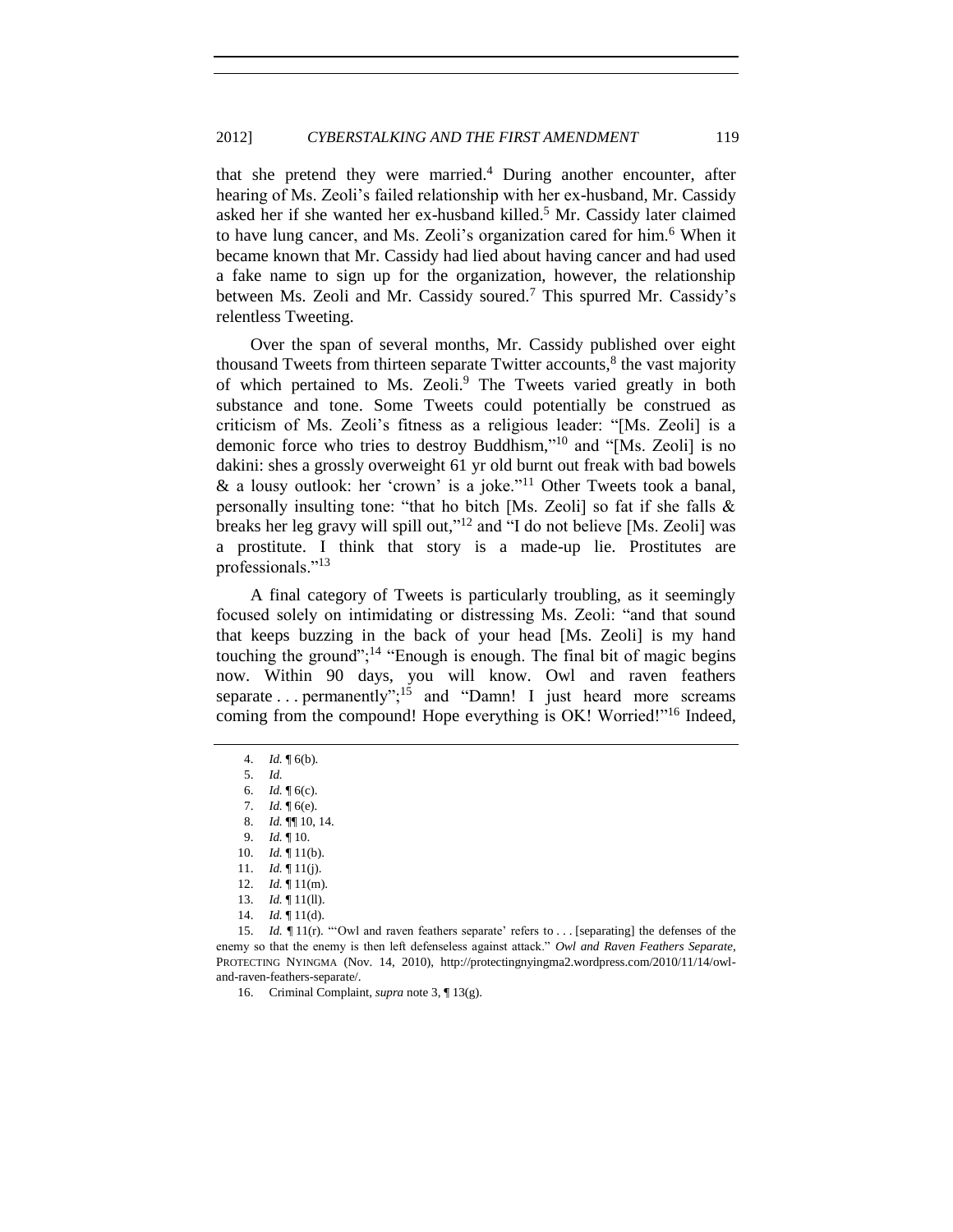after Ms. Zeoli deactivated her Twitter account, Mr. Cassidy acknowledged that he was "play[ing] with" her, Tweeting that someone should "throw a couple shots of gin in the bitch  $\&$  get her back on twitter."<sup>17</sup> Mr. Cassidy's Tweets caused Ms. Zeoli extensive emotional distress.<sup>18</sup> She did not leave her home for a year and a half except for meetings with her psychiatrist; experienced numerous physical ailments; forwent retreats and other professional obligations in fear of Mr. Cassidy; and at times, hired armed security guards for her home.<sup>19</sup> Mr. Cassidy's behavior led to him being charged with cyberstalking under 18 U.S.C. § 2261A(2) ("the cyberstalking statute"), and he raised a First Amendment defense.<sup>20</sup> As will be discussed further in Part IV, the district court found the statute unconstitutional as applied to Mr. Cassidy.<sup>21</sup> The court held that the statute was content based and failed strict scrutiny in part because it assumed Ms. Zeoli could have simply averted her eyes to avoid the offensive speech. $^{22}$ 

<span id="page-3-2"></span>There are multiple aspects of *United States v. Cassidy* that make it particularly difficult to analyze under the First Amendment but allow it to illuminate the limits of the cyberstalking statute. First, there are powerful competing interests here: Ms. Zeoli's right to avoid the harm she suffered, and Mr. Cassidy's right to communicate freely. Put more generally, *Cassidy* places the government's right to protect its citizens in conflict with an individual's right to communicate. Further, it is the first case to test the constitutionality of a portion of the cyberstalking statute that was added in a  $2006$  amendment.<sup>23</sup> Moreover, the speech that caused Ms. Zeoli substantial emotional distress occurred over Twitter and was thus both communicated to the public and targeted her as an individual.<sup>24</sup> This type of speech muddles a sometimes-important distinction in First Amendment law: whether speech is directed to the general public or targeted toward a specific individual.<sup>25</sup> Lastly, because the course of conduct at issue

<span id="page-3-1"></span><span id="page-3-0"></span><sup>17.</sup> *Id.* ¶ 11(c).

<sup>18.</sup> *Id.* ¶ 25.

<sup>19.</sup> *Id.*

<sup>20.</sup> United States v. Cassidy, 814 F. Supp. 2d 574, 580-81 (D. Md. 2011).

<sup>21</sup>*. See infra* Part IV.I.

<sup>22.</sup> *See infra* text accompanying notes [246](#page-35-2)–[47.](#page-35-3)

<sup>23.</sup> *See infra* text accompanying note[s 77](#page-11-0)[–78.](#page-11-1)

<sup>24.</sup> Twitter is one example of an increasingly common phenomenon: public speech that is directed at another person. *See* Joseph B. Walther et al., *Interaction of Interpersonal, Peer, and Media Influence Sources Online: A Research Agenda for Technology Convergence*, *in* A NETWORKED SELF: IDENTITY, COMMUNITY, AND CULTURE ON SOCIAL NETWORK SITES 17, 18 (Zizi Papacharissi ed., 2011) ("Technology has . . . generated new forms of communication, in social networking sites and other systems, which bridge the structural and functional characteristics of mass/interpersonal/peer communication.").

<sup>25.</sup> Eugene Volokh, *One-to-One Speech vs. One-to-Many Speech, Criminal Harassment Laws,*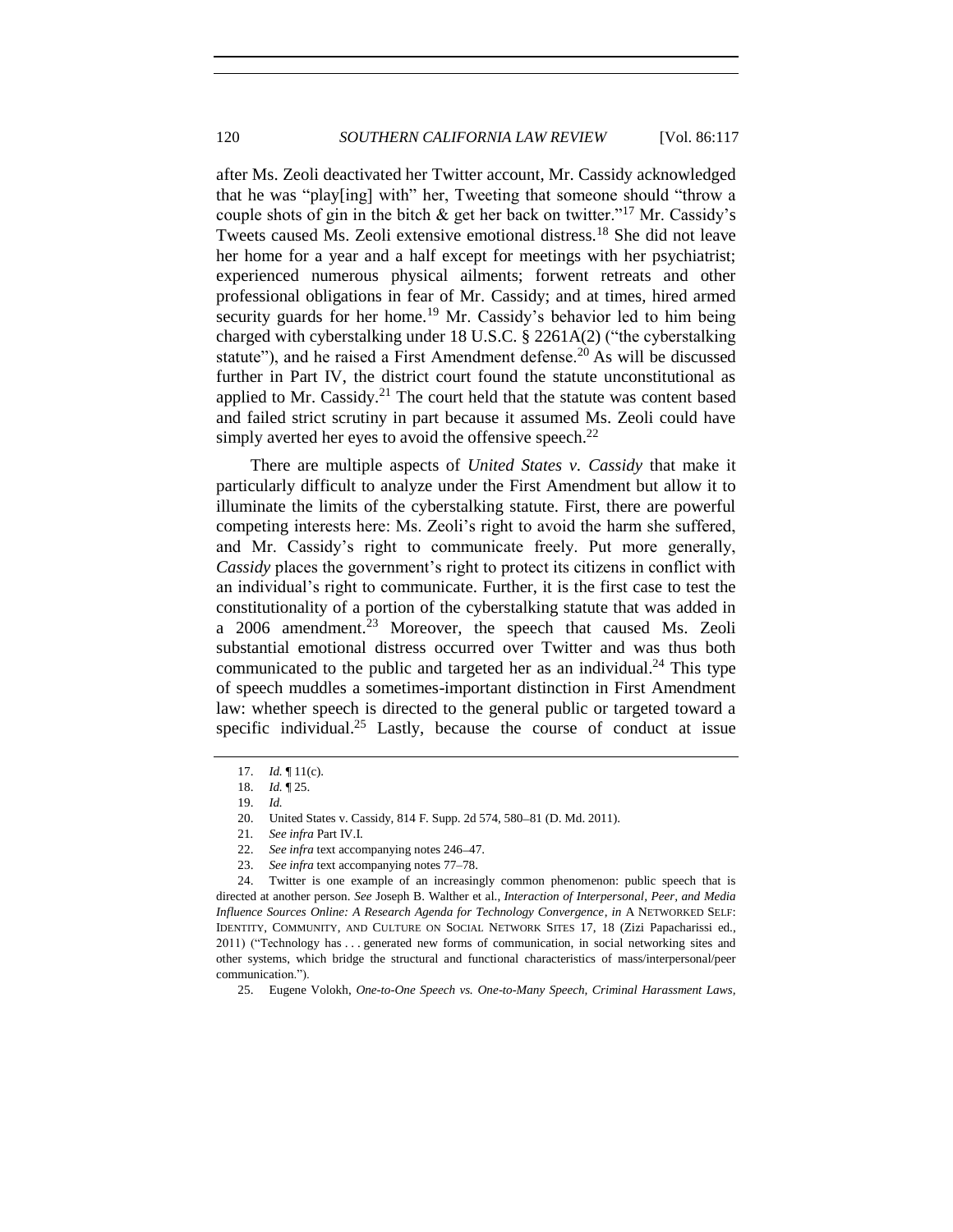occurred entirely over the Internet, a court must once again examine a congressional attempt to regulate the Internet in the shadow of the First Amendment.

This case also brings important questions to the fore: How does new technology mesh with previously rooted First Amendment principles, and can those principles apply to a changing technological landscape? While First Amendment protections remain paramount in contemporary society, new technologies force us to confront the breadth of First Amendment protections and to ask what cost we will pay to preserve our wholesale protection of speech. While there may be hesitation to limit potentially powerful avenues for speech, this very power also yields strong justifications for regulation.<sup>26</sup>

This Note will analyze how the cyberstalking statute applies to a particular form of new media, Twitter, within the framework of a First Amendment analysis. While the analysis within this Note is limited to the interplay between Twitter and the cyberstalking statute, the principles discussed, policies weighed, and doctrines explored also apply to the regulation of distressing speech on the Internet generally. Part II examines Twitter, focusing on how Twitter users interact and the effect this has on First Amendment principles. Part III looks closely at the crime of cyberstalking and the cyberstalking statute. It explores the definition of cyberstalking, the difficult nature of cyberstalking regulation, and the harms cyberstalking can cause. It then discusses the cyberstalking statute (including the 2006 amendment at issue in *Cassidy*), how courts have construed the statute, and what speech the statute criminalizes. Part IV applies First Amendment doctrine to the cyberstalking statute's regulation of Twitter. This part analyzes the following: how the First Amendment applies to Internet fora; vagueness and overbreadth challenges; the protection of speech covered by the statute; what level of scrutiny should apply to the statute; whether the statute serves to protect a "captive audience"; and how the statute holds up under each level of scrutiny. Further, after laying out these First Amendment principles, Part IV critiques the district court opinion issued in the *Cassidy* case. Part V proposes potential changes to the statute to ensure it does not run afoul of the First Amendment. Part VI concludes by refocusing on general First

*and "Cyber-Stalking*,*"* 106 NW. U. L. REV. (forthcoming 2012) (manuscript at 7) ("The laws are aimed at restricting speech *to* a person, not speech *about* a person.").

<sup>26.</sup> *Cf.* FCC v. Pacifica Found., 438 U.S. 726, 748 (1978) (recognizing that "each medium of expression presents special First Amendment problems," and limiting protection of broadcast media because of its "uniquely pervasive presence").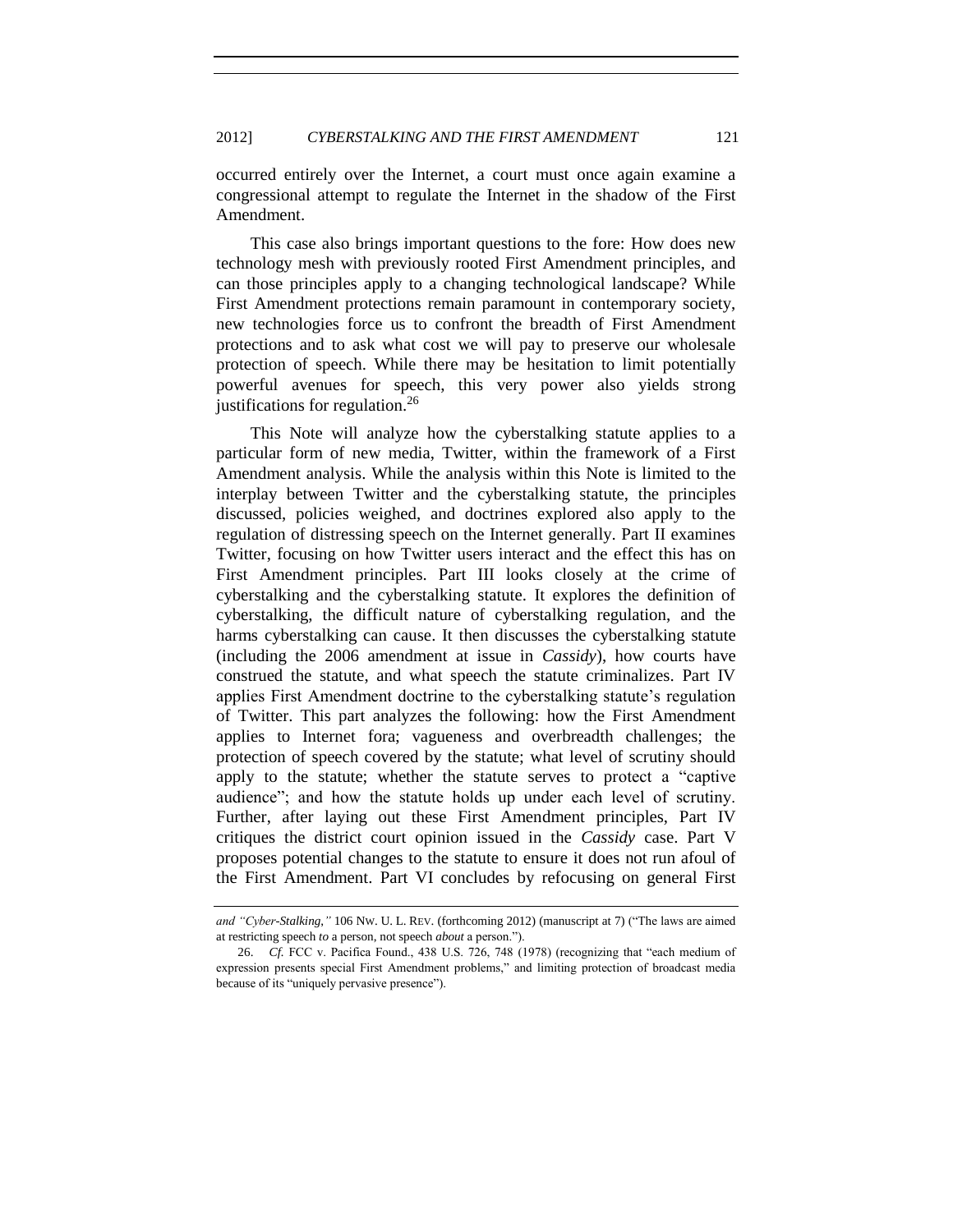<span id="page-5-0"></span>Amendment principles and the interests at issue in this case, and it emphasizes that protecting the captive audience may be the most appropriate role for cyberstalking laws to serve.

## <span id="page-5-2"></span>II. OVERVIEW OF TWITTER

"Twitter is one of the fastest-growing social-networking sites,"<sup>27</sup> with over one hundred million active users in  $2011<sup>28</sup>$  It functions as a "real-time" information network," at the heart of which are "small bursts of information called Tweets."<sup>29</sup> Each Tweet's length is limited to 140 characters, but individual users can Tweet multiple times per day.<sup>30</sup> Users may choose to "follow" another user, which subscribes them to the followed user's Tweets.<sup>31</sup> Essentially, Twitter operates as a multiuser social and interactive message board with all of the messages taking the form of Tweets.<sup>32</sup> While the following sections examine Twitter in more depth for purposes of analytical completeness, a basic understanding of Twitter is sufficient for purposes of this Note.

## A. LAYOUT OF THE TWITTER WEBSITE

<span id="page-5-1"></span>The Twitter website consists of three main tabs: the "Home" tab, the "Connect" tab, and the "Discover" tab. The Home tab features a stream of Tweets by all of the people a user "follows."<sup>33</sup> The Connect tab (also

31. *FAQs About Following*, TWITTER.COM, https://support.twitter.com/articles/14019-what-isfollowing (last visited Nov. 6, 2012).

32. Two important aspects of Twitter and social media are important to note: First, Twitter's layout is constantly changing. *See* Lauren Dugan, *Everyone Now Has Access to the New Twitter.com*, ALLTWITTER (Feb. 17, 2012), http://www.mediabistro.com/alltwitter/everyone-now-has-access-to-thenew-twitter-com\_b18752 (discussing Twitter's recent redesign). Second, new social media platforms are constantly being created. *See* Amy Kattan, *4 Reasons to Love the New Twitter*, SOCIALNOMICS (JAN. 16, 2012), http://www.socialnomics.net/2012/01/16/4-reasons-to-love-the-new-twitter/ (discussing the importance of adaptation by existing social media platforms in light of "new social media platforms emerging at such a rapid rate"). However, the principles within this Note apply regardless of changes in design or layout and can be applied broadly to different forms of social media.

33. *Welcome to Your New Home*, TWITTER.COM, http://support.twitter.com/articles/20169520 (last visited Nov. 6, 2012).

<sup>27.</sup> Gina Masullo Chen, *Tweet This: A Uses and Gratifications Perspective on How Active Twitter Use Gratifies a Need to Connect with Others*, 27 COMPUTERS IN HUM. BEHAV. 755, 755 (2011).

<sup>28.</sup> *See* Graeme McMillan, *Twitter Reveals User Number, How Many Actually Say Something*, TIME, Sept. 9, 2011, *available at* http://techland.time.com/2011/09/09/twitter-reveals-active-usernumber-how-many-actually-say-something/ ("According to [Twitter's CEO], Twitter has 100 million active users currently, though not all of them are saying anything. . . . [A]lmost 40% log in merely to see what other people are saying.").

<sup>29.</sup> *About Twitter*, TWITTER.COM, https://twitter.com/about (last visited Nov. 6, 2012).

<sup>30.</sup> *Id.*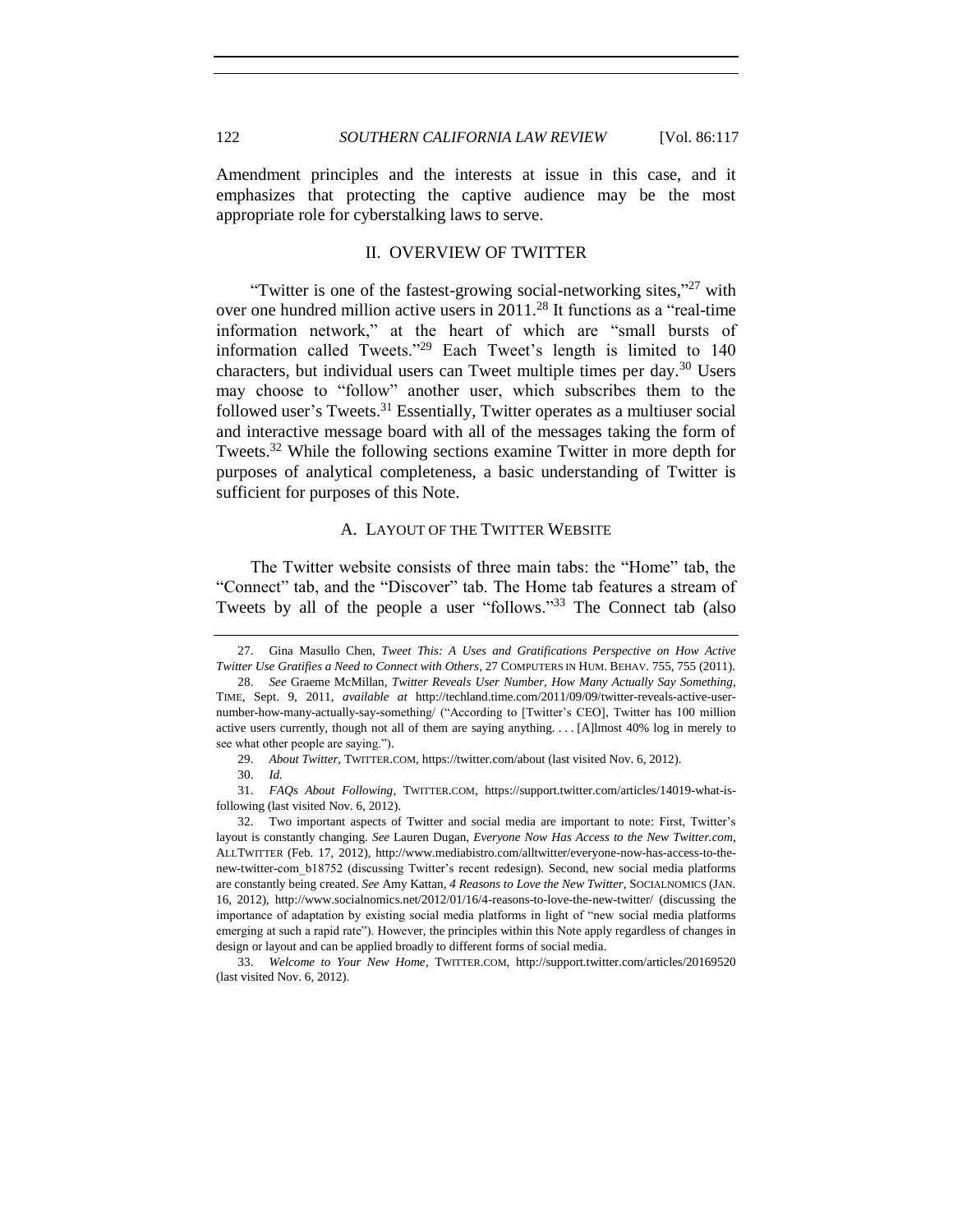known as the "Mentions" tab) features "Interactions" users have had on Twitter (Interactions include when someone marks another person's Tweet as a favorite, mentions their username, follows them, or "retweets" their content).<sup>34</sup> The Connect tab also collects Tweets that mention a user by username so the user can keep track of them.<sup>35</sup> The Discover tab displays top news stories and trending topics.<sup>36</sup> The Discover tab also shows actions that have been recently taken by people a user follows,  $37$  and allows users to find "who to follow."<sup>38</sup>

Twitter also has a search bar that allows users to search for other users based on their username or for Tweets based on their content.<sup>39</sup> The search feature "gives [users] a real-time view onto the chatter of just about any topic imaginable."<sup>40</sup> The search functionality of Twitter is predicted to become more important, and more useful, over time.<sup>41</sup>

Last, Twitter has a "direct message" feature, allowing individual users to send direct messages to each other rather than Tweet.<sup>42</sup> A user can only receive direct messages from other users they have chosen to follow; thus, a user needs to take an affirmative step before they can be "direct messaged."

In sum, there are four principal ways that users interact with and find material relevant to their interests: viewing Tweets by followed users; viewing Tweets that mention them by username; viewing top news stories and trending topics; and searching for users or topics.

<sup>34.</sup> *Track Your Interactions*, TWITTER.COM, http://support.twitter.com/articles/20169523 (last visited Oct. 6, 2012).

<sup>35.</sup> *Monitor Your Mentions*, TWITTER.COM, http://support.twitter.com/articles/20169524 (last visited Nov. 6, 2012).

<sup>36.</sup> *Discover What's Happening*, TWITTER.COM, http://support.twitter.com/articles/20169525 (last visited Nov. 6, 2012).

<sup>37.</sup> *Keep Tabs on What Others Are Doing*, TWITTER.COM, http://support.twitter.com/articles/ 20169526 (last visited Nov. 6, 2012).

<sup>38.</sup> *Follow Interesting Accounts*, TWITTER.COM, http://support.twitter.com/articles/20169527 (last visited Nov. 6, 2012).

<sup>39.</sup> *Search to Discover Even More*, TWITTER.COM, http://support.twitter.com/articles/20169528 (last visited Nov. 6, 2012).

<sup>40.</sup> Steven Johnson, *How Twitter Will Change the Way We Live*, TIME, June 5, 2009, *available at*  http://www.time.com/time/magazine/article/0,9171,1902818-2,00.html.

<sup>41.</sup> *See id.* ("As the archive of links shared by Twitter users grows, the value of searching for information via your extended social network will start to rival Google's approach to the search.").

<sup>42.</sup> *Send and Receive Direct Messages*, TWITTER.COM, http://support.twitter.com/articles/2016 9555 (last visited Nov. 6, 2012).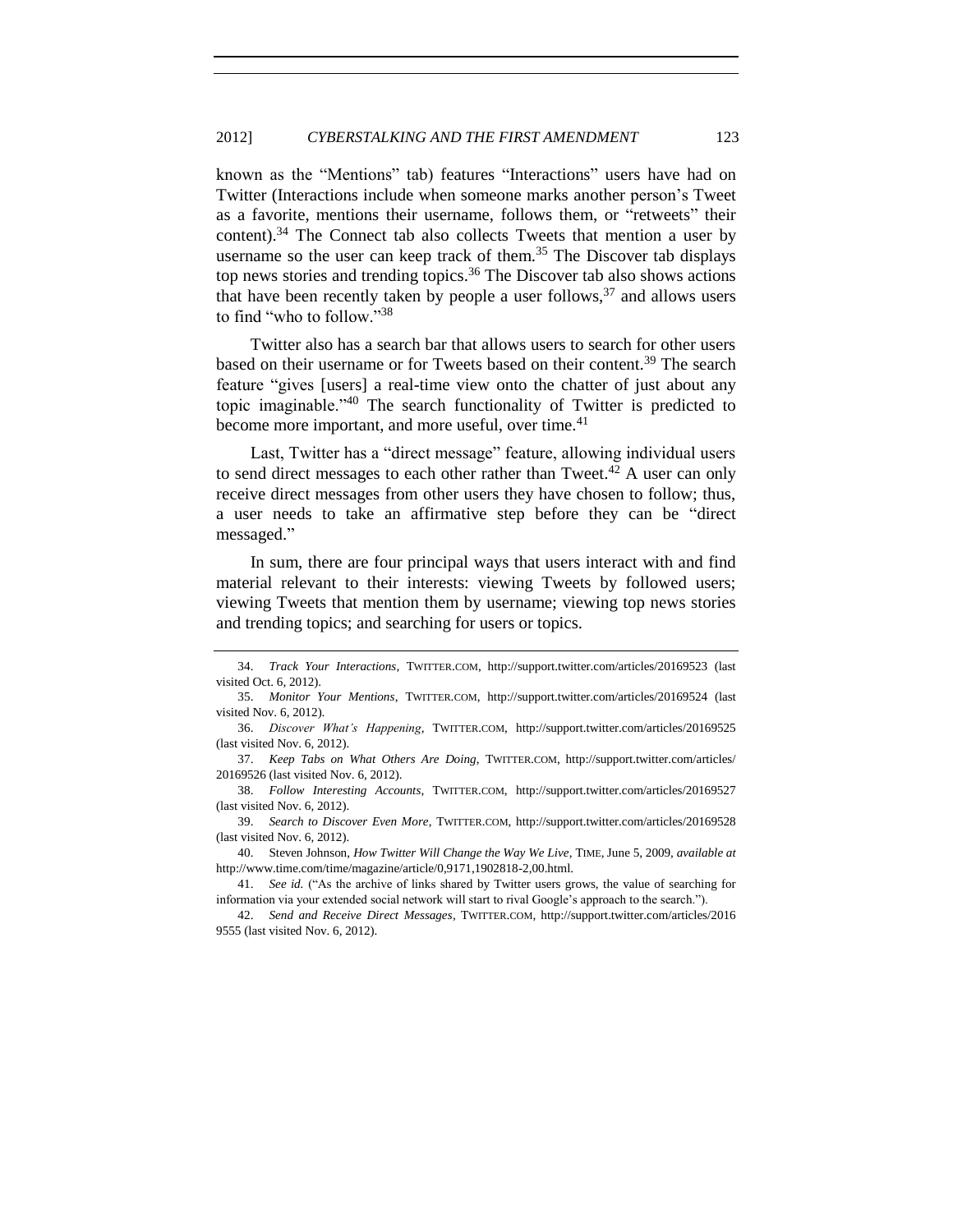## 124 *SOUTHERN CALIFORNIA LAW REVIEW* [Vol. 86:117

#### B. TYPES OF TWEETS

Tweets can have various aspects that affect where they will be shown on the Twitter website. Normal Tweets, which have no special characteristics, appear in the Tweets timeline view of anyone following the sender.<sup>43</sup> Mentions contain another Twitter username (in the form @username) and will show up in the recipient's Mentions and Interactions sections.<sup>44</sup> Both of these types of Tweets will appear in search results, and both can be pulled up based on either the content of the Tweet or the username of the individual who Tweeted.

## C. PRIVACY ON TWITTER

<span id="page-7-1"></span>Twitter protects user privacy by allowing users to block other users. Blocking another user prevents the blocked user from following the blocker, adding the blocker to lists, or having the blocked user's Tweets show up in the blocker's Mentions section.<sup>45</sup> However, significantly, blocking does not prevent the blocked user (or their Tweets) from showing up in search results. Further, the blocked user's Twitter remains visible to the blocker.

#### D. SOCIAL ASPECTS OF TWITTER

<span id="page-7-2"></span>The social aspects of Twitter influence both the speech interests of Twitter users and the level of First Amendment protection the Twitter forum should receive. Twitter is simultaneously like a telephone conversation (a one-to-one interaction) and a bulletin board (a one-to-many interaction). Further, Twitter is also a many-to-many interaction.<sup>46</sup>

Twitter "requires a certain loss of volition over when messages are seen" and "differs in important ways from consciously logging on to a website in order to check and read updates."<sup>47</sup> These aspects of Twitter

<span id="page-7-0"></span>

<sup>43.</sup> *Types of Tweets and Where They Appear*, TWITTER.COM, https://support.twitter.com/groups/ 31-twitter-basics/topics/109-Tweets-messages/articles/119138-types-of-Tweets-and-where-they-appear (last visited Nov. 6, 2012).

<sup>44.</sup> *Id.* Indeed, cyberstalking cases involving extensive use of "Mentions" would seemingly be easier to adjudicate given that they show a clearer intent to communicate specifically to the victim.

<sup>45.</sup> *How to Block Users on Twitter*, TWITTER.COM, https://support.twitter.com/entries/117063 (last visited Nov. 6, 2012).

<sup>46.</sup> Kate Crawford, *Following You: Disciplines of Listening in Social Media*, 23 CONTINUUM: J. MEDIA & CULTURAL STUD. 525, 528 (2009). Twitter is also often analogized to radio. *See id.* ("The comparison [of Twitter to radio] may have been unexpected, but it is provocative.... [T]he radio analogy persists.").

<sup>47.</sup> *Id.* at 529.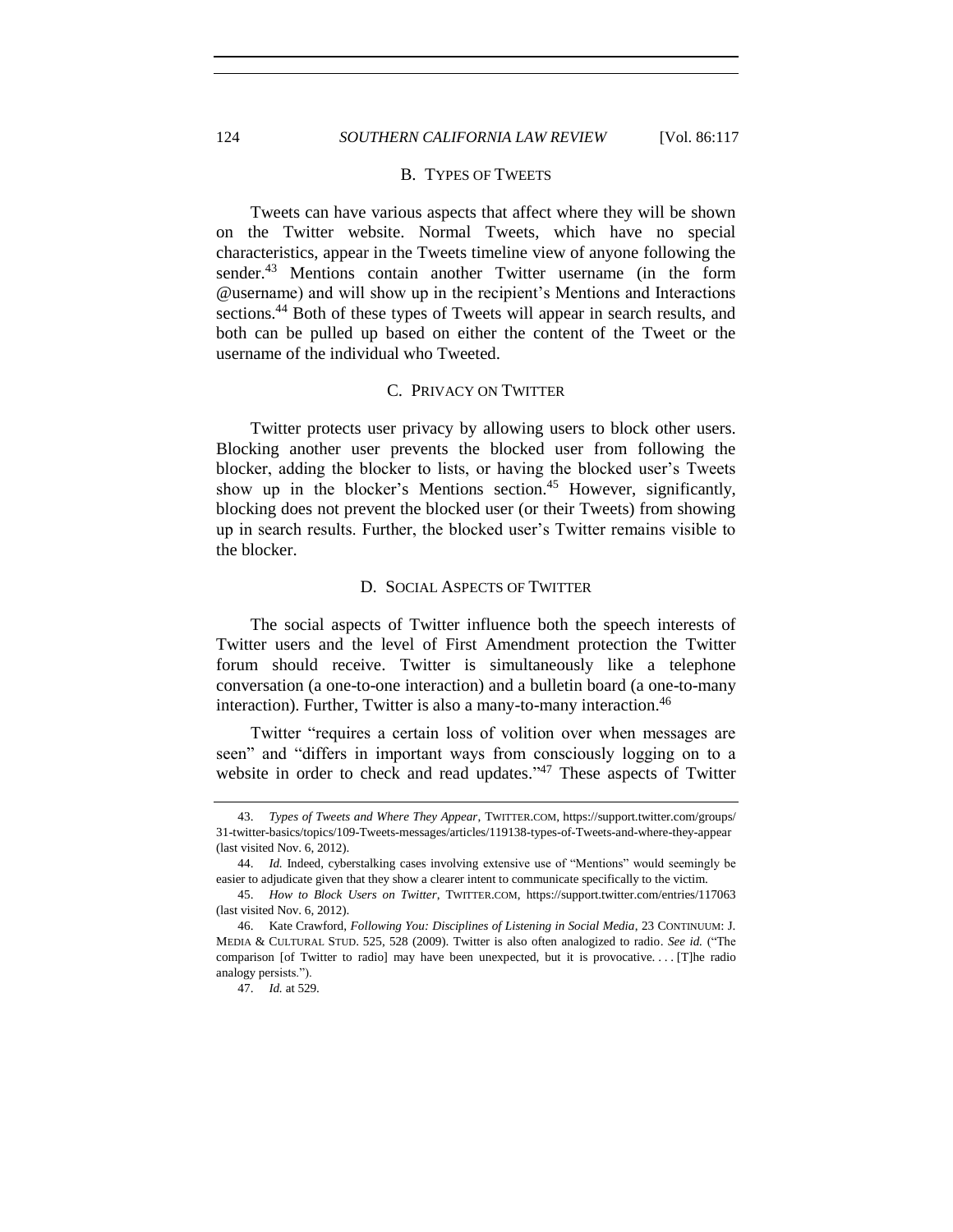arise from the "emergence of . . . broadband Internet" and the use of programs that provide pop-up messages whenever Tweets are received.<sup>48</sup> In this way, Twitter may be likened to broadcast media.<sup>49</sup>

<span id="page-8-4"></span>Notably, unlike many other forms of media, interaction with other users lies at the core of Twitter.<sup>50</sup> Indeed, Twitter "is a medium that people actively seek out to gratify a need to connect with others."<sup>51</sup> Because "Twitter's strength comes in its ability to connect [users] with other people," the search functionality of Twitter takes on an important and nearly essential role.<sup>52</sup> There are numerous effective methods to find other Twitter users, including by their user names, their Tweets' content, or their email addresses. 53

<span id="page-8-5"></span><span id="page-8-0"></span>With this backdrop and these interests in mind, how Twitter interfaces with the cyberstalking statute and the First Amendment can be further explored.

## III. OVERVIEW OF CYBERSTALKING AND § 2261A

## <span id="page-8-2"></span>A. THE PROBLEM OF CYBERSTALKING

<span id="page-8-1"></span>Cyberstalking is a new crime born from advances in technology. Though it does not have a settled definition, it generally "involves the use of the Internet, e-mail, or other means of electronic communication to stalk or harass another individual."<sup>54</sup> As early as 1999, the Department of Justice recognized cyberstalking as a new and growing problem: an early report on cyberstalking estimated tens of thousands of cyberstalking incidents annually.<sup>55</sup> Indeed, millions of individuals may be victimized by some form

<span id="page-8-3"></span><sup>48.</sup> *Id.*

<sup>49.</sup> *Id.*

<sup>50.</sup> *See* Dawn R. Gilpin, *Working the Twittersphere: Microblogging as Professional Identity Construction*, *in* A NETWORKED SELF: IDENTITY, COMMUNITY, AND CULTURE ON SOCIAL NETWORK SITES, *supra* note [24,](#page-3-0) at 232, 234 ("Interaction ... plays an especially strong role ... in a conversational medium such as Twitter . . . .").

<sup>51.</sup> Chen, *supra* not[e 27,](#page-5-2) at 760.

<sup>52.</sup> Lisa Barone, *8 Ways to Find Relevant Followers on Twitter*, SMALL BUS. TRENDS (June 25, 2009), http://smallbiztrends.com/2009/06/find-twitter-followers.html (describing various techniques for finding people relevant to or known to the user, including Twitter's own "Find People" option).

<sup>53.</sup> *See id.* ("There are a great number of tools, directories and searches already available to help [users find people or information on Twitter].").

<sup>54.</sup> Naomi Harlin Goodno, *Cyberstalking, A New Crime: Evaluating the Effectiveness of Current State and Federal Laws*, 72 MO. L. REV. 125, 126 (2007).

<sup>55.</sup> *See* ATT'Y GEN TO THE VICE PRESIDENT, 1999 REPORT ON CYBERSTALKING: A NEW CHALLENGE FOR LAW ENFORCEMENT AND INDUSTRY (1999), *available at* http://cs.txstate.edu/ ~hd01/Master-Resources/CS2315-Resources/Third%20Edition/Readings/Cyberstalking%20A%20New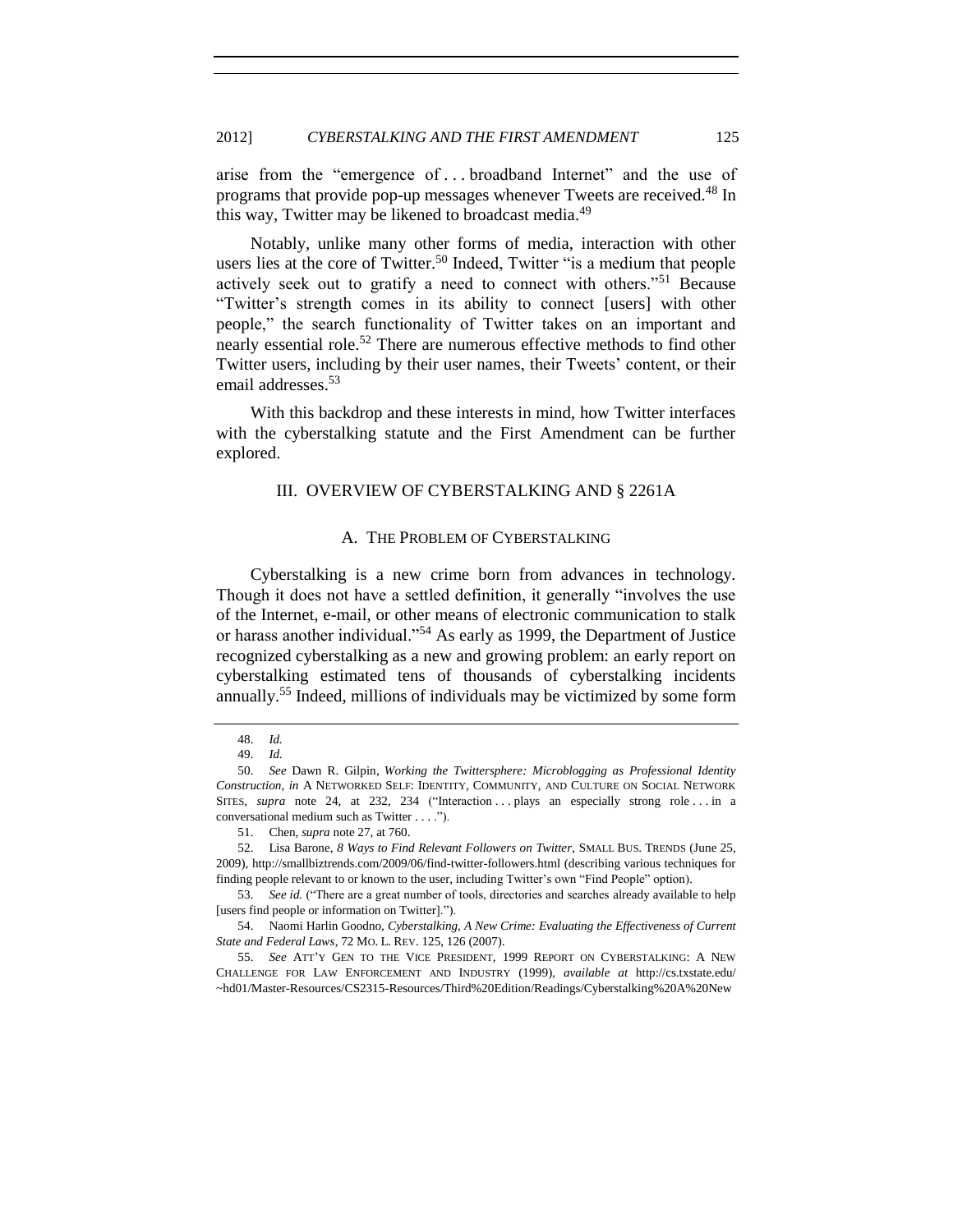of stalking in a given year,<sup>56</sup> and one in four stalking victims have been stalked through some form of technology.<sup>57</sup>

<span id="page-9-1"></span>The general goal of a cyberstalker is similar to that of a conventional stalker: a desire to control the victim through repeated harassing or threatening behavior.<sup>58</sup> Thus, the harms caused by cyberstalking are correspondingly similar: post-traumatic stress disorder, <sup>59</sup> depression, and serious emotional distress.<sup>60</sup> Cyberstalking can also cause "changes in sleeping and eating patterns, nightmares, hyper-vigilance, anxiety, helplessness, fear for safety, and shock and disbelief."<sup>61</sup> These harms are amplified because "[c]yber-attackers can utilize the Internet to harass their victims on a scale never before possible," and their conduct can have both "immediate effect" and "global dissemination."<sup>62</sup> The harm of cyberstalking is also amplified because "[o]nline communications . . . have a permanent quality that real world conduct lacks."<sup>63</sup>

<span id="page-9-2"></span><span id="page-9-0"></span>Cyberstalking is difficult to regulate because "[s]talking behaviors can include seemingly innocuous acts."<sup>64</sup> The innocuous nature of these acts may make each individual act appear minor, yet taken together, they create

57. *Id.* at 5.

58. U.S. DEP'T OF JUSTICE, STALKING AND DOMESTIC VIOLENCE, REPORT TO CONGRESS 2 (2001), https://www.ncjrs.gov/pdffiles1/ojp/186157.pdf.

59. While post-traumatic stress disorder ("PTSD") is generally associated with a discrete event (for example, an assault or a rape), it can affect "anyone who has gone through a life-threatening event." *Posttraumatic Stress Disorder (PTSD)*, U.S. DEP'T OF VETERANS AFFAIRS, https://www.myhealth.va.gov/mhv-portal-web/anonymous.portal?\_nfpb=true&\_pageLabel=common Conditions&contentPage=va\_health\_library/PTSD\_intro.htm (last updated May 2009). Thus, given that stalking victims often fear for their lives, PTSD is a logical potential symptom of cyberstalking.

<sup>%20</sup>Challenge%20for%20Law%20Enforcement%20and%20Industry.htm [hereinafter 1999 REPORT ON CYBERSTALKING] ("In the United States, there are currently more than 80 million adults and 10 million children with access to the Internet. Assuming the proportion of cyberstalking victims is even a fraction of the proportion of persons who have been the victims of offline stalking within the preceding 12 months, there may be potentially tens or even hundreds of thousands of victims of recent cyberstalking incidents in the United States."). Given increased Internet access and usage, this number is likely much higher today.

<sup>56.</sup> *See* KATRINA BAUM, SHANNAN CATALANO & MICHAEL RAND, BUREAU OF JUSTICE STATISTICS, NATIONAL CRIME VICTIMIZATION SURVEY: STALKING VICTIMIZATION IN THE UNITED STATES 1 (2009), http://www.ovw.usdoj.gov/docs/stalking-victimization.pdf ("During a 12-month period, an estimated 3.4 million persons age 18 or older were victims of stalking.").

<sup>60.</sup> *See* Goodno, *supra* note [54,](#page-8-2) at 128 (describing similarities and differences between offline stalking and cyberstalking).

<sup>61.</sup> Nicolle Parsons-Pollard & Laura J. Moriarty, *Cyberstalking—What's the Big Deal?*, *in* CONTROVERSIES IN VICTIMOLOGY 103, 108 (Laura J. Moriarty ed., 2d ed. 2008).

<sup>62.</sup> Jacqueline D. Lipton, *Combating Cyber-Victimization*, 26 BERKELEY TECH. L.J. 1103, 1112 (2011).

<sup>63.</sup> *Id.*

<sup>64.</sup> Tracy Russo, *Understanding the Serious Crime of Stalking*, THE JUSTICE BLOG (Jan. 4, 2012), http://blogs.justice.gov/main/archives/1797.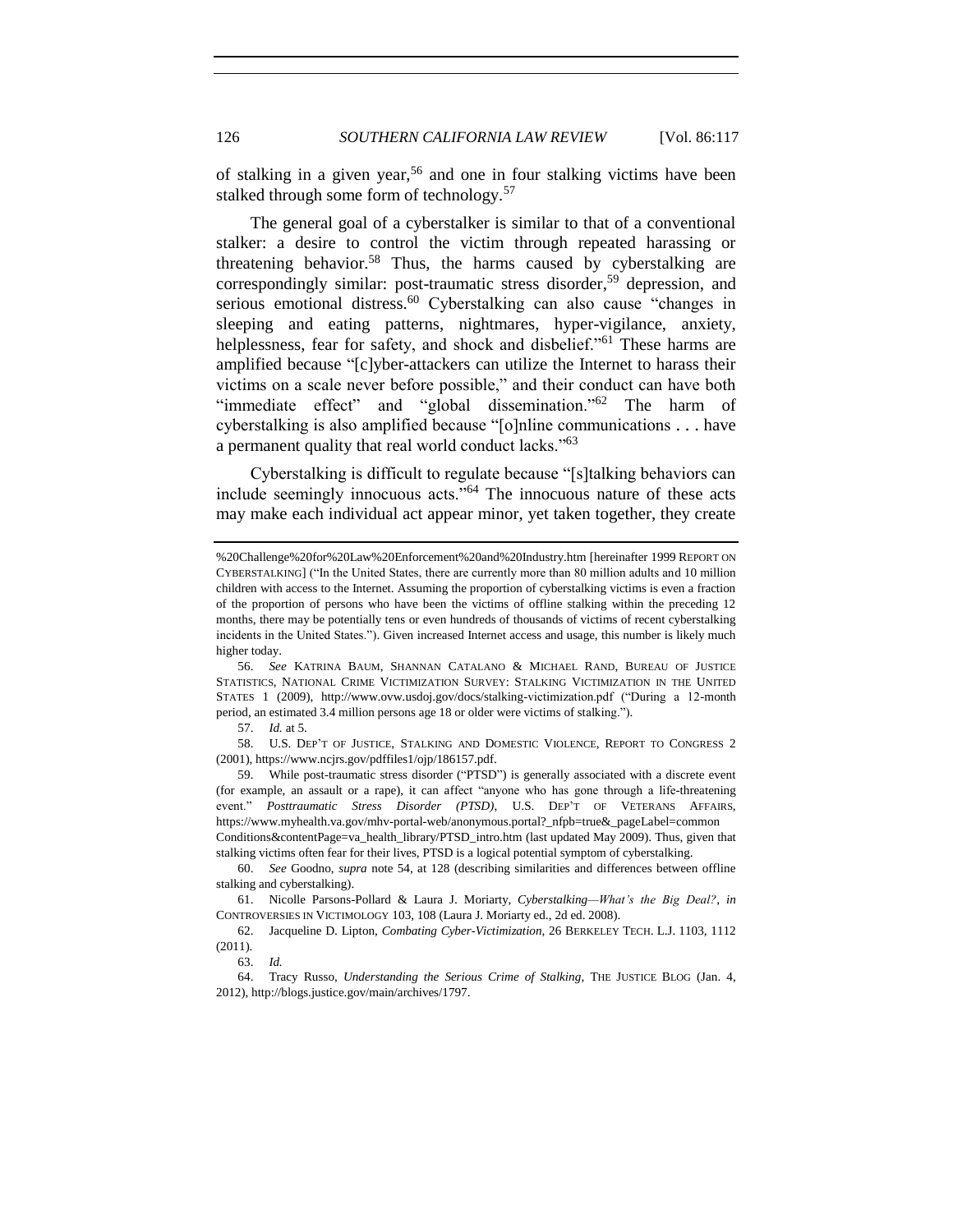a pattern of behavior that can have deleterious effects.<sup>65</sup> Thus, in stalking cases, "[a]lmost anything can be harassing, depending on the context of the conduct and the surrounding circumstances."<sup>66</sup> The variety of harassment methods that stalkers can use creates a need for statutes with a broad reach.<sup>67</sup>

<span id="page-10-1"></span>Further, cyberstalking victims cannot simply avoid their stalkers or relinquish the use of the Internet. "[I]n today's interconnected world [avoidance] is not a viable option, as people who are forced offline forgo important personal and professional opportunities."<sup>68</sup> With that in mind, simply forgoing Twitter may represent a major loss and may not be a practical course of action.

<span id="page-10-2"></span>Moreover, "online information is easily searchable through Google and other popular search engines."<sup>69</sup> With "self-Googling" serving an important role in managing one's online identity in today's digital world, cyberstalking victims may be exposed to harassing material without actively seeking it out.<sup>70</sup> Through this sort of search engine use, rather than "com[ing] to the nuisance," the nuisance comes to the victim (albeit in an indirect way)—an individual searching through the Internet for a topic of interest may stumble on harassing comments without searching or looking for them.<sup>71</sup>

#### <span id="page-10-3"></span>B. THE CYBERSTALKING STATUTE: 18 U.S.C. § 2261A

<span id="page-10-0"></span>Given the danger that stalking can pose, in 1996 Congress enacted 18 U.S.C. § 2261A,<sup>72</sup> commonly referred to as the Interstate Stalking Statute,

68. Lipton, *supra* note [62,](#page-9-0) at 1113. This fact will be addressed further *infra* Part IV.G in discussing Twitter as potentially creating a "captive audience."

69. *Id.* at 1112.

70. *See* News Release, Univ. at Buffalo, "Self-Googling" Isn't Just Vanity; It's a Shrewd Form of Personal "Brand Management," Says UB Internet-Culture Expert (Mar. 29, 2004), http:// www.buffalo.edu/news/fast-execute.cgi/article-page.html?article=66380009 (proposing that "selfgoogling" is a "shrewd form of 'personal brand management' in the digital age").

71. Julie Hilden, *The Case of the Alleged Twitter Stalker: A Federal Judge Dismisses an Indictment on First Amendment Grounds*, JUSTIA.COM (Dec. 26, 2011), http://verdict.justia.com/ 2011/12/26/the-case-of-the-alleged-twitter-stalker.

72. National Defense Authorization Act for Fiscal Year 1997, Pub. L. No. 104-201, § 1069, 110 Stat. 2422, 2655 (1996) (codified as amended at 18 U.S.C. § 2261A (2006)).

<sup>65.</sup> *See* Kerry Wells, *Prosecuting Those Who Stalk: A Prosecutor's Legal Perspective and Viewpoint*, *in* STALKING CRIMES AND VICTIM PROTECTION: PREVENTION, INTERVENTION, THREAT ASSESSMENT, AND CASE MANAGEMENT 427, 431 (Joseph A. Davis ed., 2001) (noting that "what may be otherwise innocuous behavior can . . . become terrifying" in the stalking context).

<sup>66.</sup> *Id.*

<sup>67.</sup> This point is discussed *infra* Parts IV.B.1, IV.H.1.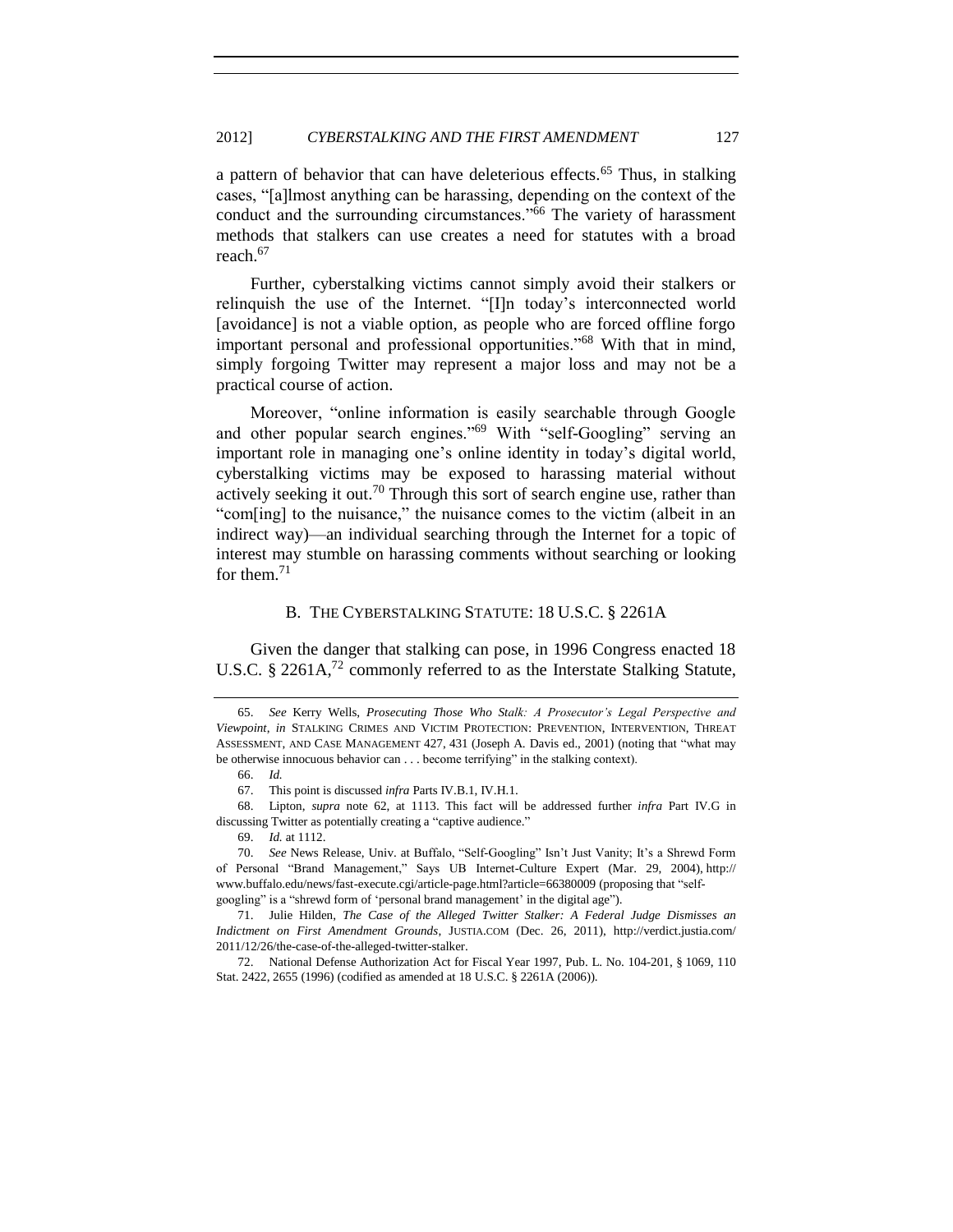as part of the Violence Against Women Act.<sup>73</sup> In its original form, the statute criminalized (1) travelling across state lines, (2) with the intent to injure or harass another person, and (3) as a result, placing that person in reasonable fear of death or serious bodily injury.<sup>74</sup>

<span id="page-11-0"></span>Two amendments since the original enactment have made the statute applicable to cyberstalking. The first amendment, passed in 2000, changed the jurisdictional basis for the statute from "travel[] across a State line"<sup>75</sup> to "travel[] in interstate or foreign commerce."<sup>76</sup> Without this amendment, the statute could not have possibly encompassed cyberstalking because "a cyberstalker can harass his victim without even walking out of his front door, let alone travel[ing] across state lines."<sup>77</sup> The second amendment occurred in January of 2006. It added language to both the second and third elements of the crime, broadening the range of conduct criminalized by the statute. The statute now criminalizes, in relevant part, (1) "us[ing] the mail, any interactive computer service, or any facility of interstate or foreign commerce" (2) "to engage in a course of conduct that causes substantial emotional distress," "reasonable fear of . . . death," or "serious bodily injury" with (3) the intent "to kill, injure, harass, . . . or cause substantial emotional distress."<sup>78</sup> The addition of "interactive computer service" allows the statute to reach cases in which "cyberstalkers use the computer to send e-mail messages, anonymous or not, or post messages on blogs or Websites."79

<span id="page-11-1"></span>Two cases that have examined First Amendment concerns with regards to § 2261A(2) show how courts have construed the statute. However, neither of these cases addressed the 2006 amendment language at issue in *Cassidy*.

In *United States v. Bowker*, the defendant sent disturbing emails and letters and made phone calls to his victim over the course of about a year.<sup>80</sup> Further, the defendant followed his victim to West Virginia and engaged in vaguely threatening behavior. Addressing the defendant's First Amendment challenge to the statute, the court found that the 2000 version

<sup>73.</sup> Beth Bates Holliday, Annotation, *Validity, Construction, and Application of Provisions of Federal Interstate Stalking Statute, 18 U.S.C.A. § 2261A*, 50 A.L.R. FED. 2D 189, 189 (2010).

<sup>74.</sup> 18 U.S.C. § 2261A (1996) (current version at 18 U.S.C § 2261A (2006)).

<sup>75.</sup> *Id.*

<sup>76.</sup> 18 U.S.C. § 2261A(1) (2000) (current version at 18 U.S.C. § 2261A (2006)).

<sup>77.</sup> Goodno, *supra* note [54,](#page-8-2) at 151.

<sup>78.</sup> 18 U.S.C. § 2261A(2) (2006).

<sup>79.</sup> Goodno, *supra* note [54,](#page-8-2) at 152.

<sup>80.</sup> United States v. Bowker, 372 F.3d 365, 371 72 (6th Cir. 2004), *vacated on other grounds*, 543 U.S. 1182 (2005).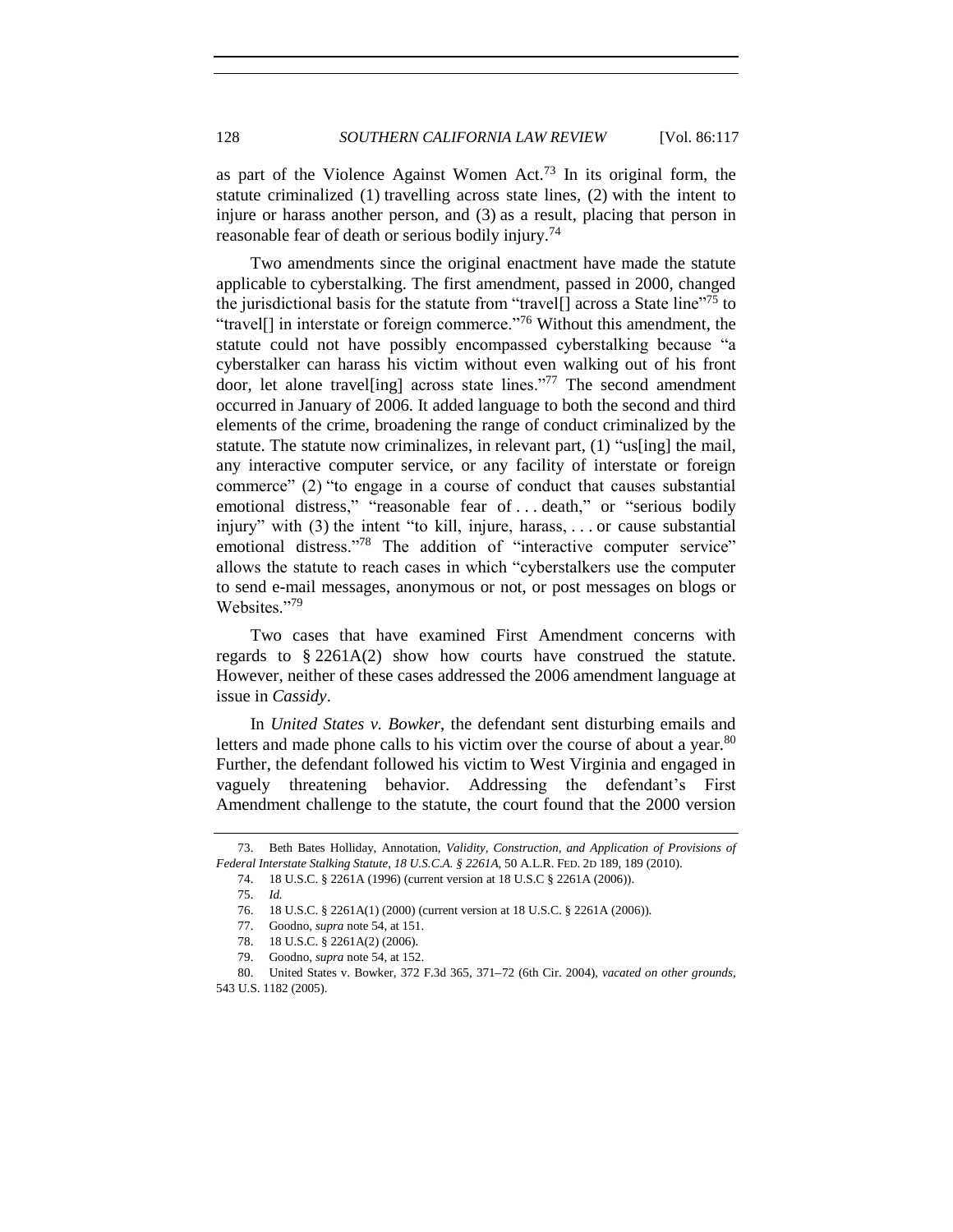of the statute was constitutional. First, the court held there was not an overbreadth issue, stating, "It is difficult to imagine what constitutionallyprotected political or religious speech would fall under these statutory prohibitions."<sup>81</sup> Second, in addressing a vagueness challenge, the court held that words such as harass and intimidate "can be ascertained fairly by reference to judicial decisions, common law, dictionaries, and the words themselves because they possess a common and generally accepted meaning."<sup>82</sup>

In *United States v. Shrader*, the defendant called his ex-girlfriend daily for about two months and then sent her a thirty-two-page letter saying she had two weeks to decide what to do before he initiated his "next step."<sup>83</sup> The defendant was convicted under 18 U.S.C. § 2261A(2) despite his claim that the statute was targeted at speech, was overbroad, and was void for vagueness.<sup>84</sup> First, the court pointed out that while the defendant argued that  $\S 2261A(2)$  punishes only speech, it actually punishes conduct as well. By requiring the use of interstate or foreign commerce facilities to engage in a course of conduct, the statute could not be violated by speech alone. However, the court's logic here seems questionable given that, in the *Cassidy* case, the entire course of conduct was based on speech. In addressing the defendant's vagueness challenge, the *Shrader* court looked to the intent requirement of the statute and stated, "This requirement vitiates the vagueness concerns" because "[c]itizens need not guess which intentions are forbidden."<sup>85</sup> The court further found that the statute "does not create a substantial sweep of constitutionally protected conduct," and thus, upheld the defendant's conviction.<sup>86</sup>

## <span id="page-12-0"></span>IV. FIRST AMENDMENT ANALYSIS OF § 2261A(2) AS APPLIED TO TWITTER

The First Amendment states that "Congress shall make no law ... abridging the freedom of speech,"<sup>87</sup> which has been interpreted to

<sup>81.</sup> *Id.* at 379. Further, in *Bowker*, the court looked to a Michigan law which excepted constitutionally protected speech from its prohibition. *Id.* at 380–81. A similar exemption here would help overcome an overbreadth challenge. *See infra* Part V.

<sup>82.</sup> *Id.* at 381 (quoting Staley v. Jones, 239 F.3d 769, 791-92 (6th Cir. 2001)).

<sup>83.</sup> United States v. Shrader, No. 1:09-CR-00270, 2010 U.S. Dist. LEXIS 10820, at \*5 (S.D. W. Va. Feb. 8, 2010).

<sup>84.</sup> United States v. Shrader, No. 1:09-CR-00270, 2010 U.S. Dist. LEXIS 53563, at \*4–5 (S.D. W. Va. May 26, 2010).

<sup>85.</sup> *Id.* at \*3.

<sup>86.</sup> *Id.* at \*4.

<sup>87.</sup> U.S. CONST. amend. I.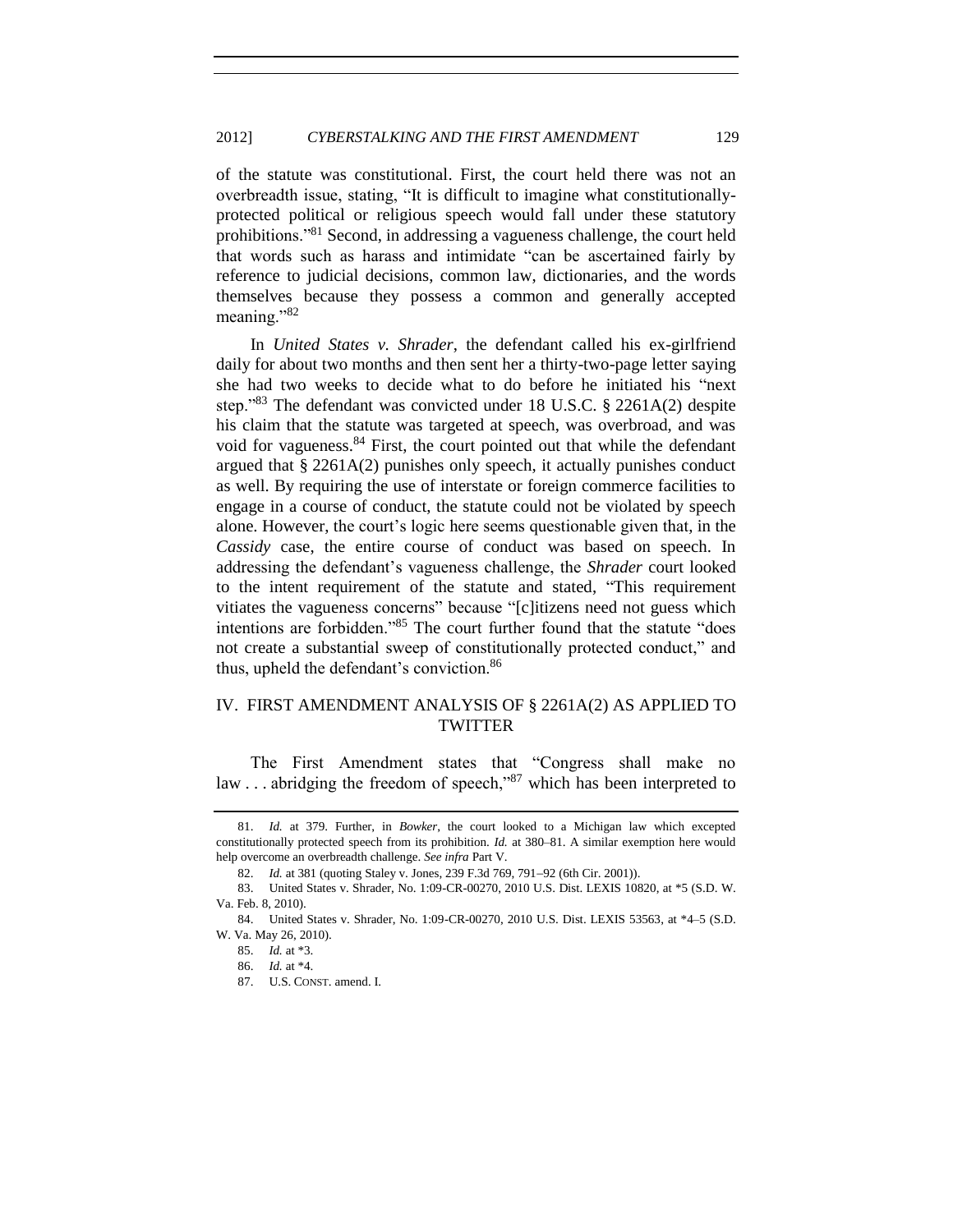<span id="page-13-1"></span>grant strong but not absolute protection to citizens' speech rights.<sup>88</sup> There are four principal justifications for protecting speech: to further selfgovernance; to aid in the discovery of truth and maintain the marketplace of ideas; to promote autonomy and protect self-expression; and to encourage tolerance.<sup>89</sup> Though none of these justifications is alone dispositive, the backdrop for why speech is protected "is crucial in appraising specific First Amendment issues."<sup>90</sup>

This part considers various aspects of First Amendment doctrine and how they affect the constitutionality of the cyberstalking statute. The part first examines the regulation of Internet fora for speech and what protection these fora have been afforded. It then addresses the facial challenges to the cyberstalking statute: vagueness and overbreadth. After that, it discusses protection for certain types of relevant speech<sup>91</sup>: speech on matters of public concern, distressing speech, and threats. Proceeding to the central First Amendment question, this part then analyzes whether the statute is content based or content neutral—an often-dispositive question in terms of validity. Next, it analyzes whether the captive audience doctrine applies to the cyberstalking statute. Finally, it assesses how the statute would stand up to either strict or intermediate scrutiny, and it concludes with a critique of the district court opinion in *Cassidy*. 92

#### A. THE FIRST AMENDMENT APPLIED TO INTERNET FORA

<span id="page-13-0"></span>In examining how the First Amendment applies to Internet fora, two recent cases, *Reno v.*  $ACLU^{93}$  and *Ashcroft v.*  $ACLU^{94}$  are particularly relevant as they both involved First Amendment challenges to laws regulating speech on the Internet. Both cases involved an attempt by Congress to protect children on the Internet by criminalizing certain online speech. In *Reno v. ACLU*, the Court found that two provisions of the

<sup>88.</sup> ERWIN CHEMERINSKY, CONSTITUTIONAL LAW: PRINCIPLES AND POLICIES 925 (3d ed. 2006).

<sup>89.</sup> *Id.* at 926.

<sup>90.</sup> *Id.* at 925.

<sup>91.</sup> The distinction between speech and conduct, and the standards applied to combined speech and conduct, are not discussed. Though this distinction may be relevant in some stalking cases, cases of pure cyberstalking over a website such as Twitter involve speech alone, without any meaningful conduct element. *Cf.* Cohen v. California, 403 U.S. 15, 18 (1971) ("The only 'conduct' which the State sought to punish is the fact of communication. Thus, we deal here with a conviction resting solely upon 'speech'  $\dots$ ").

<sup>92.</sup> Throughout, the Note discusses the interaction of Twitter and the cyberstalking statute in general terms rather than with constant reference to the *Cassidy* case. *Cassidy* is, however, used as an example at various points and is explicitly discussed *infra* Part IV.I.

<sup>93.</sup> Reno v. ACLU, 521 U.S. 844 (1997).

<sup>94.</sup> Ashcroft v. ACLU, 542 U.S. 656 (2004).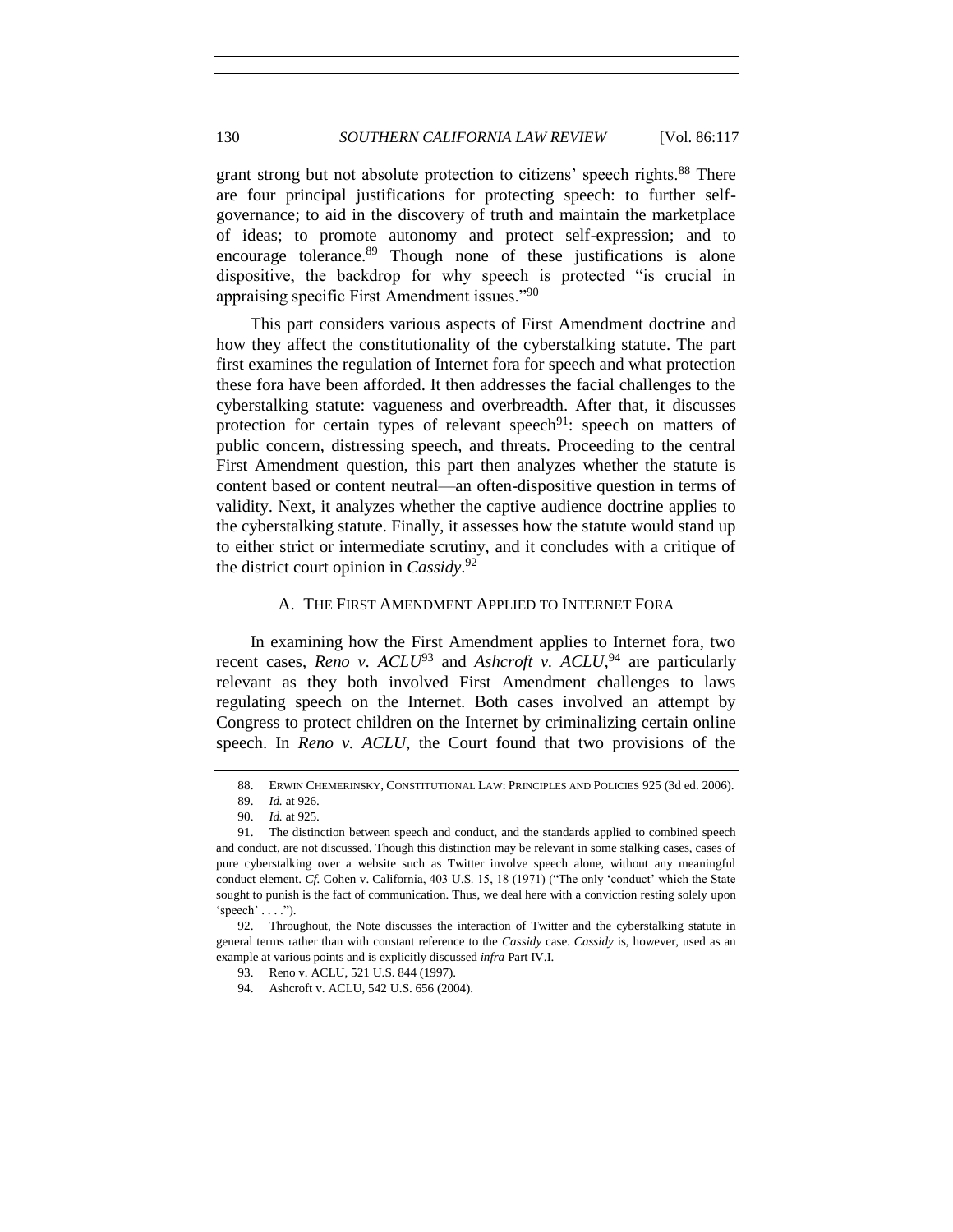Communications Decency Act ("CDA")—the "indecent transmission" and "patently offensive display" provisions—abridged freedom of speech as protected by the First Amendment. The "indecent transmission" provision prohibited the "knowing transmission of obscene or indecent messages to any recipient under 18 years of age."<sup>95</sup> The "patently offensive display" provision prohibited the knowing sending or displaying to a person under eighteen any message depicting "sexual or excretory activities or organs" in a "patently offensive" way.<sup>96</sup> The statute contained affirmative defenses exempting those who took good faith, effective actions to restrict access by minors or restricted access via designated forms of age proof.<sup>97</sup>

The Court in *Reno* acknowledged that "[e]ach medium of expression . . . may present its own problems<sup>"98</sup> and that "some of our cases have recognized special justifications for regulation of the broadcast media."<sup>99</sup> It went on to say, however, that the Internet is not subject to the same justifications for regulation. Notably, the Court stressed that "the Internet is not as 'invasive' as radio or television"<sup>100</sup> and that "[c]ommunications over the Internet do not 'invade' an individual's home or appear on one's computer screen unbidden."<sup>101</sup> Thus, in the Court's estimation, there was no basis for holding speech on the Internet to a different standard from all other speech. With this backdrop, the CDA was struck down as too vague and overly broad.

<span id="page-14-0"></span>In *Ashcroft v. ACLU*, Congress's second attempt at protecting children on the Internet, the Child Online Protection Act ("COPA"), was challenged as running afoul of the First Amendment.<sup>102</sup> COPA imposed criminal penalties for the knowing posting, for commercial purposes, of content that was "harmful to minors."<sup>103</sup> The Supreme Court affirmed a preliminary injunction against the law because it likely violated the First Amendment. The Court found it likely that the statute was not narrowly tailored enough

103. *Id.* at 661.

<sup>95.</sup> *Reno*, 521 U.S. at 859.

<sup>96.</sup> *Id.* at 860.

<sup>97.</sup> *Id.* at 844.

<sup>98.</sup> *Id.* at 868 (quoting Se. Promotions, Ltd. v. Conrad, 420 U.S. 546, 557 (1975)).

<sup>99.</sup> *Id.* (citing Red Lion Broad. Co. v. FCC, 395 U.S. 367 (1969); FCC v. Pacifica Found., 438 U.S. 726 (1978)).

<sup>100.</sup> *Id.* at 869

<sup>101.</sup> *Id.* (quoting Reno v. ACLU, 929 F. Supp. 824, 844 (E.D. Pa. June 11, 1996)). However, the Court's conclusion as to the pervasiveness of the Internet has been questioned. *See* Debra M. Keiser, Note, *Regulating the Internet: A Critique of* Reno v. ACLU, 62 ALB. L. REV. 769, 785 (1998) ("Pervasiveness is not a characteristic the Internet lacks, but one that it shares with the broadcasting medium.").

<sup>102.</sup> Ashcroft v. ACLU, 542 U.S. 656, 659–60 (2004).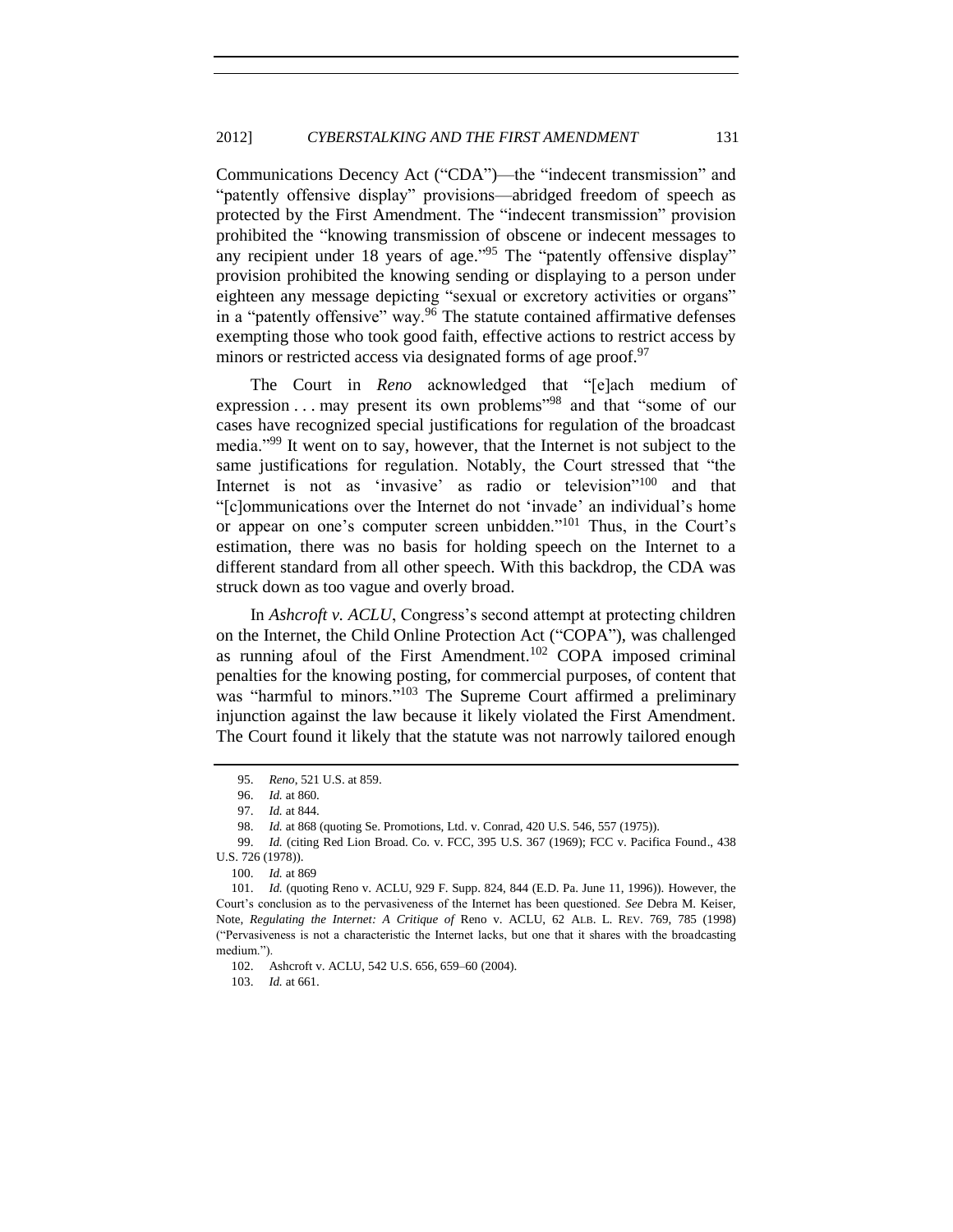to pass the First Amendment scrutiny applied to content-based restrictions.<sup>104</sup>

These cases highlight two important points regarding congressional attempts to regulate the Internet: First, the Court applies the same level of scrutiny to the Internet as it would to other fora for speech. Second, even when plainly compelling interests, such as protecting children,  $105$  are at issue, the Court still insists on applying a rigorous and thorough First Amendment scrutiny.

However, Justice Alito recently urged the Court to regulate new technologies with caution:

In considering the application of unchanging constitutional principles to new and rapidly evolving technology, this Court should proceed with caution. We should make every effort to understand the new technology. We should take into account the possibility that developing technology may have important societal implications that will become apparent only with time. We should not jump to the conclusion that new technology is fundamentally the same as some older thing with which we are familiar. And we should not hastily dismiss the judgment of legislators, who may be in a better position than we are to assess the implications of new technology. $106$ 

Though Justice Alito's approach differs from the majority of the Court, it shows a more deferential approach to regulation of new technology that could apply to social media.

<span id="page-15-0"></span>With these principles in mind, the cyberstalking statute's likely First Amendment implications can be analyzed.

## B. FACIAL CHALLENGES: OVERBREADTH AND VAGUENESS

The 2006 version of the cyberstalking statute will be (and has been) challenged on both overbreadth and vagueness grounds, as seen in *Cassidy*. <sup>107</sup> These doctrines represent two distinct routes through which

<sup>104.</sup> *Id.* at 673.

<sup>105.</sup> *See* New York v. Ferber, 458 U.S. 747, 756–57 (1982) ("It is evident beyond the need for elaboration that a State's interest in 'safeguarding the physical and psychological well-being of a minor' is 'compelling.'") (quoting Globe Newspaper Co. v. Superior Court, 457 U.S. 596, 607 (1982)).

<sup>106.</sup> Brown v. Entm't Merchs. Ass'n, 131 S. Ct. 2729, 2742 (2011) (Alito, J., concurring).

<sup>107.</sup> Though the statute was challenged on these grounds in *Cassidy*, the district court did not address them as it found the statute unconstitutional as applied. *See* United States v. Cassidy, 814 F. Supp. 2d 574, 588 (D. Md. 2011) ("In this case, the Court concludes that the statute is unconstitutional as applied, and thus it is unnecessary to address the parties' arguments as to whether the emotional distress via an interactive computer service portion of [the cyberstalking statute] is facially invalid.").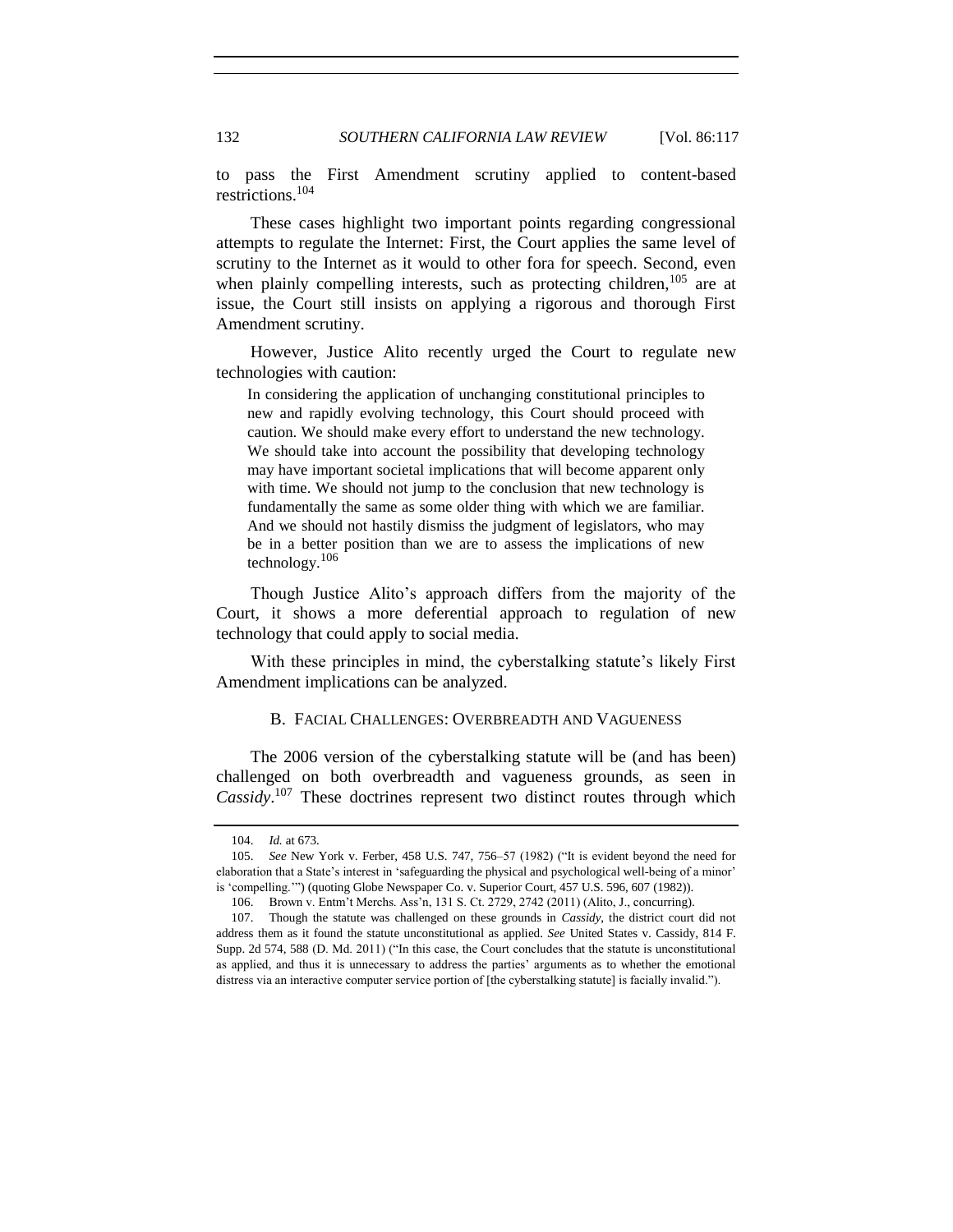imprecise laws may be attacked.<sup>108</sup> Though the court in *Cassidy* did not need to reach either of these issues because of its finding of as-applied unconstitutionality, both represent potentially serious challenges to the statute. Thus, each of these challenges, and how the statute will stand up to them, is discussed in turn.<sup>109</sup>

## <span id="page-16-0"></span>1. Overbreadth

The overbreadth doctrine acknowledges that "the First Amendment needs breathing space" and therefore, statutes restricting First Amendment rights must be "narrowly drawn." <sup>110</sup> It allows for the facial invalidation of a statute that has a substantial number of impermissible applications "judged in relation to the statute's plainly legitimate sweep."<sup>111</sup> The overbreadth doctrine, however, is "strong medicine" and is applied "sparingly and only as a last resort."<sup>112</sup> Further, statutes that regulate activity in "an evenhanded and neutral manner" are subject to "less exacting overbreadth scrutiny." <sup>113</sup> For example, in *Broadrick v. Oklahoma*, a breach-of-the-peace statute was directed at political expression but was not directed at particular groups and viewpoints; thus, it sought to regulate political activity in an even-handed and neutral manner, and was not overbroad.<sup>114</sup> Lastly, in dealing with an overbreadth challenge to a federal statute, a federal court should "construe the statute to avoid constitutional problems, if the statute is subject to such a limiting construction."<sup>115</sup>

<span id="page-16-1"></span>The Court addressed overbreadth in 2010 in *United States v. Stevens*. <sup>116</sup> In *Stevens*, the Court considered the constitutionality of 18 U.S.C. § 48, which criminalized the commercial creation, sale, or possession of certain depictions of animal cruelty. The statute encompassed any visual or auditory depiction "in which a living animal is intentionally maimed, mutilated, tortured, wounded, or killed" if that conduct violated

<sup>108.</sup> City of Chicago v. Morales, 527 U.S. 41, 52 (1999).

<sup>109.</sup> At the outset, it is worth noting that similar state stalking statutes targeting traditional, nontechnological stalking have been challenged on vagueness and overbreadth grounds and passed constitutional muster. *See* United States v. Smith, 685 A.2d 380, 383 n.7 (D.C. 1996) (listing state court cases upholding stalking statutes against vagueness and overbreadth challenges).

<sup>110.</sup> Broadrick v. Oklahoma, 413 U.S. 601, 611 (1973).

<sup>111.</sup> *Id.* at 615.

<sup>112.</sup> *Id.* at 613.

<sup>113.</sup> *Id.* at 616.

<sup>114.</sup> *Id.*

<sup>115.</sup> New York v. Ferber, 458 U.S. 747, 769 n.24 (1982) (citing Crowell v. Benson, 285 U.S. 22, 62 (1932)).

<sup>116.</sup> United States v. Stevens, 130 S. Ct. 1577 (2010).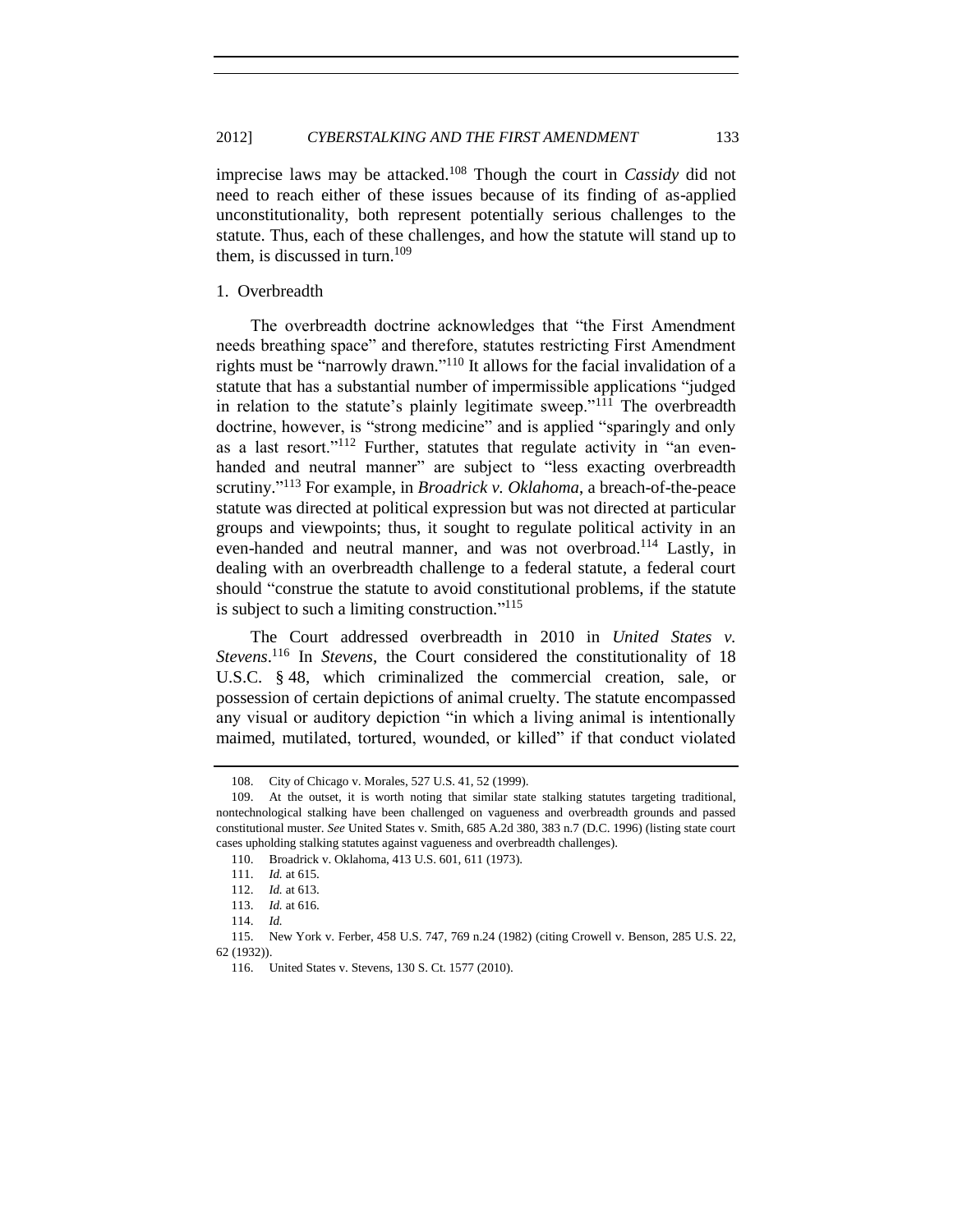federal or state law where the depiction was created, sold, or possessed.<sup>117</sup> The statute included a clause exempting depictions with serious religious, political, scientific, educational, journalistic, historical, or artistic value. The Court, over a lone dissent by Justice Alito, held that the statute was overbroad and therefore an unconstitutional infringement on the freedom of speech. The Court concluded that presumptively impermissible applications of the statute far outnumbered permissible ones because the statute could apply to hunting magazines or videos, which are far more numerous than "crush videos."<sup>118</sup> The Court further concluded that the statute's exceptions clause would not narrow the breadth of the statute enough to save it.<sup>119</sup> Lastly, the Court declined to construe the statute to avoid constitutional doubts, as it would "not rewrite a . . . law to conform it to constitutional requirements."<sup>120</sup>

The *Stevens* case shows how strictly the Court is willing to apply the overbreadth standard. Indeed, in dissent, Justice Alito stressed that he "s[aw] no reason to depart here from the generally preferred procedure . . . of overbreadth only as a last resort."<sup>121</sup> Justice Alito also stressed the Court's "duty to avoid constitutional objections," which "makes it especially appropriate to ... ascertain the intent of its drafters."<sup>122</sup> However, Justice Alito was alone in his dissent—the majority of the Court applied the strong medicine of overbreadth in strict fashion. The majority seemingly emphasized that it would not save Congress from its own sloppy drafting and rather, would require Congress to draft statutes with an eye toward First Amendment concerns.<sup>123</sup>

The overbreadth doctrine could present a substantial challenge to the cyberstalking statute. While the court in *Bowker* found it "difficult to imagine what constitutionally-protected political or religious speech" could be punished, that case dealt with the  $2000$  version of the statute.<sup>124</sup> The

<sup>117.</sup> 18 U.S.C. § 48(c)(1) (2006), *invalidated by Stevens*, 130 S. Ct. at 1577 (current version at 18 U.S.C. § 48(b)(1) (2012)).

<sup>118.</sup> *Stevens*, 130 S. Ct. at 1592.

<sup>119.</sup> *Id.* at 1590–91.

<sup>120.</sup> *Id.* at 1592 (quoting Reno v. ACLU, 521 U.S. 844, 884–85 (1997)).

<sup>121.</sup> *Id.* at 1594 (Alito, J., dissenting).

<sup>122.</sup> *Id.* at 1595 (Alito, J., dissenting) (quoting United States v. Williams, 553 U.S. 285, 307 (2008) (Stevens, J., concurring)).

<sup>123.</sup> *Id.* at 1592.

<sup>124.</sup> United States v. Bowker, 372 F.3d 365, 379 (6th Cir. 2004), *vacated on other grounds*, 543 U.S. 1182 (2005). However, even though the court was addressing an earlier version of the statute, it described a "prohibition of intentionally using the internet in a course of conduct that places a person in reasonable fear of death or serious bodily injury" as being constitutional. *Id.* at 378–79. Thus, though the court in *Bowker* addressed an earlier version of the statute, its holding remains relevant to the 2006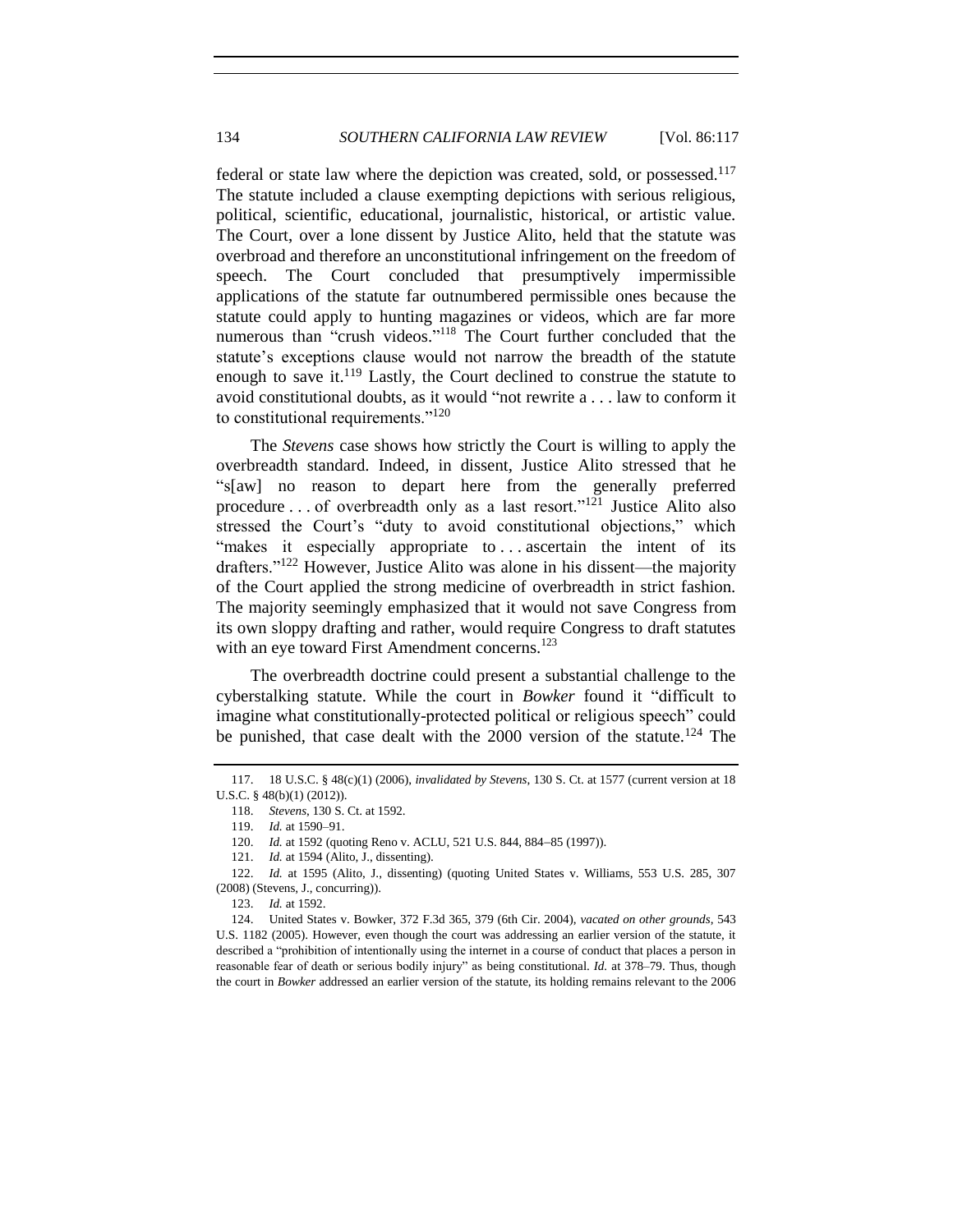2006 amendment, which criminalizes the use of "any interactive computer service" to engage in a course of conduct causing "substantial emotional distress," may now encapsulate a vast array of protected speech not implicated by the older language. <sup>125</sup> Much political commentary could be seen as seeking to cause politicians "substantial emotional distress" in order to cause them to change their politics or views.<sup>126</sup> In this way, political blogs, message board postings, and Tweets all could be within the statute's sweep. Similarly, much religious speech may intend to harass religious leaders into changing their behavior by causing them substantial emotional distress. Indeed, some of the Tweets by Mr. Cassidy feasibly could be read this way.<sup>127</sup> As political and religious speech are at the core of the First Amendment,  $128$  the cyberstalking statute could restrict some of the most important speech that the First Amendment seeks to protect.<sup>129</sup>

However, there are plausible arguments as to why the statute is not overbroad.<sup>130</sup> First, the statute may be "even-handed and neutral" in such a way as to justify less exacting overbreadth scrutiny.<sup>131</sup> The statute does not target the speech of particular groups or viewpoints—even overtly kind messages (such as "Hey beautiful" or "I love you") could fall within the statute's reach if they caused substantial emotional distress and were spoken (or typed) with the requisite intent. Further, overbreadth concerns dissipate in light of what speech would actually be covered by the statute. *Bowker* already declared, seemingly correctly, that the 2000 amendment is

127. *See supra* text accompanying not[e 10.](#page-2-0)

128. As will be discussed further *infra* Part IV.C, First Amendment protection for matters of public concern (as opposed to those of "purely private significance") is extremely rigorous. Snyder v. Phelps, 131 S. Ct. 1207, 1215 (2011).

129. However, viewing all of Mr. Cassidy's Tweets as political or religious speech is a substantial stretch. *See supra* text accompanying notes [13](#page-2-1)[–16.](#page-2-2) The application of overbreadth to Mr. Cassidy's Tweets in particular, as opposed to the statute in general, is discussed *infra* Part IV.I.

130. Another district court concluded that, in addressing an overbreadth challenge to the cyberstalking statute, "the potential overbreadth of the [cyberstalking statute] is in fact modest, not substantial," particularly given the specific intent requirement and the causation requirement. United States v. Sayer, No. 2:11-CR-113-DBH, 2012 U.S. Dist. LEXIS 67684, at \*22 (D. Me. May 15, 2012).

131. *See supra* text accompanying not[e 113.](#page-16-1)

version.

<sup>125.</sup> 18 U.S.C. § 2261A(2)(B) (2006).

<sup>126.</sup> *See* Volokh, *supra* not[e 25](#page-3-1) (manuscript at 22) ("[M]any speakers (maybe most) do feel, as a matter not just of malice but of justice, that the person whom they are condemning ought to feel annoyed, embarrassed, harassed, tormented, and substantially distressed by the groundswell of righteous hostility that the speakers are trying to foment. . . . The purpose of making the subject feel bad is thus not an uncommon purpose, nor one held only by a few evil people."); United States v. Popa, 187 F.3d 672, 676–77 (D.C. Cir. 1999) ("[A speaker may intend] to verbally 'abuse' a public official for voting a particular way on a public bill, 'annoy' him into changing a course of public action, or 'harass' him until he addresses problems previously left unaddressed.") (quoting another source).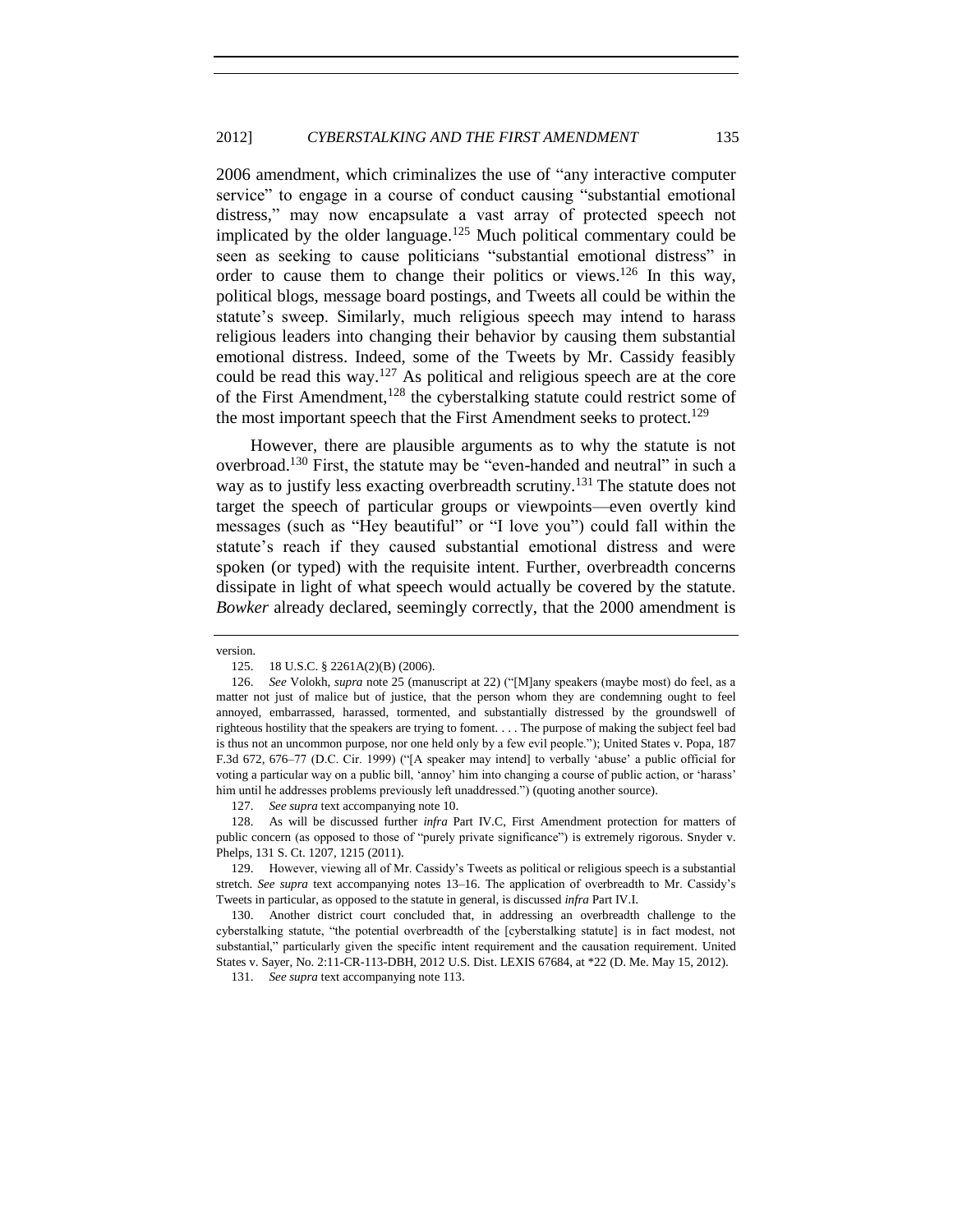not overbroad.<sup>132</sup> Thus, the major area of concern is the portion added in 2006 (that is, speech via any interactive computer service, with intent to cause substantial emotional distress, which then causes substantial emotional distress). The intent of much political speech is not to cause a politician substantial emotional distress.<sup>133</sup> Rather, it is to communicate views, to engage in political discourse, or to affect a change in policies or behaviors.<sup>134</sup>

Moreover, the Court could—and indeed should—construe the statute to avoid constitutional issues. Though the Court was unwilling to apply such a limiting construction in *Stevens*, <sup>135</sup> this statute is more susceptible to a limiting instruction. Looking to the drafters' intent, here are two plausible limiting constructions that could mitigate First Amendment concerns: First, the statute could be interpreted to apply only to speech with the sole intent of causing substantial emotional distress. This stronger intent requirement, if applied strictly, would prevent the statute from capturing much of the political speech that it may otherwise chill.<sup>136</sup> When speakers criticize the government or the qualifications of a religious leader, they may have an intent to harass or cause substantial emotional distress. However, they will also have an additional intent: to voice political or religious views.<sup>137</sup> This construction comports with the statute as a whole and its overall purpose.

Second, the statute could be interpreted to require an objective standard for substantial emotional distress.<sup>138</sup> Thus, rather than relying on the particular victim's subjective reaction to the speech, the statute would only apply when a reasonable person would experience substantial

<sup>132.</sup> United States v. Bowker, 372 F.3d 365, 379 (6th Cir. 2004), *vacated on other grounds*, 543 U.S. 1182 (2005).

<sup>133.</sup> Indeed, "[s]eldom will speech about athletes or politicians be accompanied by the direct intent of substantial emotional distress; substantial emotional distress may be a *byproduct* of such speech, but generally not the *purpose*." *Sayer*, 2012 U.S. Dist. LEXIS 67684, at \*22-23.

<sup>134.</sup> As discussed *supra* Part I and *infra* Part IV.I, many of the Tweets described in *Cassidy* did not have this intent.

<sup>135.</sup> *See* United States v. Stevens, 130 S. Ct. 1577 1590–92 (2010).

<sup>136.</sup> Examples of this type of Tweet from *Cassidy* include the following: "I have just one thing I want to say to [Ms. Zeoli], and its form [sic] the heart: do the world a favor and go kill yourself. P.S. Have a nice day."; and "want it to all be over soon sweetie?" United States v. Cassidy, 814 F. Supp. 2d 574 app. A at 588, 590 (D. Md. 2011).

<sup>137.</sup> *Cf.* Hustler Magazine, Inc. v. Falwell, 485 U.S. 46, 53–54 (1988) (discussing political cartoons not only as potentially causing emotional distress but also contributing to the debate on various public issues).

<sup>138.</sup> *But see* United States v. Shepard, No. CR 10-1032-TUC-CKJ, 2011 U.S. Dist. LEXIS 83246, at \*10 (D. Ariz. July 28, 2011) (noting that the fear of death or serious bodily injury prong of the cyberstalking statute contains the modifier "reasonable" while the substantial emotional distress prong does not).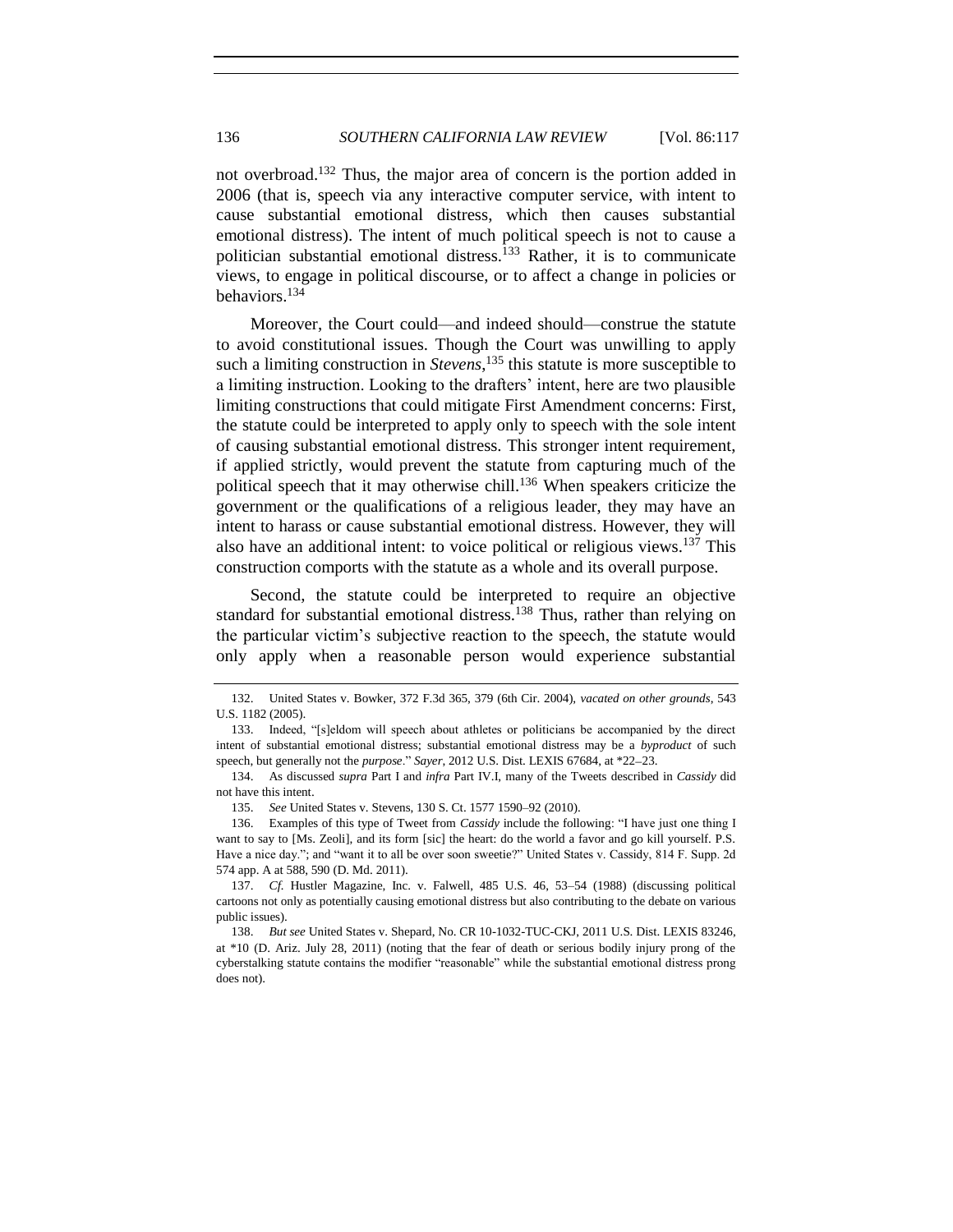emotional distress. This would narrow the statute by preventing it from applying to individuals with particular sensitivity and thus mitigate overbreadth concerns.<sup>139</sup> Both the legislative history of the cyberstalking statute and the general meaning of the terms it includes support each of these limiting constructions. $140$ 

## <span id="page-20-0"></span>2. Vagueness

A statute may be impermissibly vague if it fails to establish standards for the public that are sufficient to "guard against the arbitrary deprivation of liberty interests."<sup>141</sup> More specifically, the void-for-vagueness doctrine requires that ordinary citizens be able to understand what conduct is prohibited, and it seeks to prevent a "standardless sweep [allowing] policemen, prosecutors, and juries to pursue their personal predilections."<sup>142</sup>

Here, the void-for-vagueness doctrine does not require extended treatment.<sup>143</sup> The intent requirement within the statute seemingly puts individuals on notice.<sup>144</sup> As the Supreme Court has recognized, "the constitutionality of a vague statutory standard is closely related to whether that standard incorporates a requirement of *mens rea*,"<sup>145</sup> and "a scienter requirement may mitigate a law's vagueness, especially with respect to the adequacy of notice to the complainant that his conduct is proscribed."<sup>146</sup> Further, in *Bowker*, addressing the 2000 version of the statute, the court found that the statute was not void for vagueness. <sup>147</sup> As the court in *Bowker*

142. Kolender v. Lawson, 461 U.S. 352, 358 (1983) (quoting Smith v. Goguen, 415 U.S. 566, 575 (1974)) (internal quotation marks omitted).

<sup>139.</sup> M. Katherine Boychuk, Comment, *Are Stalking Laws Unconstitutionally Vague or Overbroad?*, 88 NW. U. L. REV. 769, 788 (1994) (discussing the role of an objective standard in avoiding vagueness or overbreadth problems with stalking statutes).

<sup>140.</sup> Though the legislative history as to this particular amendment is sparse, it seems clear that the intended effect of the statute was not to target speech but rather to allow better protection of cyberstalking victims. *See infra* text accompanying notes [197–](#page-28-1)[199.](#page-28-2)

<sup>141.</sup> City of Chicago v. Morales, 527 U.S. 41, 52 (1999).

<sup>143.</sup> *See* United States v. Sayer, No. 2:11-CR-113-DBH, 2012 U.S. Dist. LEXIS 67684, at \*37 (D. Me. May 15, 2012) (denying a vagueness challenge to the cyberstalking statute because "with its specific intent requirement, the actual causation requirement, and the use of terms with a long history in the law, [the] statute contains adequate standards to avoid the arbitrary and discriminatory enforcement risk"). *Accord* United States v. Shepard, No. CR-10-1032-TUC-CKJ, 2012 U.S. Dist. LEXIS 4623, at \*25, \*40 (D. Ariz. Jan. 13, 2012) (denying a vagueness challenge to the cyberstalking statute).

<sup>144.</sup> *See Sayer*, 2012 U.S. Dist. LEXIS 67684, at \*30 ("Necessarily a defendant knows his own intent.").

<sup>145.</sup> Colautti v. Franklin, 439 U.S. 379, 395 (1979).

<sup>146.</sup> Vill. of Hoffman Estates v. Flipside, Hoffman Estates, Inc., 455 U.S. 489, 499 (1982).

<sup>147.</sup> United States v. Bowker, 372 F.3d 365, 381–83 (6th Cir. 2004), *vacated on other grounds*, 543 U.S. 1182 (2005).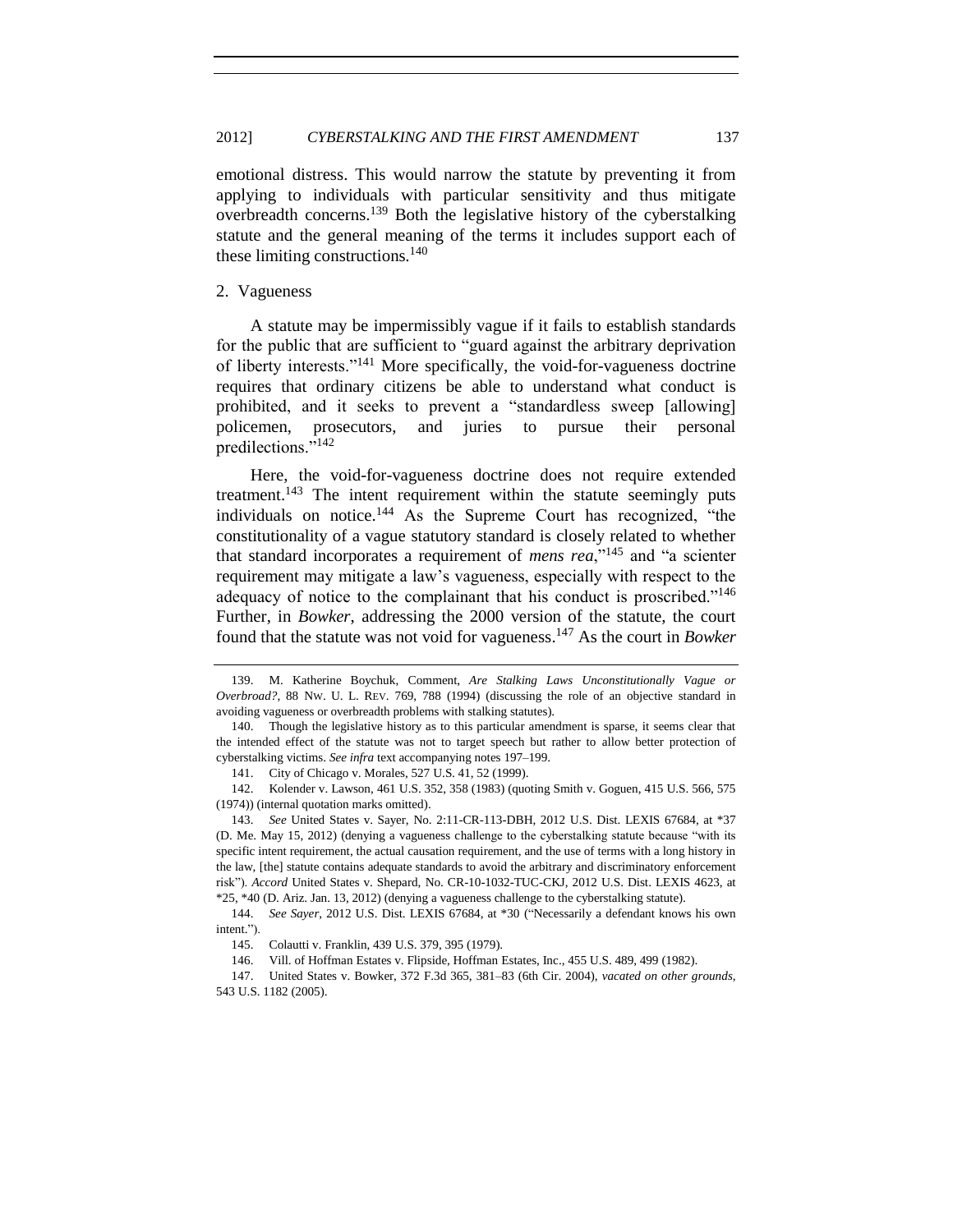noted, the terms utilized in the cyberstalking statute may be defined with reference to their dictionary meaning or the meaning they are given in other judicial decisions.<sup>148</sup> Moreover, substantial emotional distress possesses a common and generally accepted meaning and is therefore not vague.<sup>149</sup> Thus, as the court in *Shrader* found, the language of the cyberstalking statute "is sufficiently specific to put a person of reasonable intelligence on notice."<sup>150</sup>

There is also little danger of a standardless sweep by law enforcement. First, there must be intent by the cyberstalker and substantial emotional distress to the victim, both of which provide standards for enforcement. On an even more basic level, police cannot enforce this statute spontaneously; rather, a victim must first come forward. Thus, the fear of police pursuing their personal predilections is diminished.<sup>151</sup>

## <span id="page-21-0"></span>C. PROTECTION OF SPEECH ON MATTERS OF PUBLIC CONCERN

Because some speech covered by the statute may be of public concern, the effect this has on the protection of speech must be examined. The Court has held that when regulating emotionally distressing or outrageous speech, whether speech is of public or private concern has considerable weight in determining the appropriate level of First Amendment protection.<sup>152</sup> The First Amendment strongly protects speech on matters of public concern. This protection reflects a strong commitment to the marketplace of ideas and our principles of self-government.<sup>153</sup> On the other hand, matters of

<sup>148.</sup> *Id.*

<sup>149.</sup> *See Sayer*, U.S. Dist. LEXIS 67684, at \*31-32 ("Like 'harass' and 'intimidate,' the word 'injure' has been used in criminal and noncriminal cases for years. The phrase 'substantial emotional distress,' added to the federal statute in 2006, appears to come from state stalking statutes."); *Bowker*, 372 F.3d at 381.

<sup>150.</sup> United States v. Shrader, No. 1:09-CR-00270, 2010 U.S. Dist. LEXIS 44656, at \*17 (S.D. W. Va. Apr. 7, 2010).

<sup>151.</sup> Indeed, police cannot simply stop someone on the street and accuse them of cyberstalking. *Cf.* Coates v. City of Cincinnati, 402 U.S. 611, 614 (1971) (finding that a statute criminalizing the annoyance of police officers was vague because it provided no standard of conduct).

<sup>152.</sup> *Compare* Dun & Bradstreet, Inc. v. Greenmoss Builders, Inc., 472 U.S. 749, 758–59 (1985) (plurality opinion) ("[S]peech on 'matters of public concern' . . . is 'at the heart of the First Amendment's protection.'") (quoting First Nat'l Bank of Bos. v. Bellotti, 435 U.S. 765, 776 (1978), *with* Snyder v. Phelps, 131 S. Ct. 1207, 1215 (2011) ("Not all speech is of equal First Amendment importance,' however, and where matters of purely private significance are at issue, First Amendment protections are often less rigorous.") (quoting Hustler Magazine, Inc. v. Falwell, 485 U.S. 46, 56 (1988)).

<sup>153.</sup> *See* N.Y. Times Co. v. Sullivan, 376 U.S. 254, 270 (1964) (noting our "profound national commitment to the principle that debate on public issues should be uninhibited, robust, and wideopen"); Garrison v. Louisiana, 379 U.S. 64, 75 (1964).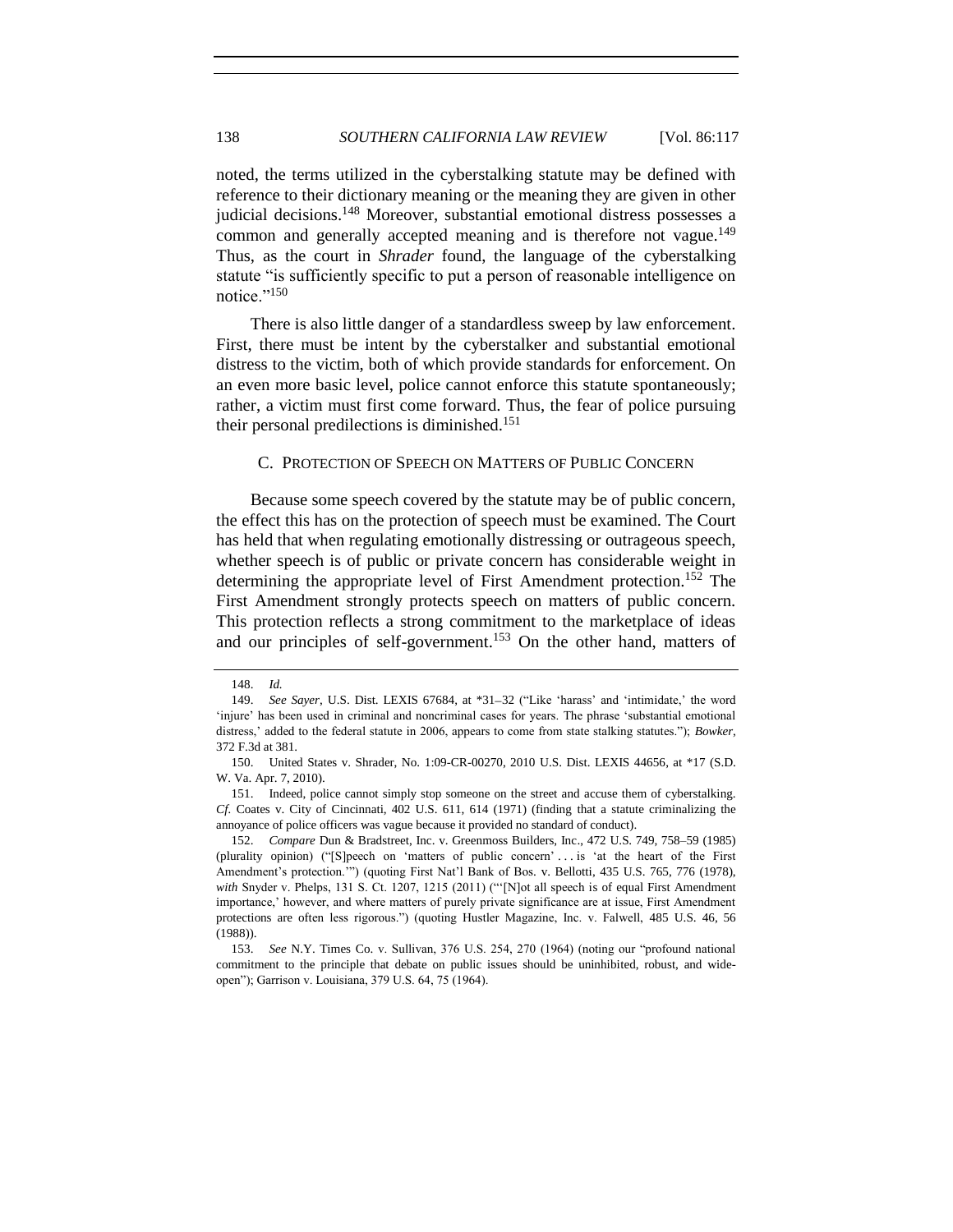purely private significance will often receive less rigorous First Amendment protection.<sup>154</sup> Restricting speech on purely private matters does not "threat[en] . . . the free and robust debate of public issues; there is no potential interference with a meaningful dialogue of ideas."<sup>155</sup>

While "the boundaries of the public concern test are not well defined,"<sup>156</sup> the Court has provided "guiding principles" in making this determination.<sup>157</sup> Generally, deciding whether speech is of public or private concern forces the Court to examine the "content, form, and context" of the speech in light of the whole record.<sup>158</sup> Thus, in *Snyder v. Phelps*, the picketing of a funeral with signs reading "God Hates Fags," "Thank God for Dead Soldiers," and "Priests Rape Boys," among others, involved matters of public concern.<sup>159</sup> First, looking to content, the Court found that the signs touched on matters of public import—the political conduct of the United States, homosexuality in the military, and scandals involving the Catholic Church. Second, looking to context, the Court found that the mere proximity of the speech to the funeral setting did not convert the speech into a matter of private concern.<sup>160</sup> Lastly, the Court found that the speech was not a personal attack on the family attending the funeral, given that there was "no pre-existing relationship or conflict" suggesting the speech on public matters was intended to mask truly private speech.<sup>161</sup>

The strong protection of speech on topics of public concern arises in cases involving the cyberstalking statute—and does come up in *Cassidy*. In determining how to handle this sort of speech in the cyberstalking context, courts should look to the *Snyder* opinion. First, the content of speech punished by the cyberstalking statute often will not touch on matters of public concern. Second, the context will likely show intent to harass, even if the speech occurs through a superficially public forum. Lastly, the preexisting relationship or conflict that will often fuel the speech in a cyberstalking case weakens the protection for even matters of ostensibly public concern: where personal conflicts motivate speech, the Court seems

<sup>154.</sup> *Snyder*, 131 S. Ct. at 1215.

<sup>155.</sup> *Dun & Bradstreet*, 472 U.S. at 760 (quoting Harley-Davidson Motorsports, Inc. v. Markley, 568 P.2d 1359, 1363 (1977)).

<sup>156.</sup> City of San Diego v. Roe, 543 U.S. 77, 83 (2004) (per curiam).

<sup>157.</sup> *Snyder*, 131 S. Ct. at 1216.

<sup>158.</sup> *Dun & Bradstreet*, 472 U.S. at 761 (quoting Connick v. Myers, 461 U.S. 138, 147 48 (1983)).

<sup>159.</sup> *Snyder*, 131 S. Ct. at 1216-17.

<sup>160.</sup> *Id.* Justice Breyer, concurring, noted that the picketing "could not be seen or heard from the funeral ceremony itself" and that the plaintiff "saw no more than the tops of the picketers' signs as he drove to the funeral." *Id.* at 1221–22 (Breyer, J., concurring).

<sup>161.</sup> *Id.* at 1217.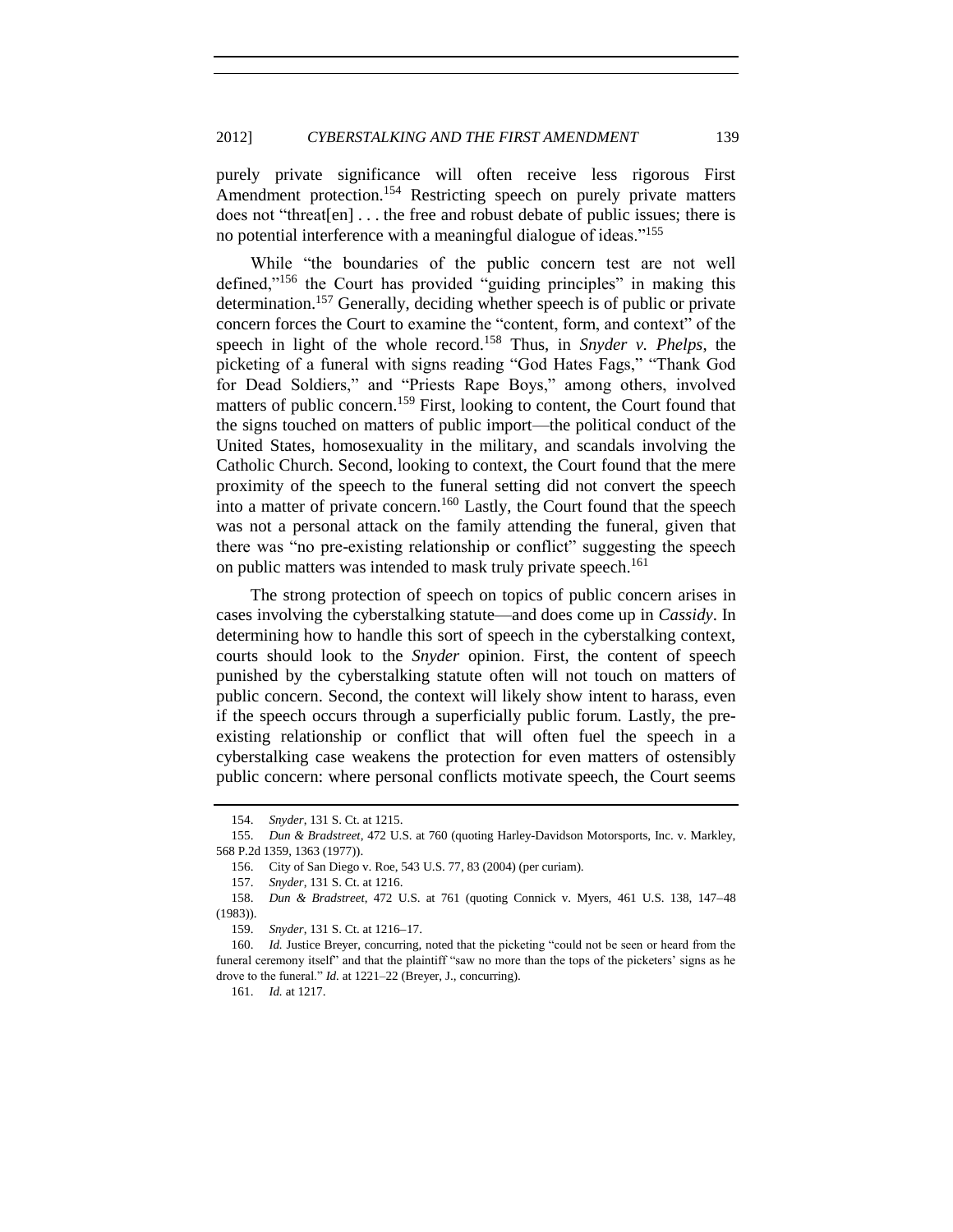to weigh its public concern status less heavily.<sup>162</sup>

Further, courts should be cautious in applying the public-concern label. The nature of the Internet has "pulled fame inside out," $163$  and thus, potentially blurred the line as to what is of public concern. Moreover, in deciding whether speech is of public concern, courts should keep in mind the policy behind its protection: to ensure a functioning marketplace of ideas. Most speech criminalized by the cyberstalking statute, however, does not meet this policy goal, as it will usually take the form of personal attacks.<sup>164</sup>

#### D. PROTECTION OF DISTRESSING SPEECH

<span id="page-23-0"></span>It is clear that the First Amendment protects many types of speech, including speech that has "profound unsettling effects,"<sup>165</sup> "outrageous" speech,<sup>166</sup> and even "hurtful" speech.<sup>167</sup> Thus, much of the speech that will be covered by the cyberstalking statute will be entitled to some level of First Amendment protection. The Court recently reaffirmed its commitment to protecting offensive speech in *Snyder*. The case, brought by the father of a deceased military service member, involved claims for intentional infliction of emotional distress, invasion of privacy by intrusion on seclusion, and civil conspiracy.<sup>168</sup> The claims were based on the Westboro Baptist Church's picketing of the soldier's funeral with signs such as "Thank God for Dead Soldiers" and "You're Going to Hell."<sup>169</sup> The picketing caused the father to suffer physical illness along with extensive emotional anguish.

The Court first held that the speech at issue was in a public place on a matter of public concern, and thus, entitled to special protection under the

<sup>162.</sup> *Compare id*. (noting that the lack of a pre-existing relationship or conflict contributed to finding the speech to be of public concern), *with* Connick v. Myers, 461 U.S. 138, 153 (1983) (finding an employee's speech of private concern when it seemed to be motivated by a personal dispute).

<sup>163.</sup> David Weinberger, *How the Web Changed Fame*, CNN.COM (Feb. 17, 2012), http://www.cnn.com/2012/02/17/opinion/Weinberger-famous-web/index.html?hpt=hp\_bn9 ("[O]n the Internet, everyone will be famous to 15 people. In fact, everything important about fame has changed.").

<sup>164.</sup> Because of this personal-attack nature, this speech does not contribute to the marketplace of ideas, mirroring part of the justification for fighting words' lack of protection under the First Amendment. *See* Chaplinsky v. New Hampshire, 315 U.S. 568, 572 (1942).

<sup>165.</sup> Terminiello v. City of Chicago, 337 U.S. 1, 4 (1949).

<sup>166.</sup> Boos v. Barry, 485 U.S. 312, 322 (1988).

<sup>167.</sup> Hurley v. Irish-Am. Gay, Lesbian, & Bisexual Grp. of Bos., 515 U.S. 557, 574 (1995).

<sup>168.</sup> Snyder v. Phelps, 131 S. Ct. 1207, 1214 (2011).

<sup>169.</sup> *Id.* at 1217.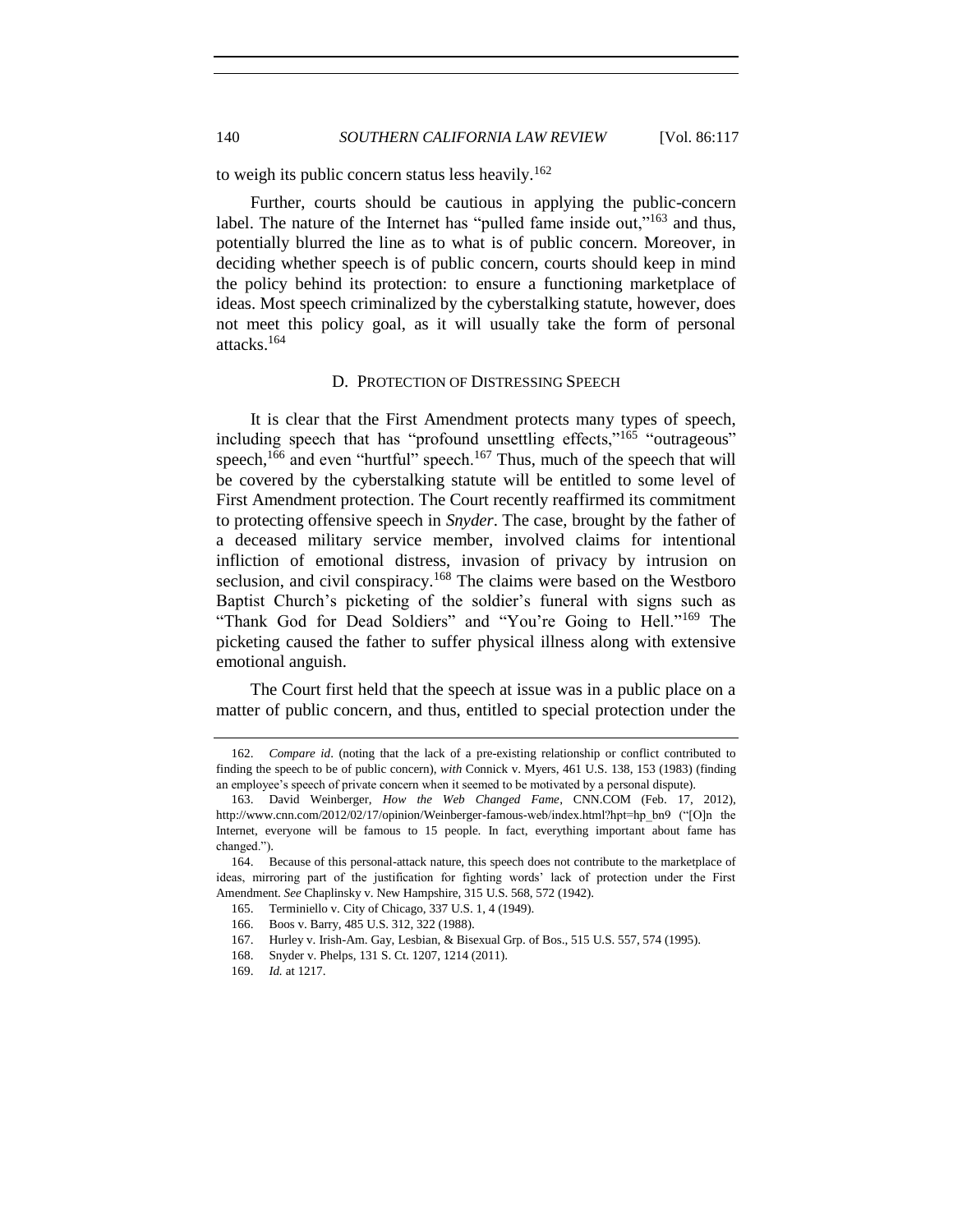First Amendment.<sup>170</sup> It went on to hold that "outrageousness," which was the standard for finding the picketers liable for intentional infliction of emotional distress, was a "highly malleable standard" with a level of inherent subjectivity.<sup>171</sup> This inherent subjectivity created a risk that speech would be criminalized because of the unpleasantness of its message. The Court found such a risk unacceptable. Thus, the speech was protected because "in public debate [we] must tolerate insulting, and even outrageous, speech in order to provide adequate 'breathing space' to the freedoms protected by the First Amendment."<sup>172</sup>

While this holding seems to undermine the cyberstalking statute, Justice Breyer's concurrence quells this fear somewhat. Justice Breyer stressed the narrowness of the opinion and stated explicitly that it "does [not] say anything about Internet postings."<sup>173</sup> Further, Justice Breyer implied that *Snyder* does not leave the government "powerless to protect the individual against invasions of ... personal privacy."<sup>174</sup> Rather, he stressed that the majority in *Snyder* simply "reviewed the underlying facts in detail, as will sometimes prove necessary where First Amendment values and state-protected (say, privacy-related) interests seriously conflict."<sup>175</sup> Thus, though distressing speech is clearly protected by the First Amendment, the government may still protect individuals' privacy interests.

## E. UNPROTECTED SPEECH: "TRUE THREATS"

<span id="page-24-0"></span>Notably, some of the speech targeted by the cyberstalking statute may not be entitled to First Amendment protection. Though the First Amendment protects much offensive speech, it does not protect true threats.<sup>176</sup> "'True threats' encompass those statements where the speaker means to communicate a serious expression of an intent to commit an act of unlawful violence to a particular individual or group of individuals."<sup>177</sup> It could be argued that much of the speech captured by the cyberstalking statute rises to the level of a true threat and thus is not protected by the First

<sup>170.</sup> *Id.* at 1218. See *supra* Part IV.C, for the distinction between matters of public and private concern.

<sup>171.</sup> *Id.* at 1219.

<sup>172.</sup> *Id.* (quoting Boos v. Barry, 485 U.S. 312, 322 (1988)) (internal quotation marks omitted).

<sup>173.</sup> *Id.* at 1221 (Breyer, J., concurring).

<sup>174.</sup> *Id.*

<sup>175.</sup> *Id.*

<sup>176.</sup> Virginia v. Black, 538 U.S. 343, 359–60 (2003).

<sup>177.</sup> *Id.* at 359 (citing Watts v. United States, 394 U.S. 705, 708 (1969) (per curiam)).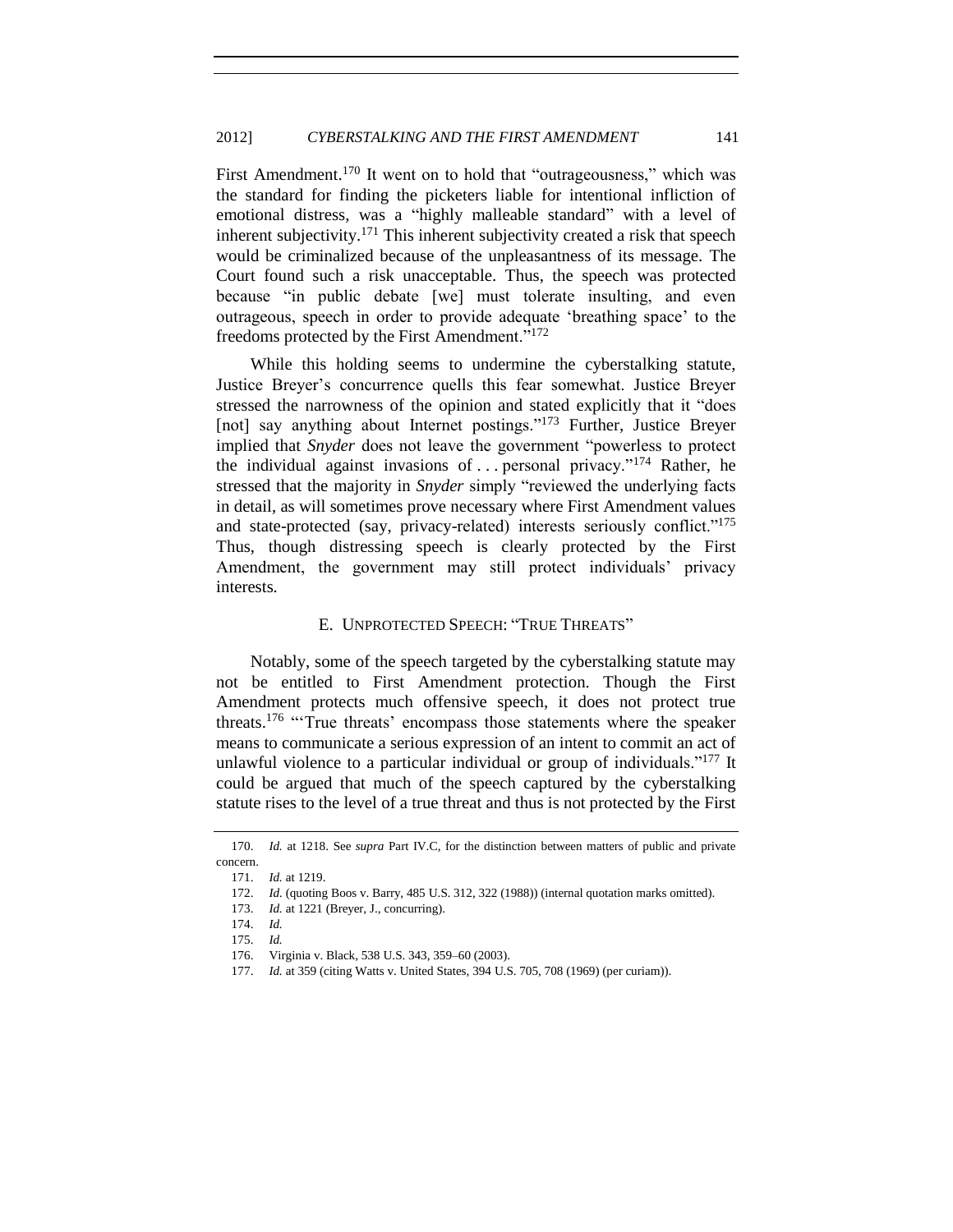<span id="page-25-0"></span>Amendment.<sup>178</sup> In *Virginia v. Black*, the Court held that cross burning constituted a true threat given that an individual burning a cross intends to provoke fear of bodily harm or death.<sup>179</sup> The Court noted that "the history" of cross burning in this country shows that cross burning is often intimidating, intended to create a pervasive fear in victims that they are a target of violence."<sup>180</sup> Similarly, the history of stalking shows that speech meant to cause substantial emotional distress often preludes physical violence to victims.<sup>181</sup> Indeed, a barrage of threatening remarks that intend to cause substantial emotional distress may be as emotionally unsettling to a stalking victim as the cross burning in *Black*.

However, the true threats category of unprotected speech does not absolve all concerns as to the constitutionality of the cyberstalking statute. First, it is unclear whether the Tweets in many cases, including Mr. Cassidy's case, will rise to the level of true threats.<sup>182</sup> Second, and more generally, cyberstalking can consist of seemingly innocuous acts,<sup>183</sup> and thus, the lack of First Amendment protection for true threats will not encapsulate enough speech to give the statute its intended effect. Third, the Court in *Stevens* showed strong reluctance to establish new categories of unprotected speech, and thus, an argument to expand the true-threats category to encapsulate more speech would likely fail.<sup>184</sup> Thus, while the true-threats category of unprotected speech removes concerns as to some speech covered by the cyberstalking statute, it is insufficient to protect it entirely from constitutional scrutiny.

<sup>178.</sup> *See* Eugene Volokh, *Federal Government Prosecuting Man for Writing Many Insulting Tweets and Blog Posts About Religious Leader*, THE VOLOKH CONSPIRACY (Aug. 27, 2011, 3:18 PM), http://www.volokh.com/2011/08/27/federal-government-prosecuting-man-for-writing-many-insultingtweets-and-blog-posts-about-religious-leader/ ("Naturally, if the prosecution was brought under a statute that banned threats, and the prosecution was focused on those tweets and blog posts that might be seen as true threats, which are emotionally distressing because they are threatening, then the prosecution would be constitutionally permissible.").

<sup>179.</sup> *Black*, 538 U.S. at 360.

<sup>180.</sup> *Id.*

<sup>181.</sup> *See 1999 Report on Cyberstalking*, *supra* not[e 55](#page-8-3) ("[O]nline harassment and threats may be a prelude to more serious behavior, including physical violence.").

<sup>182.</sup> *See* Volokh, *supra* note [178](#page-25-0) ("[T]his prosecution appears to go far beyond . . . threatening statements.").

<sup>183.</sup> *See supra* Part III.A.

<sup>184.</sup> *See* United States v. Stevens, 130 S. Ct. 1577, 1586 (2010) ("Our decisions . . . cannot be taken as establishing a freewheeling authority to declare new categories of speech outside the scope of the First Amendment."); Clay Calvert & Rebekah Rich, *Low-Value Expression, Offensive Speech, and the Qualified First Amendment Right to Lie: From Crush Videos to Fabrications About Military Medals*, 42 U. TOL. L. REV. 1, 1 (2010) ("In [*Stevens*], the high court was extremely reluctant to carve out new categories of unprotected expression.").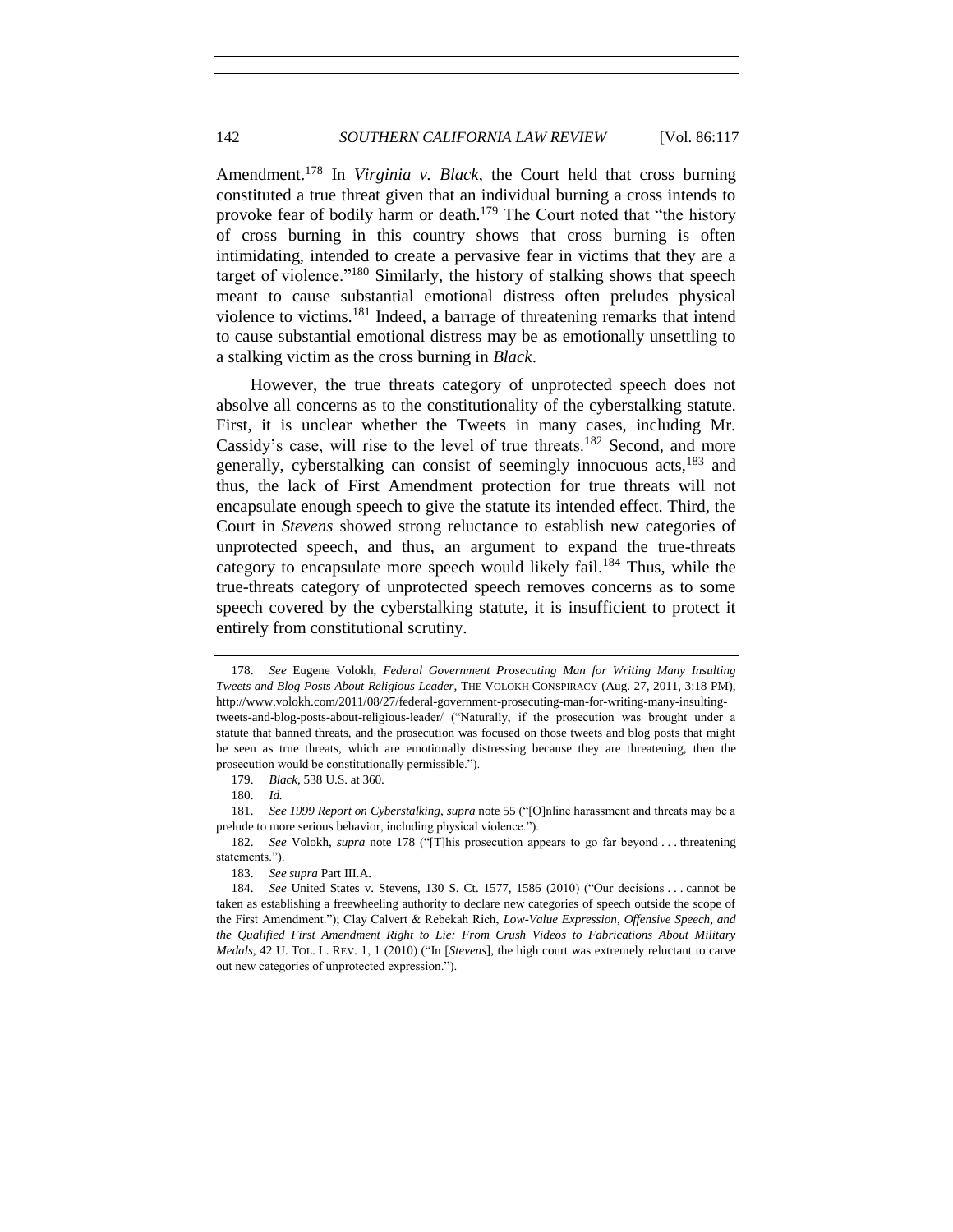## <span id="page-26-0"></span>2012] *CYBERSTALKING AND THE FIRST AMENDMENT* 143

## F. THE CONTENT BASED / CONTENT NEUTRAL DISTINCTION

Determining whether a law is content based or content neutral is "enormously important, for it often effectively determines the outcome of First Amendment litigation."<sup>185</sup> While content-based restrictions are subject to strict scrutiny—and thus almost always struck down—content-neutral restrictions are subject to merely intermediate scrutiny.<sup>186</sup> The central inquiry in determining whether a law is content based or content neutral is whether the government has adopted the law with reference to the message conveyed by the speech.<sup>187</sup> This section will analyze whether the cyberstalking statute is content based or content neutral first by looking to the above noted central inquiry. It will then discuss two major cases in which the Court concluded that seemingly content-based statutes were content neutral—*Hill v. Colorado* and *Renton v. Playtime Theaters*—and weigh their relevance to this statute. Arguments for content neutrality based on the central inquiry; a *Hill*-based logic; and a secondary effects, *Renton*based logic certainly vary in persuasiveness. Nonetheless, they each may demonstrate routes through which the Court could apply less exacting scrutiny to the cyberstalking statute.

## <span id="page-26-1"></span>1. Content Neutrality Based on the Central Inquiry

Laws that regulate "without reference to the ideas or views expressed" are generally content neutral, whereas laws that prohibit speech based on the ideas or views expressed are content based.<sup>188</sup> Under this inquiry, it is clear that the cyberstalking statute could be viewed as content based. Indeed, the government is singling out a type of speech—speech that causes substantial emotional distress—for proscription.<sup>189</sup> Looking to other cases that found that restrictions were content based is instructive. In *United States v. Playboy Entertainment Group, Inc.*, the Court found a provision requiring cable operators to either scramble sexually explicit

<sup>185.</sup> 1 RODNEY A. SMOLLA, SMOLLA AND NIMMER ON FREEDOM OF SPEECH § 3:1 (2012).

<sup>186.</sup> These standards, and their application to the statute at issue, are discussed *infra* Part IV.H.

<sup>187.</sup> Madsen v. Women's Health Ctr., Inc., 512 U.S. 753, 763 (1994). For an explanation of the content based / content neutral distinction, see generally Geoffrey R. Stone, *Content Regulation and the First Amendment*, 25 WM. & MARY L. REV. 189 (1983).

<sup>188.</sup> Turner Broad. Sys., Inc. v. FCC, 512 U.S. 622, 643 (1994).

<sup>189.</sup> The larger point here is that content addresses many levels of abstraction. The government need not target clear propositional or ideational content; rather, many elements within the anatomy of a communication can involve content in the constitutional sense. *Cf.* Volokh, *supra* note [25](#page-3-1) (manuscript at 17) ("[R]estricting . . . a communication because of its annoying content is a form of content-based speech restriction.").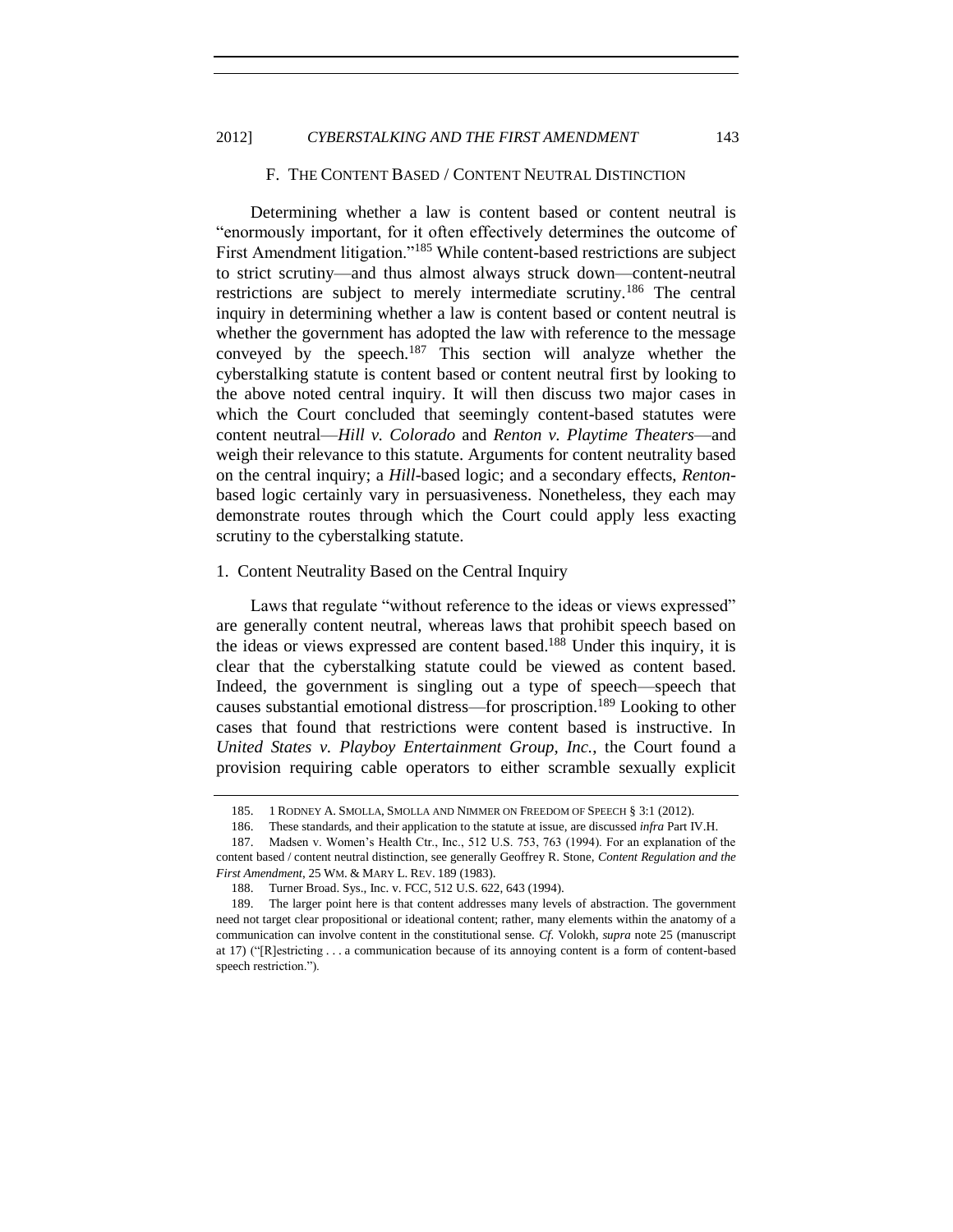programming or limit it to certain hours to be content based.<sup>190</sup> The provision applied only to channels dedicated to sexual or indecent programming, making it "the essence of content-based regulation."<sup>191</sup> Similarly, in *Boos v. Barry*, the Court found a regulation making it unlawful to display any sign that tends to bring a foreign government into "public odium" within five hundred feet of a foreign embassy to be content based.<sup>192</sup> In each of these cases, the government had to look to the content of the speech to determine whether it was prohibited: in *Playboy*, it had to see the programming; in *Boos*, it had to see the signs. In each case, the prohibition had a clear basis in content: in *Playboy*, the provision related to sexually explicit programming; in *Boos*, the provision related to signs that tended to bring a foreign government into public odium.

Even with these cases in mind, the cyberstalking statute may be content neutral because there is no such clear basis within the cyberstalking statute. Rather than targeting the content of speech, the cyberstalking statute targets the consequences of speech. Indeed, from the face of the statute, an individual could be punished without any reference to the content of the speech. Consider the following scenario: a man beats a woman for years, causing her extraordinary pain and hardship. Eventually, she runs away from him. However, he begins Tweeting at her (though ostensibly to the public). He, in shocking clarity, indicates to an FBI agent that the intent of his Tweets is to "cause her substantial emotional distress." And he does in fact succeed: she sees these Tweets and suffers substantial emotional distress. Without ever looking at his Tweets, or their content, he has violated the statute. John Hart Ely articulates a similar idea in discussing *Cohen v. California*. <sup>193</sup> Ely notes that the regulation in *Cohen* was found to be content based because "the dangers on which the state relied were dangers that flowed entirely from the communicative content of Cohen's behavior. Had his audience been unable to read English, there would have been no occasion for the regulation."<sup>194</sup> This example is illuminating here: even if an individual were unable to read English, a constant assault on Twitter would remain intimidating and could cause substantial emotional distress. This underscores that the statute could be

194. *Id.*

<sup>190.</sup> United States v. Playboy Entm't Grp., Inc., 529 U.S. 803, 806-07 (2000).

<sup>191.</sup> *Id.* at 812.

<sup>192.</sup> Boos v. Barry, 485 U.S. 312, 316–18 (1988).

<sup>193.</sup> John Hart Ely, *Flag Desecration: A Case Study in the Roles of Categorization and Balancing in First Amendment Analysis*, 88 HARV. L. REV. 1482, 1498 (1975) (discussing *Cohen v. California*, 403 U.S. 15, 26 (1971), in which the Court reversed the conviction of a man who walked through a Los Angeles County Courthouse wearing a jacket bearing the words, "Fuck the Draft")).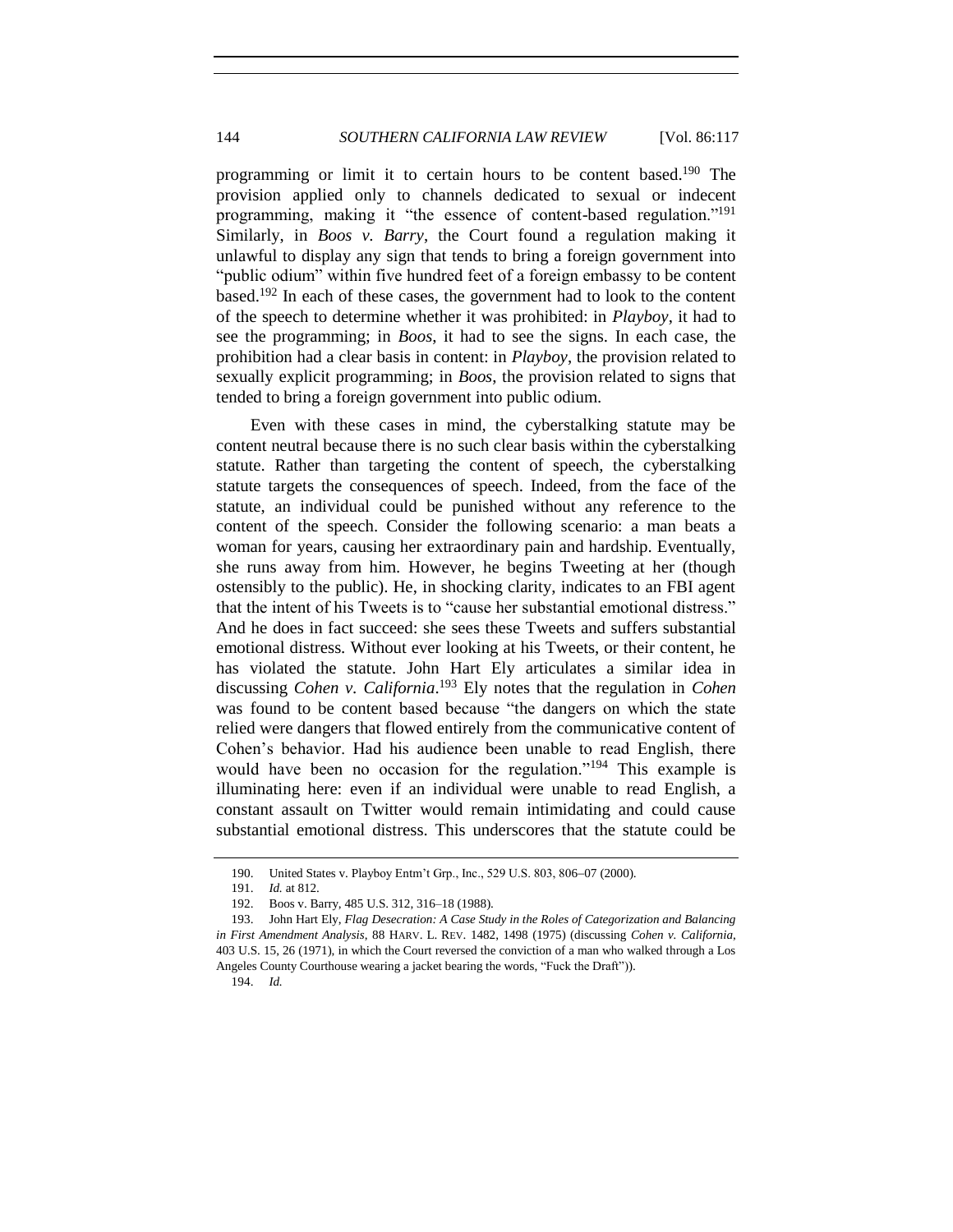<span id="page-28-0"></span>violated without reference to content.

#### 2. Content Neutrality Based on *Hill v. Colorado*

There is also a tenuous argument that under *Hill v. Colorado*, the statute is content neutral. The statute in *Hill* made it unlawful for any person within one hundred feet of a health care facility's entrance to "knowingly approach" (within eight feet of) another person without that person's consent to pass them a leaflet; display a sign; or engage in oral protest, education, or counseling.<sup>195</sup> The statute was challenged on First Amendment grounds as facially invalid. The Court found the statute content neutral for three independent reasons: (1) the statute was not a regulation of speech, but rather a regulation of the places where some speech may occur; (2) the statute was not adopted because of disagreement with the message conveyed, and the statute makes no reference to the content of the speech; and (3) the State's interests in protecting access and privacy are unrelated to the content of the speech.<sup>196</sup> The Court made this finding despite the fact that a statement's content may need to be examined to determine if it is prohibited, observing that "[i]t is common in the law to examine the content of a communication to determine the speaker's purpose."<sup>197</sup>

<span id="page-28-1"></span>A similar line of reasoning may apply to the cyberstalking statute. Indeed, two of the three grounds on which the finding of content neutrality was based in *Hill* can be loosely adapted to the cyberstalking statute. The parallels to the second independent ground for finding content neutrality a lack of disagreement with the message conveyed—are most forceful. Similar to the statute in *Hill*, the cyberstalking statute equally applies to all speakers, regardless of the language they employ or their viewpoint. Just as *Hill* targeted speech with a specific deleterious effect, prevention of access to healthcare, $198$  the cyberstalking statute targets speech that causes the deleterious effects associated with cyberstalking.<sup>199</sup> Parallels to the third ground for finding content neutrality—interests in protecting privacy unrelated to the content of the speech—are also discernible. Similar to the access and privacy concerns in *Hill*, the cyberstalking statute is concerned with the privacy and safety of stalking victims.

<span id="page-28-2"></span>However, finding content neutrality based on *Hill* also presents

<sup>195.</sup> Hill v. Colorado, 530 U.S. 703, 707 (2000).

<sup>196.</sup> *Id.* at 719-20 (citing Ward v. Rock Against Racism, 491 U.S. 781 (1989)).

<sup>197.</sup> *Id.* at 721.

<sup>198.</sup> *Id.* at 707.

<sup>199.</sup> For a discussion of the harms caused by cyberstalking, see *supra* Part III.A.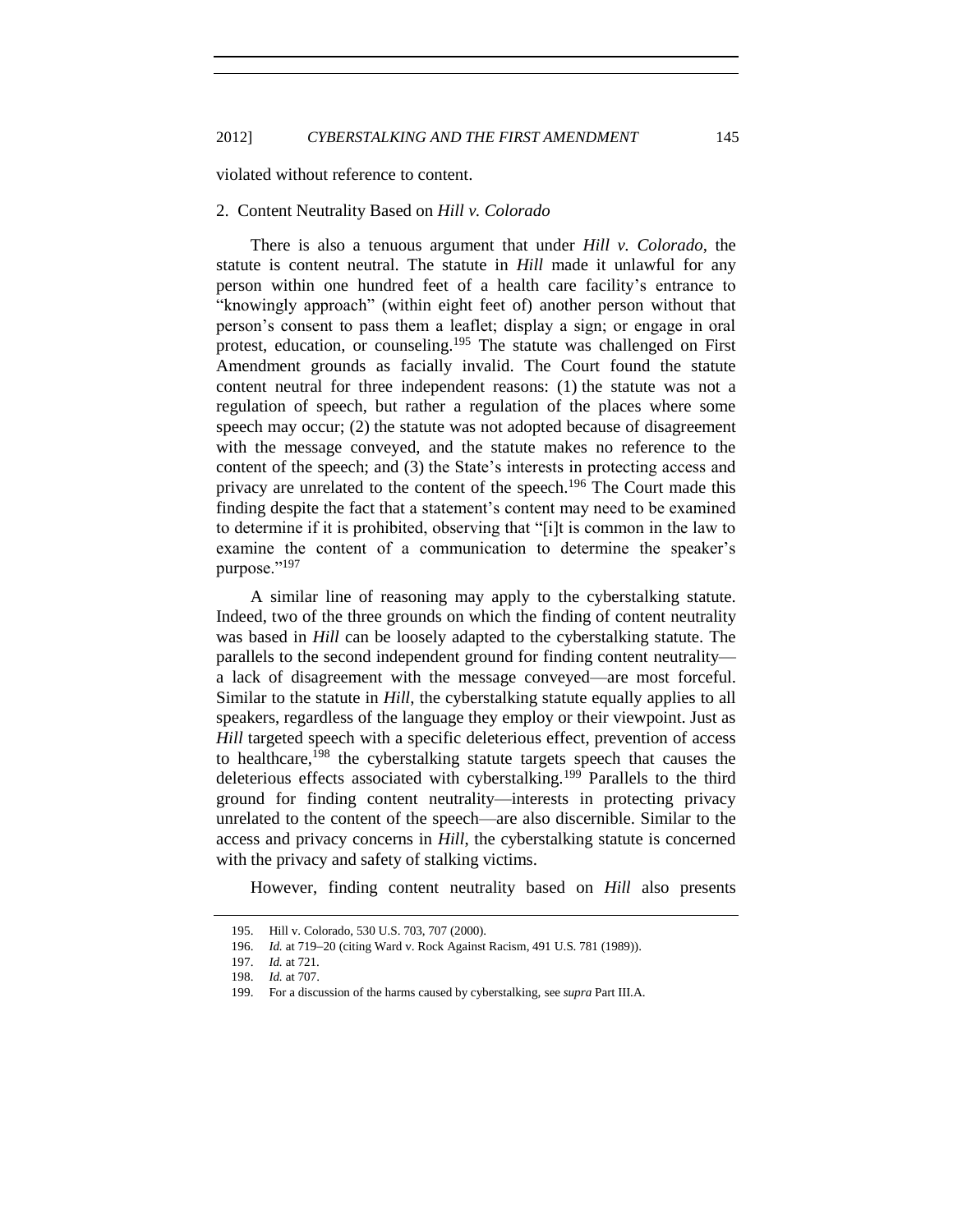persuasive analytical challenges. First, the statute in *Hill* was directed at speech within close physical proximity to another, regardless of the effect or content of the speech. But the cyberstalking statute only applies to speech that intends to cause substantial emotional distress. Further, the sort of "access and privacy" being protected in *Hill* differs from the interests being protected by the cyberstalking statute. In *Hill*, the state was protecting literal access to medical care and physical privacy; conversely, the cyberstalking statute protects a more abstract sense of privacy.<sup>200</sup>

Nonetheless, the Court's indication that a law may be content neutral despite looking to content to determine a speaker's purpose is significant. This allows courts, in determining whether a specific instance of cyberstalking intended to cause substantial emotional distress, to consider the content of associated speech without finding the law to be content based.

#### <span id="page-29-0"></span>3. Content Neutrality Based on Regulation of "Secondary Effects"

The Court also sometimes treats facially content-based statutes as content neutral if they target the secondary effects of speech. However, this doctrine is unlikely to apply outside of the realm of sexually explicit speech, $201$  and it does not apply to regulations that focus on the direct impact speech has on its audience. $202$ 

The secondary-effects doctrine arose out of adult-business zoning cases. For example, in *City of Renton v. Playtime Theatres, Inc.*, the Supreme Court found a zoning ordinance prohibiting adult-motion-picture theaters from locating within one thousand feet of various types of buildings to be content neutral.<sup>203</sup> The ordinance was content neutral because it was not justified by reference to the content of the adult films but rather by the secondary effects the theaters had on the surrounding community, such as crime and decreased property values.<sup>204</sup>

The secondary effects doctrine later emerged with regard to a statute more analogous to the cyberstalking statute. In *Boos v. Barry*, the Court

<sup>200.</sup> *See* Volokh, *supra* not[e 25](#page-3-1) (manuscript at 20) ("Coming within eight feet of someone without that person's consent is an intrusion into their personal space because of the speaker's physical proximity, quite apart from whether the speaker's message is offensive or simply unwanted.").

<sup>201.</sup> *See* Elizabeth L. Kinsella, Note, *A Crushing Blow:* United States v. Stevens *and the Freedom to Profit from Animal Cruelty*, 43 U.C. DAVIS L. REV. 347, 371 (2009) ("[T]he Court has only applied the [secondary effects] doctrine to uphold regulations restricting sexually graphic expression.").

<sup>202.</sup> Boos v. Barry, 485 U.S. 312, 320-21 (1988).

<sup>203.</sup> City of Renton v. Playtime Theatres, Inc., 475 U.S. 41, 48 (1986).

<sup>204.</sup> *Id.*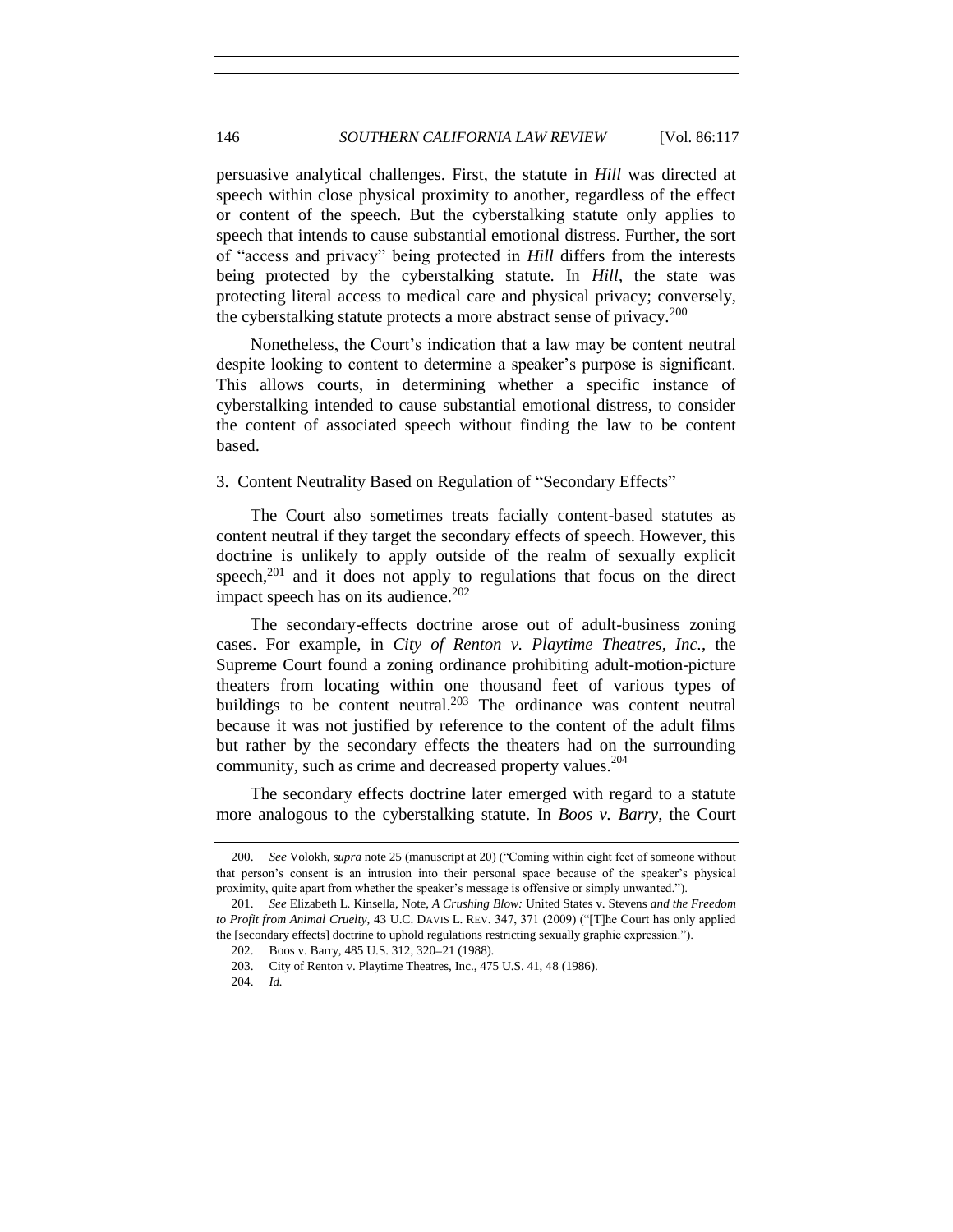noted that "[r]egulations that focus on the direct impact of speech on its audience" are not content neutral under *Renton*. <sup>205</sup> The Court went on to specify that "[l]isteners' reactions to speech are not the type of 'secondary effects" referred to in *Renton*.<sup>206</sup> Stressing that the prohibition of signs tending to bring a foreign government into public odium was "justified *only* by reference to the content of speech," the Court found the statute in *Boos* to be content based.<sup>207</sup> The secondary effect at issue here—protecting stalking victims from substantial emotional distress caused by certain speech—is extremely similar to the secondary-effect argument deemed inadequate in *Boos*. Thus, the secondary-effects doctrine is unlikely to grant the cyberstalking statute content neutrality.

## G. THE "CAPTIVE AUDIENCE" DOCTRINE<sup>208</sup>

<span id="page-30-0"></span>The speech criminalized by the cyberstalking statute may be particularly regulatable under the captive audience doctrine.<sup>209</sup> The captive audience doctrine "reflects a judgment that, in [certain contexts], . . . [a] person should not be compelled to listen to certain undesired speech."<sup>210</sup> Accordingly, though the government generally has no role in protecting unwilling listeners from offensive speech, $^{211}$  this general principle has important exceptions: speech may be limited when the speaker intrudes on the privacy of the home,  $2^{12}$  or when the degree of captivity makes it impractical for the unwilling viewer to avoid exposure.<sup>213</sup> These exceptions allow regulation of speech that "unreasonably invades the privacy interests

<span id="page-30-2"></span><span id="page-30-1"></span>

<sup>205.</sup> *Boos*, 485 U.S. at 320-21.

<sup>206.</sup> *Id.* at 321.

<sup>207.</sup> *Id.*

<sup>208.</sup> How the captive audience doctrine fits into the First Amendment framework is not clearly established, as the precise contours of the doctrine are unclear. Marcy Strauss, *Redefining the Captive Audience Doctrine*, 19 HASTINGS CONST. L.Q. 85, 86 (1991). The doctrine affects both contentneutrality principles, *id.* at 105, as well as the government interest involved in regulating speech, *id.* at 108–09.

<sup>209.</sup> *See id.* at 104–05 ("[T]his solicitude for offensive speech ends if the court determines that a captive audience is present. Although in a few other circumstances courts have regulated offensive speech, it is primarily when the offensive message is delivered to a captive audience that courts permit such speech to be regulated.").

<sup>210.</sup> William D. Araiza, *Captive Audiences, Children and the Internet*, 41 BRANDEIS L.J. 397, 403–04 (2003).

<sup>211.</sup> The Court has noted,

<sup>[</sup>T]he Constitution does not permit government to decide which types of otherwise protected speech are sufficiently offensive to require protection for the unwilling listener or viewer. Rather, absent . . . narrow circumstances . . . the burden normally falls upon the viewer to avoid further bombardment of [his] sensibilities simply by averting [his] eyes.

Erznoznik v. City of Jacksonville, 422 U.S. 205, 210–11 (1975) (internal quotation marks omitted).

<sup>212.</sup> Rowan v. U.S. Post Office Dep't, 397 U.S. 728, 738 (1970).

<sup>213.</sup> Lehman v. City of Shaker Heights, 418 U.S. 298, 302, 304 (1974) (plurality opinion).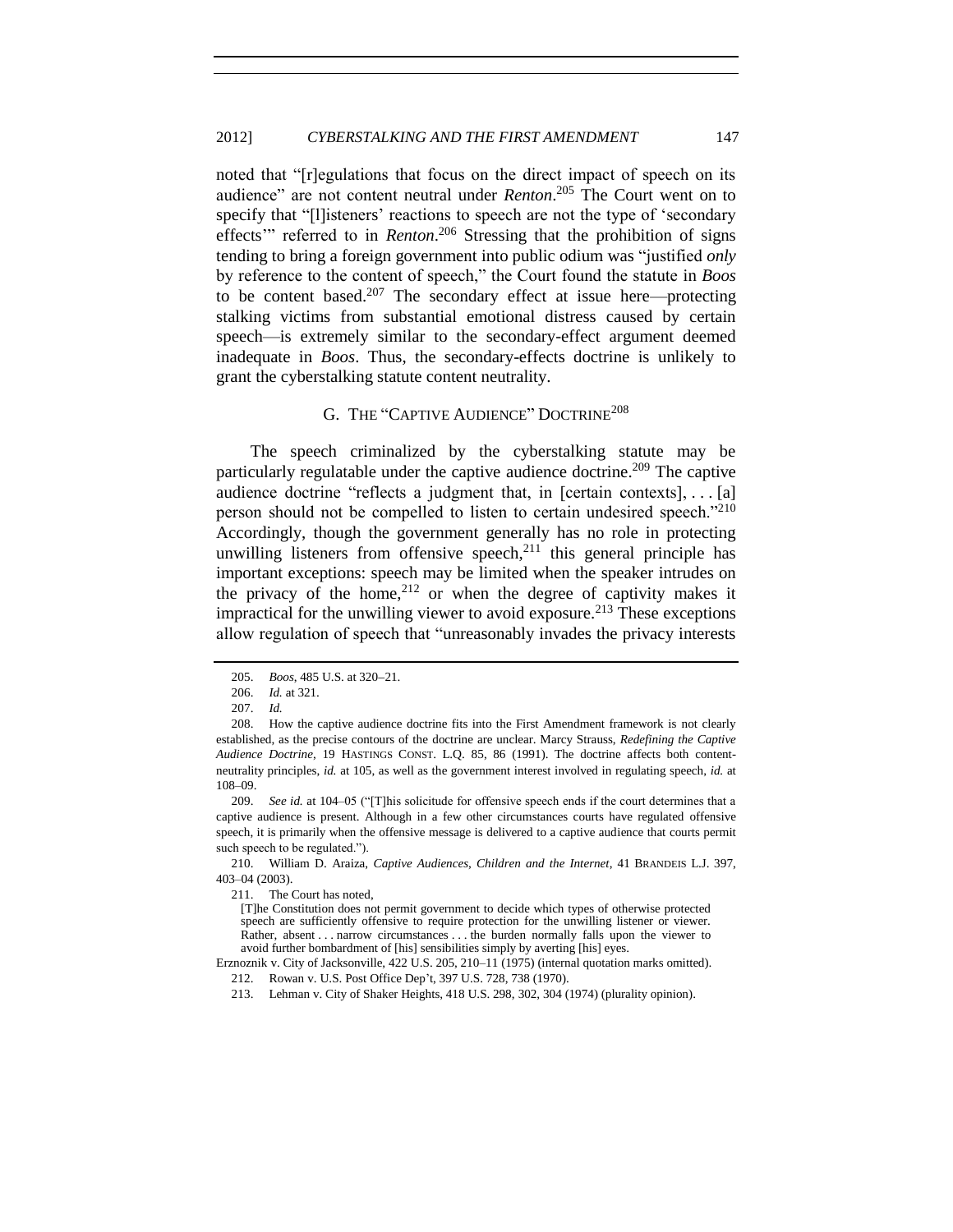of listeners."<sup>214</sup> Justice Powell, dissenting in *Rosenfeld v. New Jersey*, encapsulated a similar sentiment: "a verbal assault on an unwilling audience may be so grossly offensive and emotionally disturbing as to be the proper subject of criminal proscription."<sup>215</sup> Further, and importantly, "the captive audience doctrine allows courts to ignore the traditional requirement of content neutrality; courts inevitably engage in viewpoint- or content-based discrimination when applying the doctrine."<sup>216</sup>

Along these lines, the Court applied the captive audience doctrine in *Frisby v. Schultz*. <sup>217</sup> In *Frisby*, abortion protesters brought suit seeking to enjoin enforcement of a municipal ordinance prohibiting picketing before or about the residence or dwelling of any individual.<sup>218</sup> The Court accepted the lower court's conclusion that the statute was content neutral, and thus analyzed the statute under intermediate scrutiny, asking whether the ordinance was "narrowly tailored to serve a significant government interest and whether it leave[s] open ample alternative channels of communication."<sup>219</sup> The Court first construed the picketing ban as a limited one, applying only to "focused picketing" in front of a particular residence.<sup>220</sup> Given this construction, the Court held that "ample alternative channels of communication" remained available.<sup>221</sup> The Court then moved on to analyze the government interest at issue and found that the protection of residential privacy was clearly a substantial interest:

The State's interest in protecting the well-being, tranquility, and privacy of the home is certainly of the highest order in a free and civilized society. Our prior decisions have often remarked on the unique nature of the home, the last citadel of the tired, the weary, and the sick, and have recognized that [p]reserving the sanctity of the home, the one retreat to which men and women can repair to escape from the tribulations of their daily pursuits, is surely an important value.<sup>222</sup>

Lastly, the Court held that the statute was narrowly tailored because the "type of picketers banned by the . . . ordinance generally do not seek to disseminate a message to the general public, but to intrude upon the

<sup>214.</sup> Christina Wells, *Regulating Offensiveness:* Snyder v. Phelps*, Emotion, and the First Amendment*, 1 CAL. L. REV. CIRCUIT 71, 77 (2010).

<sup>215.</sup> Rosenfeld v. New Jersey, 408 U.S. 901, 906 (1972) (Powell, J., dissenting).

<sup>216.</sup> Strauss, *supra* not[e 208,](#page-30-1) at 86–87.

<sup>217.</sup> Frisby v. Schultz, 487 U.S. 474 (1988).

<sup>218.</sup> *Id.* at 476.

<sup>219.</sup> *Id.* at 482 (quoting Perry Educ. Ass'n v. Perry Local Educators' Ass'n, 460 U.S. 37, 45 (1983)) (internal quotation marks omitted).

<sup>220.</sup> *Id.* at 483.

<sup>221.</sup> *Id.* at 484.

<sup>222.</sup> *Id.* (citations omitted) (internal quotation marks omitted).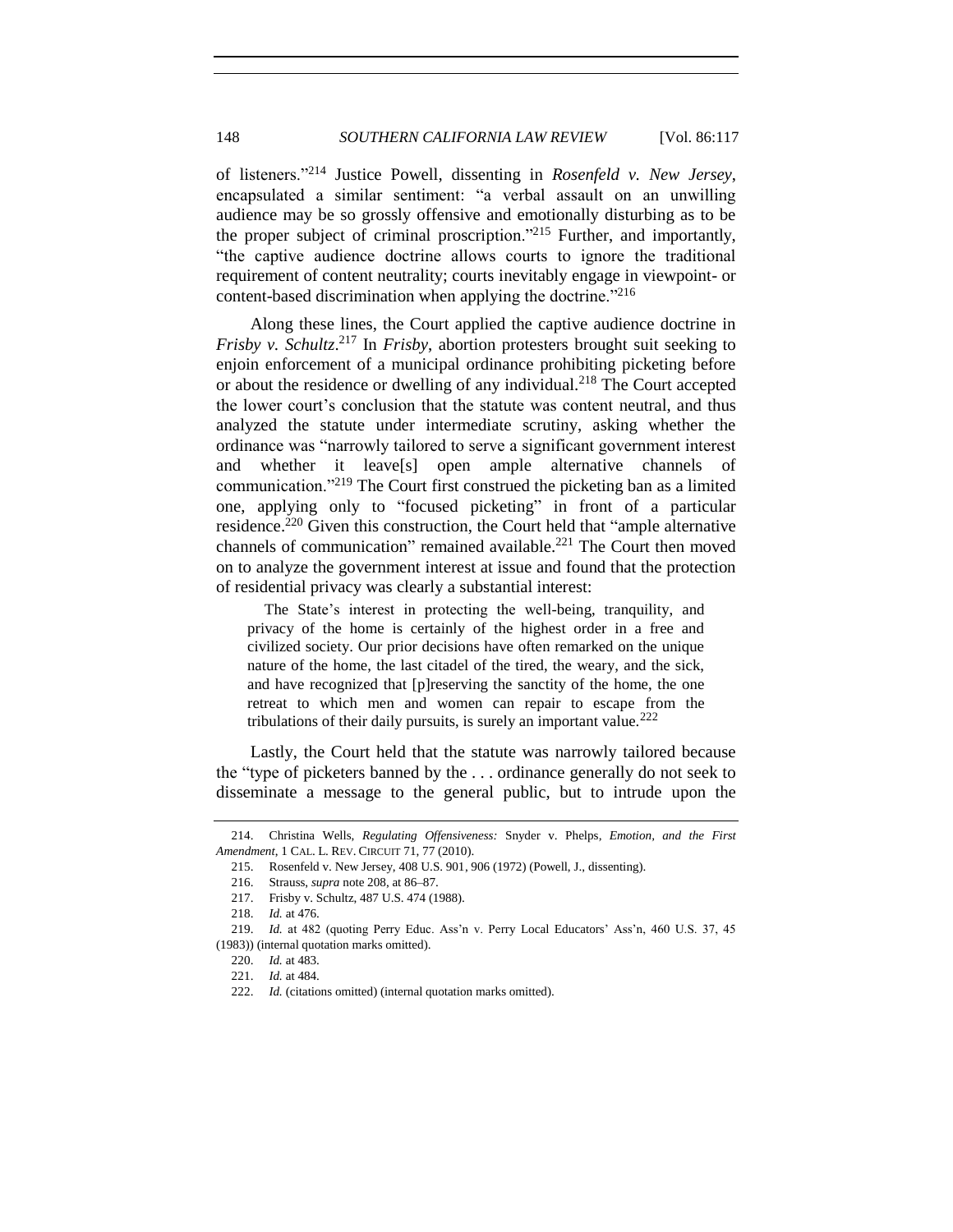## targeted resident,  $\ldots$  in an especially offensive way."<sup>223</sup>

The Supreme Court in *Rowan v. United States Post Office Department* applied the captive audience doctrine to the delivery of offensive mail to an individual's home.<sup>224</sup> The Court stated that "[n]othing in the Constitution compels us to listen to or view any unwanted communication" that enters the home by mail. <sup>225</sup> *Rowan* also exemplifies that "[t]he government . . . can protect the individual at home when that person has taken affirmative steps to avoid the unwanted message."<sup>226</sup> Along similar lines, Caroline Corbin posits that two requirements must be met in order for the captive audience doctrine to apply.<sup>227</sup> The first requirement is empirical, asking whether the audience is unable to readily avoid the message.<sup>228</sup> The second is normative, looking to whether the audience should "not have to quit the space to avoid the message." $^{229}$  And Marcy Strauss, in seeking to construct a more cohesive captive audience doctrine, concludes that courts should weigh three factors in determining its application: the justification for protecting the unwilling audience, the difficulty to avoid the speech, and the significance of the infringement on free expression.<sup>230</sup>

With this backdrop in mind, cyberstalkers on the Internet may create a captive audience.<sup>231</sup> A similar analysis to that undertaken by the *Frisby* Court applies, albeit to a different medium. First, there are ample permissible alternative channels of communication for speech covered by the cyberstalking statute—all those that do not intend to cause substantial emotional distress. Further, the government may have a strong interest in protecting individuals from cyberstalking. Lastly, the type of communication encapsulated by the cyberstalking statute—that which intends to cause substantial emotional distress and then does so—generally does not seek to disseminate a message to the general public but rather targets a specific individual. As the Court in *Frisby* noted, "even if some such picketers have a broader communicative purpose, their activity

<sup>223.</sup> *Id.* at 486.

<sup>224.</sup> Rowan v. U.S. Post Office Dep't, 397 U.S. 728, 736–38 (1970).

<sup>225.</sup> *Id.* at 737.

<sup>226.</sup> Strauss, *supra* not[e 208,](#page-30-1) at 91.

<sup>227.</sup> Caroline Mala Corbin, *The First Amendment Right Against Compelled Listening*, 89 B.U. L. REV. 939, 943 (2009).

<sup>228.</sup> *Id.*

<sup>229.</sup> *Id.* at 943–44.

<sup>230.</sup> Strauss, *supra* not[e 208,](#page-30-1) at 116.

<sup>231.</sup> Though a truly captive audience on the Internet is likely rare, when an individual is made captive to speech on the Internet, the captive audience doctrine can, and should, apply. *See infra* text accompanying note[s 239](#page-34-0)[–41.](#page-34-1)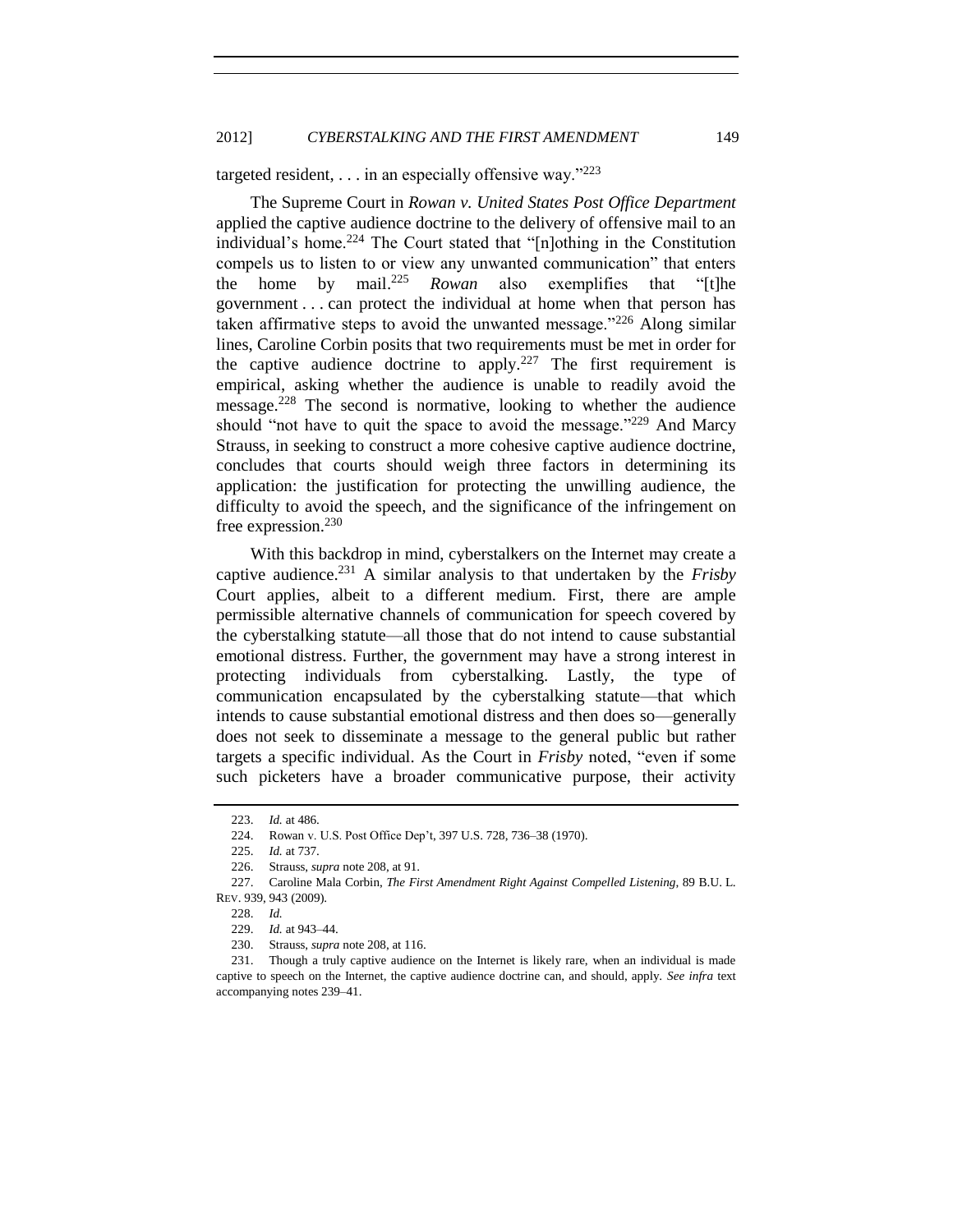nonetheless inherently and offensively intrudes on residential privacy."232 The same holds true here: even if there is some broader communicative purpose to a cyberstalker's speech, the speech nonetheless intrudes on the privacy of victims. *Frisby* is also instructive in that even though the picketing at issue was clearly on matters of public concern—abortion and its moral implications—it could still be regulated. That is important in cases, such as *Cassidy*, in which matters of public concern may be interwoven with harassing speech.

The captive audience doctrine is especially applicable to cyberstalking when cyberstalkers go out of their way to make their speech unavoidable, such as through the use of multiple usernames. Further, when cyberstalkers attempt to make their speech unavoidable, they shift from one-to-many to, more functionally, one-to-one communication, thereby weakening the rationale for protecting their speech.<sup>233</sup> As noted earlier, forgoing the Internet is not a viable option in today's Internet-centric world.<sup>234</sup> In *Rowan*, an individual was clearly free to not receive mail, yet the Court seemed unwilling to force victims of unwanted mailings to accept this option.<sup>235</sup> Here, cyberstalking victims should not be forced off Twitter.<sup>236</sup> Indeed, "it could be argued that the inability to filter out undesirable speech creates an unacceptable dilemma for a would-be user: use the Internet and subject yourself to the risk of encountering [undesirable] speech, or abstain altogether from using the medium."<sup>237</sup> Rather than face this dilemma, users should have the right to not be a captive audience to a verbal assault.

Corbin's captive audience requirements further support the doctrine's

<sup>232.</sup> Frisby v. Schultz, 487 U.S. 474, 486 (1988).

<sup>233.</sup> *See* Volokh, *supra* note [25](#page-3-1) (manuscript at 7) ("When the laws apply to one-[to-]one unwanted speech, they interfere only slightly with debate and argument . . . . [A one-to-one unwanted statement's] only effect is likely to be to offend or annoy. And restricting such statements thus leaves speakers free to communicate to other, potentially willing listeners.").

<sup>234.</sup> *See supra* text accompanying not[e 68.](#page-10-1)

<sup>235.</sup> *Cf.* Araiza, *supra* not[e 210,](#page-30-2) at 407 ("Again recall the character of a home dweller 'captive' to a residential picket. The dweller always has the option of installing soundproof walls and closing her curtains. We might call it unreasonable to impose such a requirement on the picketing target. Is it unreasonable to require a radio listener always to keep her radio off, to avoid hearing offensive speech? Is it unreasonable to force an employee to leave her job, to avoid a hostile working environment based on gender? Is it unreasonable to force a would-be user not to use the Internet to avoid encountering offensive speech?").

<sup>236.</sup> *See* United States v. Sayer, No. 2:11-CR-113-DBH, 2012 U.S. Dist. LEXIS 67684, at \*27 28 n.17 (D. Me. May 15, 2012) ("It will not do to say, as the defendants seem to, that victims can choose not to open mail or can ignore electronic communications such as email, Facebook postings, tweets, and text messages. The First Amendment does not give stalkers a license to place special conditions on how their victims use modern forms of communication as the price of avoiding hateful attention.").

<sup>237.</sup> Araiza, *supra* not[e 210,](#page-30-2) at 404.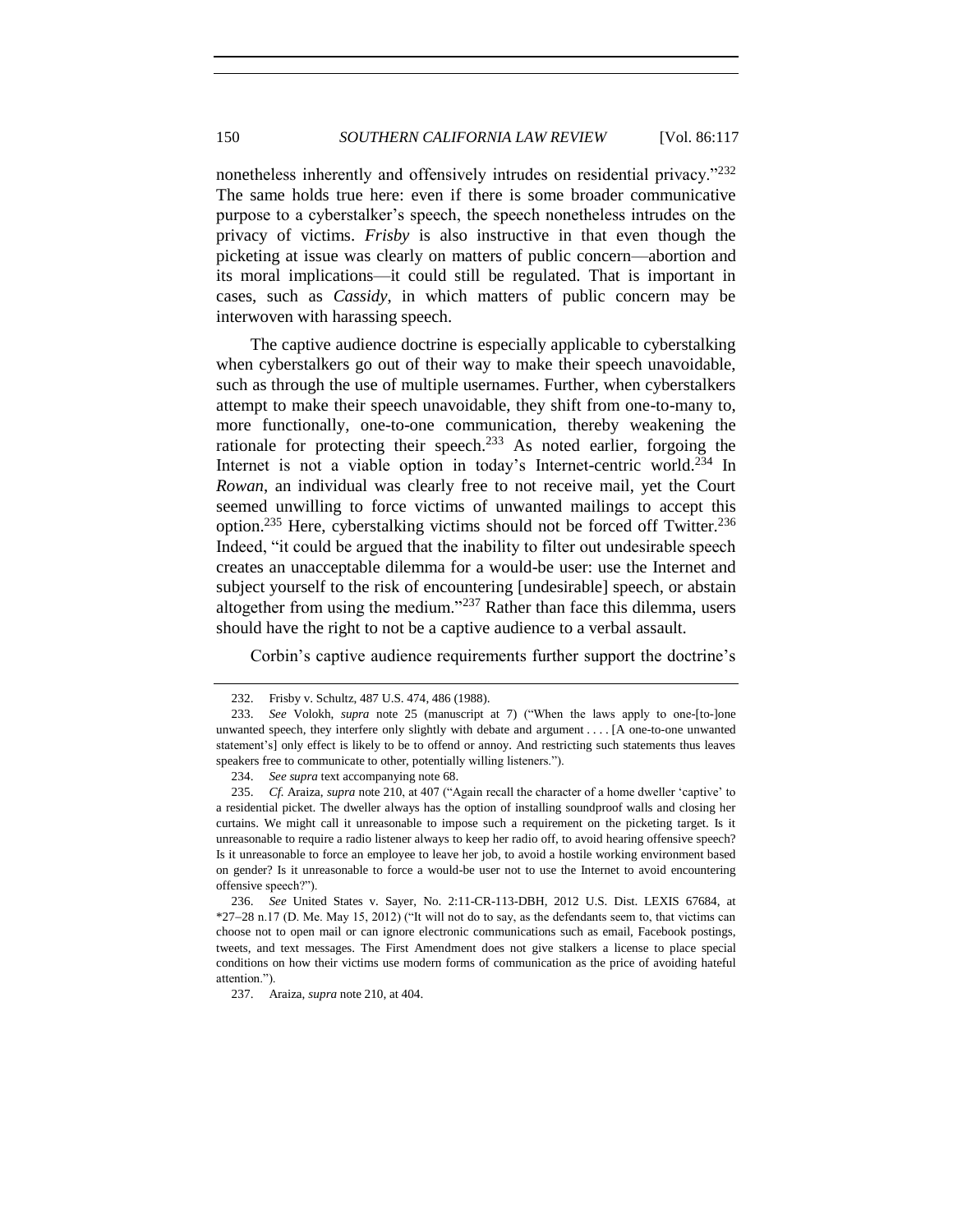application to Twitter. Empirically, cyberstalkers can remove the ability to avoid the message. And normatively, the victims of cyberstalking should not have to quit Twitter to avoid that message. Similarly, under Strauss's proposed framework, cyberstalking victims are an appropriate captive audience when speech is unavoidable: the justification for protecting them is great given the damage caused; the cyberstalker can make the speech nearly impossible to avoid; and the infringement on the First Amendment right to expression is low if it only inhibits making unavoidable speech.

The captive audience nature of Twitter is buttressed by the importance of search functions on Twitter<sup>238</sup> and the growing importance of self-Googling and monitoring of one's online reputation.<sup>239</sup> Because of these aspects, an individual may confront speech intended to cause them substantial emotional distress without seeking it out.

The same logic that applies to Twitter generally is exemplified by *Cassidy*. While Mr. Cassidy may have had a right to criticize Ms. Zeoli's religious qualifications, he had no right to make her a captive audience. Further, his repeated changing of usernames suggests he was chasing her around Twitter as she attempted to avoid him.<sup>240</sup> She has a right to use Twitter as well, and as noted above, Twitter represents an important mode of communication in today's society.<sup>241</sup> Indeed, because of Twitter's importance, Ms. Zeoli's use of the medium may functionally be a necessity in today's modern world.<sup>242</sup> Thus, Mr. Cassidy may have made Ms. Zeoli a captive audience.

<span id="page-34-1"></span>If Twitter creates a captive audience, this affects the cyberstalking statute's First Amendment fate in two ways: First, in situations involving a captive audience, courts sometimes "ignore the traditional requirement of content neutrality" and allow content-based regulations of speech.<sup>243</sup>

<span id="page-34-0"></span>

<sup>238.</sup> *See supra* text accompanying notes [50–](#page-8-4)[53.](#page-8-5)

<sup>239.</sup> *See supra* text accompanying notes [69–](#page-10-2)[71.](#page-10-3)

<sup>240.</sup> *See supra* text accompanying notes [2–](#page-1-1)[22.](#page-3-2)

<sup>241.</sup> *Cf*. Lehman v. City of Shaker Heights, 418 U.S. 298, 302 (1974) (plurality opinion) (finding that commuters on public transportation were a "captive audience" because they used public transportation "as a matter of necessity, not of choice") (quoting Pub. Utils. Comm'n v. Pollak, 343 U.S. 451, 468 (1952) (Douglas, J., dissenting)).

<sup>242.</sup> Notably, in *Lehman*, the Court did not require literal necessity—individuals could have walked, carpooled, or found other means to get to work. The same functional necessity approach applies to Twitter. Rachel Wilkes Barchie, *Creepy Tweeters Have Speech Rights Too*, LAW LAW LAND (Jan. 10, 2012), http://www.lawlawlandblog.com/2012/01/creepy-tweeters-have-speech-rights-too.html ("[I]n our social media age, where so many use Twitter as their regular platform, [arguing that it is unnecessary to use Twitter at all] can't realistically stand up.").

<sup>243.</sup> Strauss, *supra* note [208,](#page-30-1) at 86, 105–06 (discussing how the captive audience doctrine affects the content based / content neutral distinction).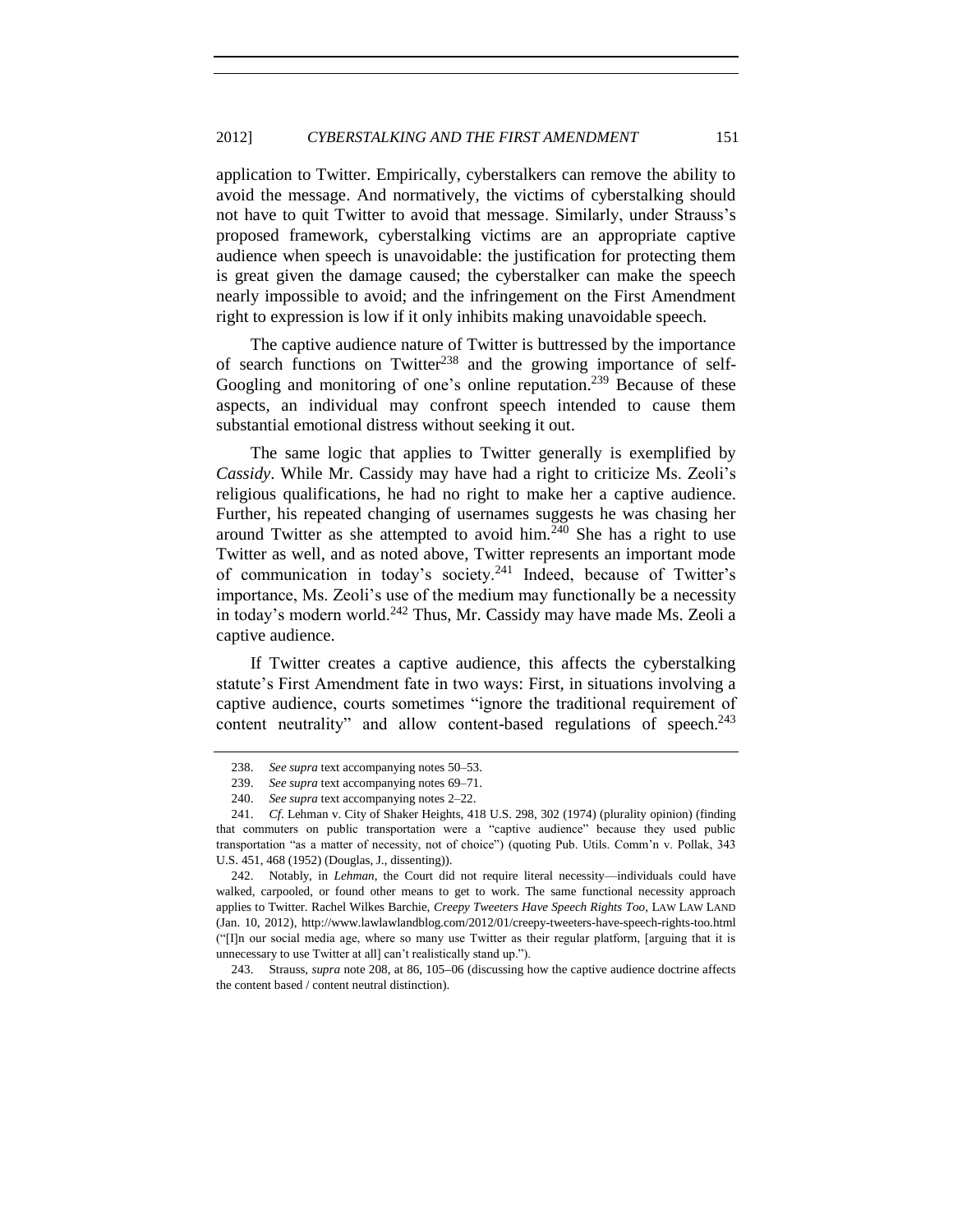Second, the protection of a captive audience from offensive speech provides the government with an interest justifying speech regulation.<sup>244</sup>

## <span id="page-35-0"></span>H. HOW THE CYBERSTALKING STATUTE HOLDS UP TO CONSTITUTIONAL **SCRUTINY**

If the statute is found to be content based, it is "presumptively invalid" and will have to meet strict scrutiny. Thus, the statute will be upheld only if it is narrowly tailored to promote a compelling government interest.<sup>245</sup> On the other hand, if it is content neutral, it must meet only intermediate scrutiny by furthering an important or substantial governmental interest unrelated to the suppression of free speech, and reaching no broader than necessary to further that interest.

#### <span id="page-35-1"></span>1. Strict Scrutiny

<span id="page-35-2"></span>As nearly all laws fail strict scrutiny, it seems likely that the cyberstalking statute would be struck down if subjected to this standard.<sup>246</sup> The cyberstalking statute would likely satisfy neither the compelling interest nor the narrowly tailored prong of strict scrutiny. In *Playboy Entertainment Group* the Court addressed, and disapproved of, the possibility of protecting listeners from sexual programming as a compelling interest. The Court found that where a regulation seeks to "shield the sensibilities of listeners, the general rule is that the right of expression prevails" and that "[w]e are expected to protect our own sensibilities 'simply by averting [our] eyes.'" <sup>247</sup> There may be an argument that the government's interest in preventing a course of conduct such as Mr. Cassidy's, which seemingly intended to prevent Ms. Zeoli from avoiding his speech simply by averting her eyes, is more compelling. However, this would be a steep hill to climb given the Supreme Court's reluctance to recognize similar interests as compelling.

<span id="page-35-3"></span><sup>244.</sup> *Id.* at 96 (discussing the Court's recognition that speech can be regulated where "substantial privacy interests are being invaded in an essentially intolerable manner") (quoting Cohen v. California, 403 U.S. 15, 21 (1971)).

<sup>245.</sup> United States v. Playboy Entm't Grp., Inc., 529 U.S. 803, 817 (2000).

<sup>246.</sup> *See* Erwin Chemerinsky, *Content Neutrality as a Central Problem of Freedom of Speech: Problems in the Supreme Court's Application*, 74 S. CAL. L. REV. 49, 49 (2000) ("[I]n almost every free speech case decided by the Supreme Court in the recently completed Term, the outcome depended, in large part, on whether the Court characterized the law as content based or content neutral."). For an empirical study as to how strict scrutiny has been applied in federal courts, see generally Adam Winkler, *Fatal in Theory and Strict in Fact: An Empirical Analysis of Strict Scrutiny in the Federal Courts*, 59 VAND. L. REV. 793 (2006).

<sup>247.</sup> *Playboy Entm't Grp.*, 529 U.S. at 813 (quoting *Cohen*, 403 U.S. at 21).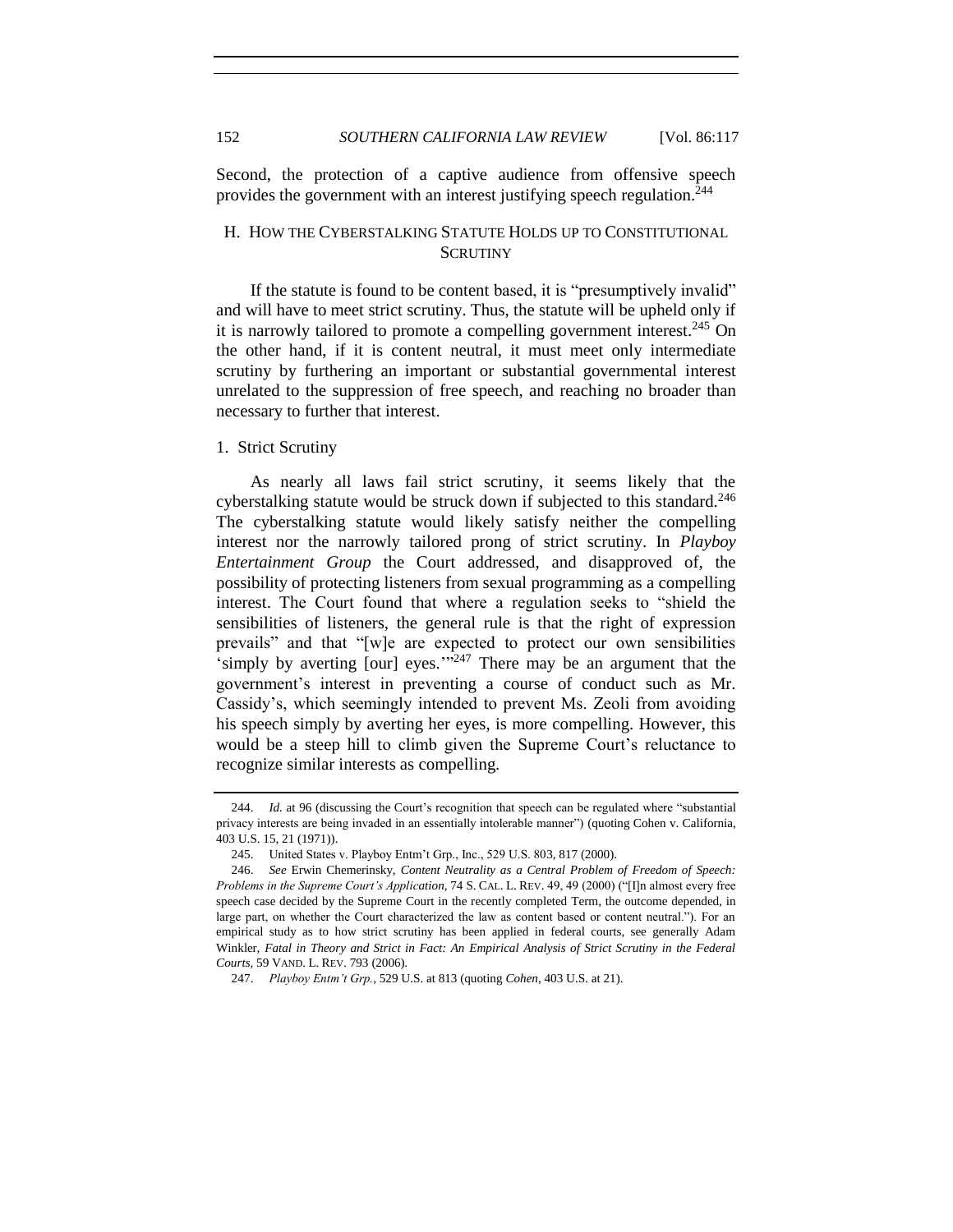Further, the Court would likely not find the cyberstalking statute to be narrowly tailored. Though the statute may require great breadth to be effective, similar arguments were advanced and rejected in *Ashcroft v. ACLU*. <sup>248</sup> The Court's preference for noncriminal means of regulating speech, such as filtering software, would likely lead it to require a less restrictive alternative, as it did in *Ashcroft*. The Court would also likely point to the fact that some speech intended to cause substantial emotional distress is entirely protected by the First Amendment: political discourse, harshly worded debate, criticism of celebrities, and so forth.

However, it should be noted that if the Court were inclined to uphold the cyberstalking statute, there are facts that could allow it to meet strict scrutiny. First, as discussed in Part III, the harms from cyberstalking are extremely serious, and therefore, preventing these harms could be a compelling interest. <sup>249</sup> Indeed, as shown in *Cassidy*, cyberstalking can completely derail victims' lives for months at a time.<sup>250</sup> And unlike the shielding of sensibilities disapproved of in *Playboy Entertainment Group*, this statute has a narrower focus: preventing substantial emotional distress caused by cyberstalking. Further, the breadth of the statute may be narrowly tailored because its breadth may be necessary to encapsulate seemingly innocuous acts that can cause the harm from cyberstalking. While the statute is broad, it is as narrowly tailored as possible to the expansive and amorphous problem it targets, and no less restrictive alternative could effectively achieve the statute's goals.

#### <span id="page-36-0"></span>2. Intermediate Scrutiny

If the cyberstalking statute were found to be content neutral, it could possibly meet intermediate scrutiny. Given the logic of *Frisby v. Schultz* and *Colorado v. Hill*, it seems clear that the government has an important interest in preventing the conduct at issue here. In *Frisby*, protecting residential privacy was held to be an important interest.<sup>251</sup> Here, the Tweets do in a sense "enter the home" as they come up on the computer screen of the victim.<sup>252</sup> Further, the state may "protect the health and safety" of its

<sup>248.</sup> Ashcroft v. ACLU, 542 U.S. 656, 668–69 (2004) (concluding that the statute was not narrowly tailored because of the government's failure to show that proposed alternatives were less effective).

<sup>249.</sup> *See supra* Part III.A.

<sup>250.</sup> *See supra* text accompanying notes [2–](#page-1-1)[22.](#page-3-2)

<sup>251.</sup> Frisby v. Schultz, 487 U.S. 474, 483 (1988).

<sup>252.</sup> Araiza, *supra* note [210,](#page-30-2) at 398 ("The Internet, like broadcasting, can also be characterized as a medium that intrudes into the home.").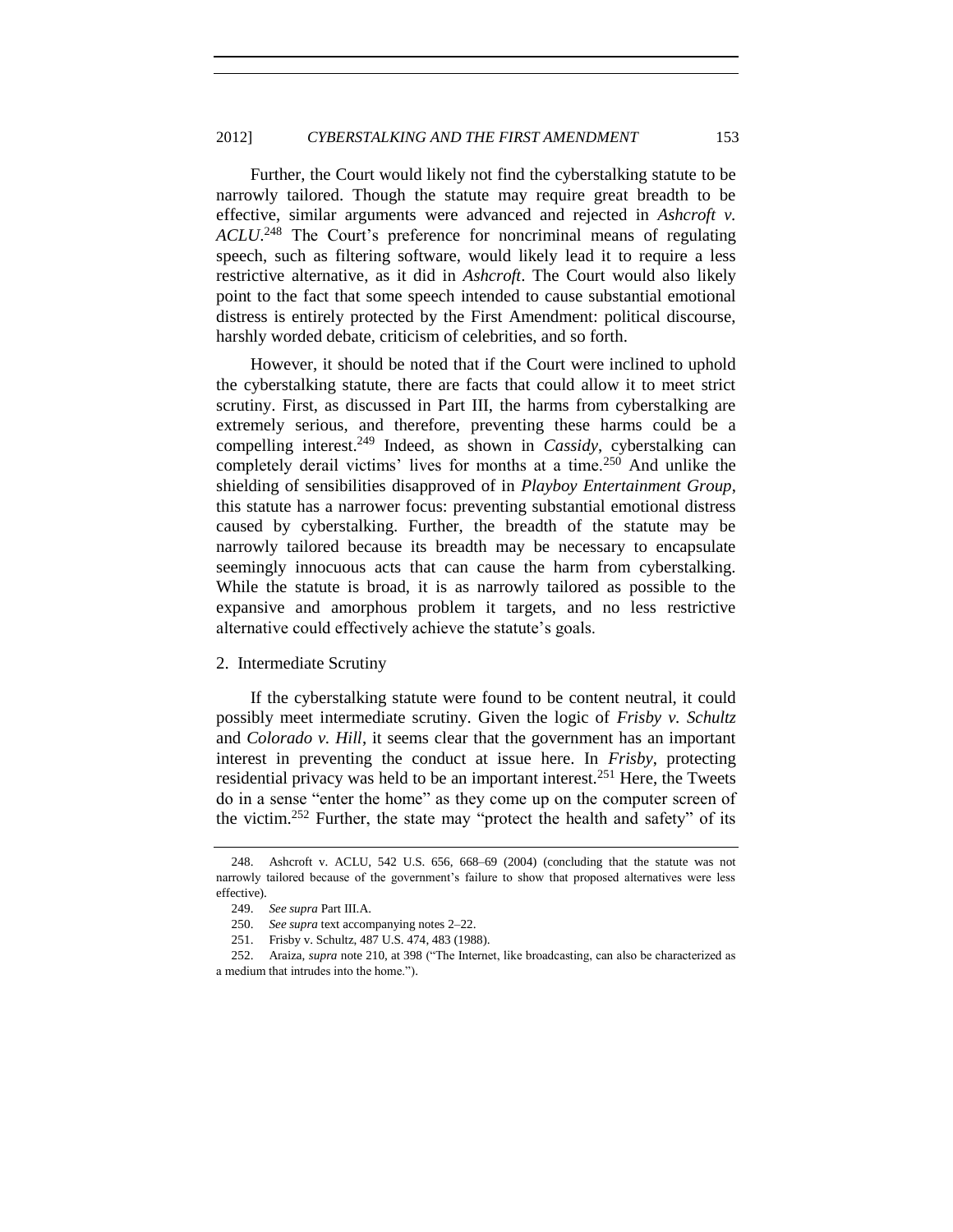citizens,<sup>253</sup> and as noted above, stalking can have devastating and concrete negative health and safety impacts. Moreover, preventing the use of the Internet to inflict emotional distress may be an important interest by analogy to telephone-harassment statutes.<sup>254</sup> Lastly, the government may have an important interest in protecting the captive audience that cyberstalking can create. Consider, as occurred in the *Cassidy* case, a course of conduct that prevents individuals from averting their eyes unless they cease use of the Internet altogether.

Though it may be argued that victims should simply avert their eyes, weakening the government interest in protecting such victims, this sort of admonition finds its roots in a different media paradigm from the present one. Old media communicated to the listener. Its message was generally a one-way transmission. New media is interactive. To fully participate in new media, individuals search for each other, interact, monitor their online identities, and engage in public-private communication (that is, communication that is sent publicly but functions like person-to-person communication).<sup>255</sup> This shift in media's role has two doctrinally significant effects: First, it lessens the ability to avoid harassing messages. Second, it reinforces the government's interest in regulating the speech.

The next question would be whether the law burdens substantially more speech than is necessary to further the interest. As noted above, stalking can take many forms. Thus, any statute effectively criminalizing it will have to be broad and encompass a potentially large amount of speech. One possible criticism of the statute is that it does not exempt political or religious speech, or speech on matters of public concern. However, this sort of speech likely should not fall within the statute. The statute is clearly not meant to target political or religious speech. And as noted in Part IV, a limiting construction—one that very reasonably could apply to this statute—could ameliorate these concerns.<sup>256</sup>

There are also alternative channels for the communication at issue. Indeed, all channels used without the intent to cause substantial emotional distress remain open. For example, a single Twitter account (which would

256. *See supra* Part IV.B.1.

<sup>253.</sup> Medtronic, Inc. v. Lohr, 518 U.S. 470, 475 (1996) (discussing the government's interest in matters of "public health and safety" in the context of regulating medical devices).

<sup>254.</sup> *See* Thorne v. Bailey, 846 F.2d 241, 243–44 (4th Cir. 1988) ("The government has a strong and legitimate interest in preventing the harassment of individuals. The telephone, a device used primarily for communication, presents to some people a unique instrument through which to harass and abuse others.").

<sup>255.</sup> *See* Walther et al., *supra* note [24,](#page-3-0) at 34 (discussing the merger between interpersonal communication and mass communication).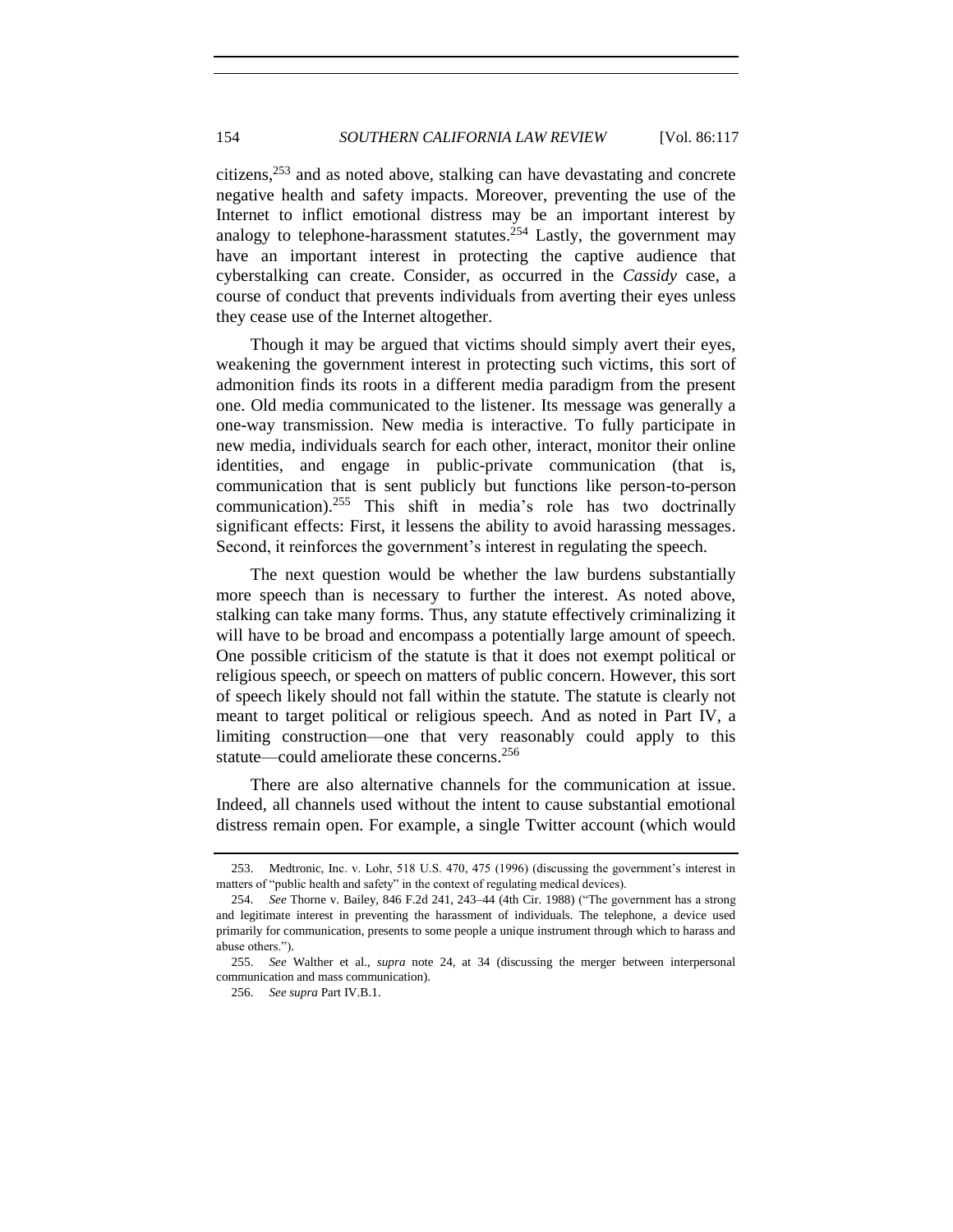not be unavoidable) may remain an alternative mode of communication. Similarly, offline modes of communication and other methods that do not reach the victim remain open—for example, speaking with friends or giving speeches. These alternatives quell lingering First Amendment doubts.

## I. CRITIQUE OF THE DISTRICT COURT OPINION

<span id="page-38-0"></span>In *Cassidy*, Mr. Cassidy brought a motion to dismiss on several grounds: the statute was overbroad and implicated a large amount of protected speech; the statute was unconstitutional as applied to him; the statute was unconstitutionally vague; and the statute failed to state a criminal offense.<sup>257</sup>

The district court dismissed the case, finding the statute unconstitutional as applied to Mr. Cassidy.<sup>258</sup> The court couched the dispute in terminology to which the Framers could have related.<sup>259</sup> Thus, the court likened Twitter to an elaborate bulletin-board system, with users (or colonists) erecting bulletin boards in their front yards. In the court's analogy, Twitter allows posts from one colonist's bulletin board to be automatically posted on another colonist's bulletin board. Such interconnectedness, the court noted, is entirely up to the two colonists. The most important aspect of this analogy for First Amendment purposes was that "[i]f one Colonist wants to see what is on another's bulletin board, he would need to walk over to his neighbor's yard and look at what is posted, or hire someone else to do so. Now, one can inspect a neighbor's Blog by simply turning on a computer."<sup>260</sup> The court found this fact key to its analysis, noting that "in sharp contrast to a telephone call, letter or e-mail," a Twitter user does not have to see what is posted on another person's Twitter account.<sup>261</sup>

<sup>257.</sup> United States v. Cassidy, 814 F. Supp. 2d 574, 581 (D. Md. 2011).

<sup>258.</sup> *Id.* at 588. This decision had been appealed to the Fourth Circuit. Notice of Appeal, United States v. Cassidy, No. 8:11-CR-00091-RWT (D. Md. Jan. 17, 2012). However, this appeal was later abandoned. Order, United States v. Cassidy, No. 12-4048 (4th Cir. Apr. 12, 2012) (granting voluntary motion to dismiss).

<sup>259.</sup> *Cassidy*, 814 F. Supp. 2d at 577–78. However, unlike many areas of the Constitution, historical analysis is of limited utility in the First Amendment context. *See* CHEMERINSKY, *supra* note [88,](#page-13-1) at 923–24 (noting that beyond preventing licensing of publication and punishment of seditious libel, "there is little indication of what the framers intended" the First Amendment to encapsulate).

<sup>260.</sup> *Cassidy*, 814 F. Supp. 2d at 577.

<sup>261.</sup> *Id.* at 578. The court opined that the interest involved is stronger when communication is one-to-one, noting that "Twitter . . . [is] today's equivalent of a bulletin board that one is free to disregard, in contrast, for example, to e-mails or phone calls directed to a victim." *Id.* at 585–86.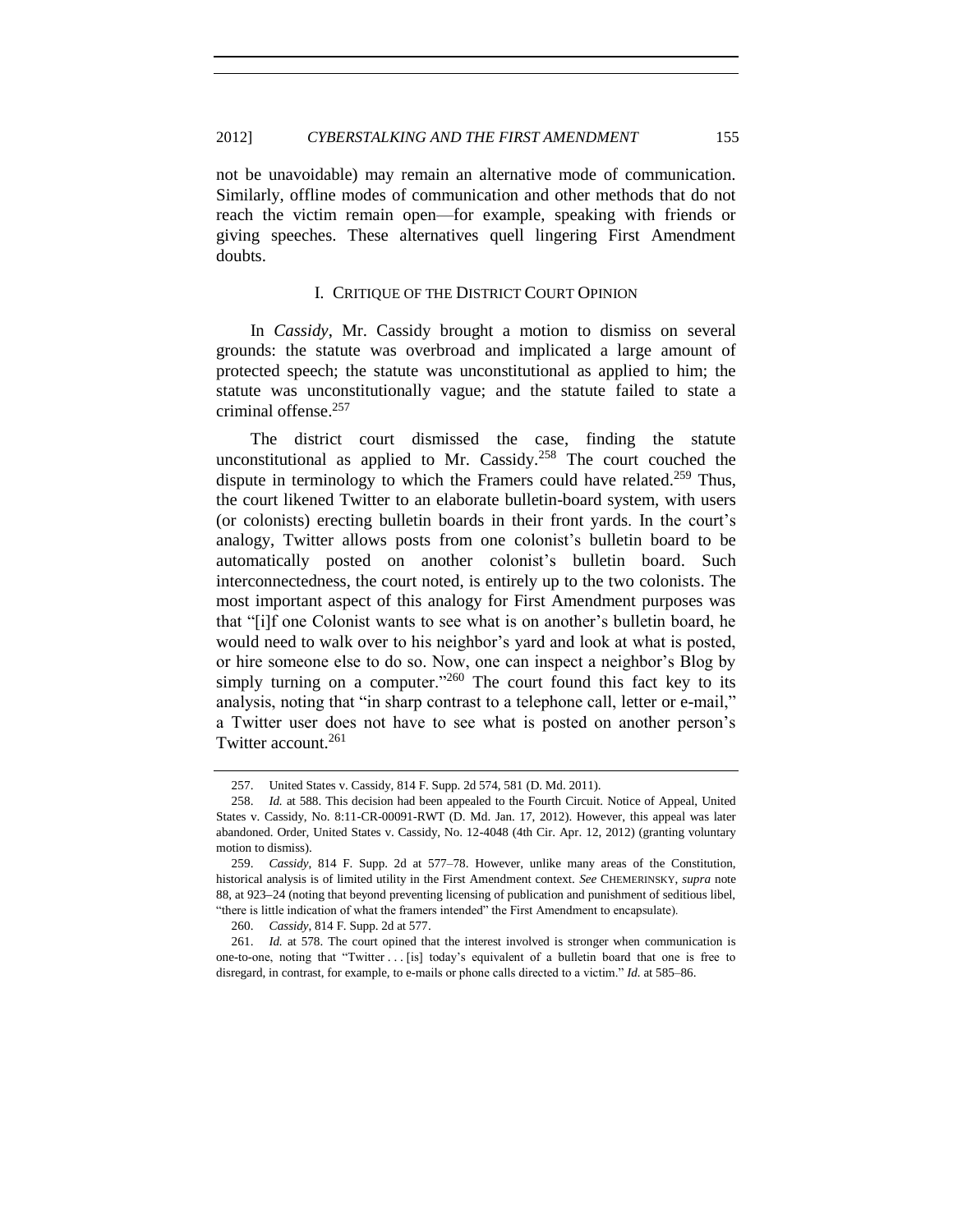With this backdrop, the statute was held to be content based and unable to survive strict scrutiny.<sup>262</sup> Because Ms. Zeoli could simply avert her eyes to protect her own sensibilities, the statute failed the first prong of the strict scrutiny analysis—it did not serve a compelling state interest. As the statute was unconstitutional as applied, the court did not reach the question of whether it was overbroad or void for vagueness.

The court further opined, in dictum, that even if the statute were subject to intermediate scrutiny, it would likely not meet constitutional muster.<sup>263</sup> In the court's view, though preventing this sort of harm may be an important governmental interest, the statute sweeps too broadly to meet even intermediate scrutiny. In making this determination, the court looked to Ms. Zeoli's status as a public figure, finding the statute prohibits speech on matters of public concern.<sup>264</sup>

The court's analysis in *Cassidy* was flawed for a few reasons: it mischaracterized the Twitter forum; it wrongly concluded that Mr. Cassidy's Tweets touched on matters of public concern; and it failed to consider aspects of the case that make Mr. Cassidy's speech particularly appropriate for government regulation.

The Twitter forum, though ostensibly comparable to a bulletin-board system, has nuances that make it far more complex. First, the importance of search functions (and their availability) eliminate the need to walk over to others' bulletin boards to see their posts. Rather, in searching for bulletin boards with relevant information, a cyberstalker's bulletin board can ambush a victim. Further, unlike a bulletin board, which intends merely to communicate to the viewer, Twitter is an interactive and social medium. This interactive nature changes the interest at issue on Twitter and adds to the importance of searching for other users. And it creates an increased likelihood of indirect transmission: other users may pass along distressing Tweets or ask a victim if they saw what a cyberstalker said.

Further, the court's categorization of Mr. Cassidy's speech as of public concern misses the mark in a few ways. First, the court overlooked the fact that what makes a public figure may be different in today's world and in the context of Twitter. As one judge recently noted, "In a society dominated by reality television shows, YouTube, Twitter, and online social networking sites, the distinction between a 'celebrity' and 'non-celebrity'

<sup>262.</sup> *Id.* at 584–85.

<sup>263.</sup> *Id.* at 586-87.

<sup>264.</sup> *Id.*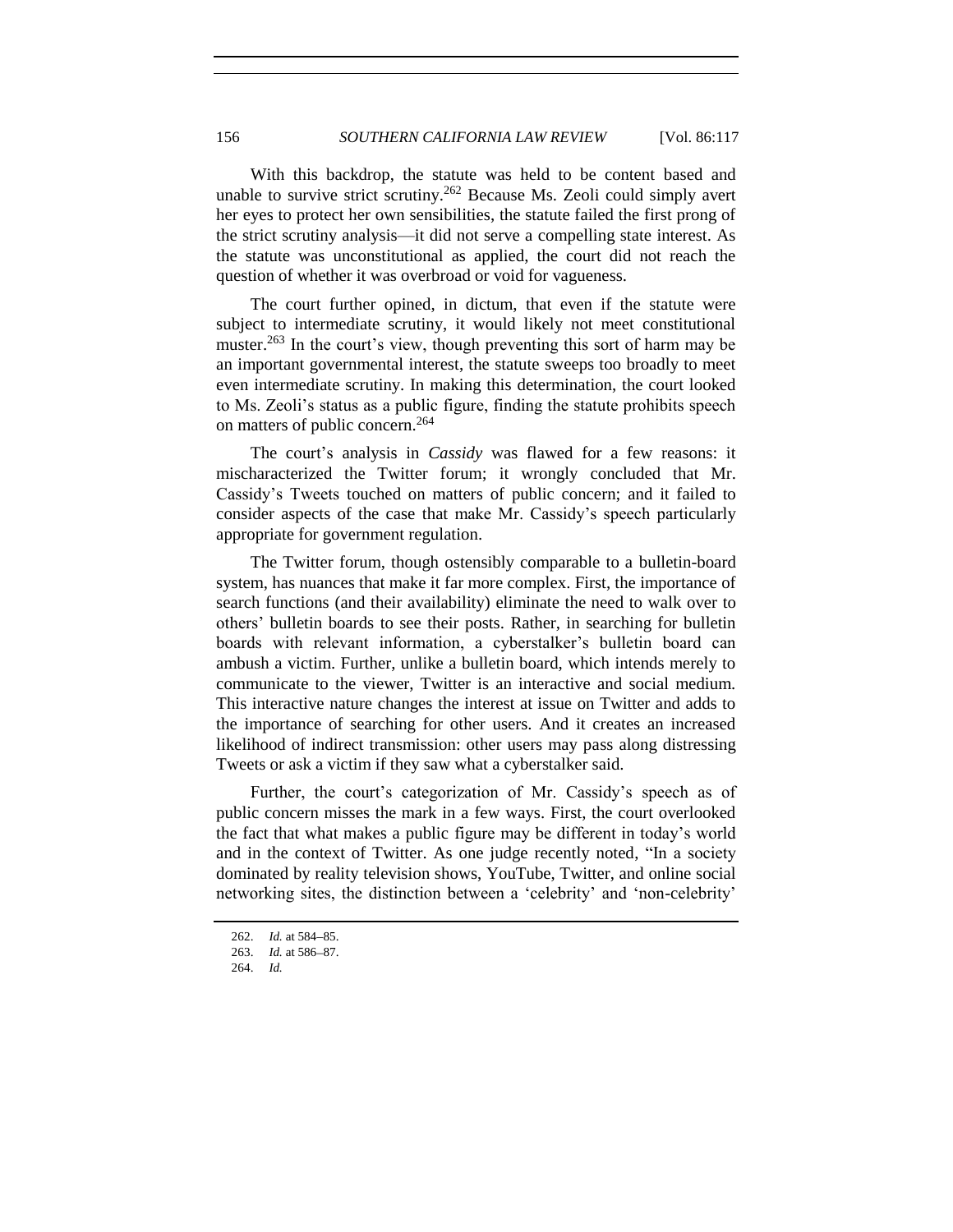seems to be an increasingly arbitrary one."<sup>265</sup> Thus, in a world in which matters may become of public concern more easily, public-concern status should not be granted without careful consideration. The court also failed to properly look to *Snyder*. The messages in this case are of far less public concern than the signs in *Snyder*. <sup>266</sup> Further, in *Snyder*, the Court stressed that there was no pre-existing conflict indicating an attempt to mask a private attack over a private matter.<sup>267</sup> Here, the opposite is true: the prior relationship between Mr. Cassidy and Ms. Zeoli is clearly the impetus for the attacks. This diminishes any incidental religious significance that the Tweets may have.

Lastly, the court failed to examine the effect of Mr. Cassidy's multiple usernames on the government interest in regulating his speech. First, by constantly changing usernames, he shifted from public discourse into more purposeful, directed harassment, like a telephone call. Second, this behavior reinforces his intent, which was not merely to communicate his views, but also to ensure that they would be seen by Ms. Zeoli and would cause her substantial distress. Each of these aspects of Mr. Cassidy's speech strengthens the government's interest in regulation. As experts on cyberstalking have pointed out, supposing that "a simple solution to avoiding [cyberstalking is to] simply turn off the computer" leads to "misconceptions or minimalization about cyberstalking, and puts individuals at greater risk for being victimized."<sup>268</sup> The court here did just that: it left a cyberstalking victim unprotected by minimalizing the behavior involved.

#### <span id="page-40-0"></span>V. REFINEMENTS TO ADDRESS FIRST AMENDMENT CONCERNS

As seen in *Stevens*, the Court will not "rewrite a . . . law to conform it to constitutional requirements<sup> $269$ </sup> as this "would constitute a serious invasion of the legislative domain."<sup>270</sup> Thus, if the cyberstalking statute is deemed invalid, or if Congress seeks to amend it in light of a legal challenge, there are a few changes that could make it more likely to comport with the First Amendment. Preliminarily, note that redrafting the

<sup>265.</sup> Fraley v. Facebook, Inc., 830 F. Supp. 2d 785, 808 (N.D. Cal. 2011).

<sup>266.</sup> *See* Snyder v. Phelps, 131 S. Ct. 1207, 1215–17 (2011).

<sup>267.</sup> *Id.* at 1217.

<sup>268.</sup> Parsons-Pollard & Moriarty, *supra* note [61,](#page-9-1) at 103.

<sup>269.</sup> United States v. Stevens, 130 S. Ct. 1577, 1592 (2010) (quoting Reno v. ACLU, 521 U.S. 844, 884–85 (1997)) (internal quotations marks omitted).

<sup>270.</sup> *Id.* (quoting United States v. Nat'l Treasury Emps. Union, 513 U.S. 454, 479 n.26 (1995)) (internal quotation marks omitted).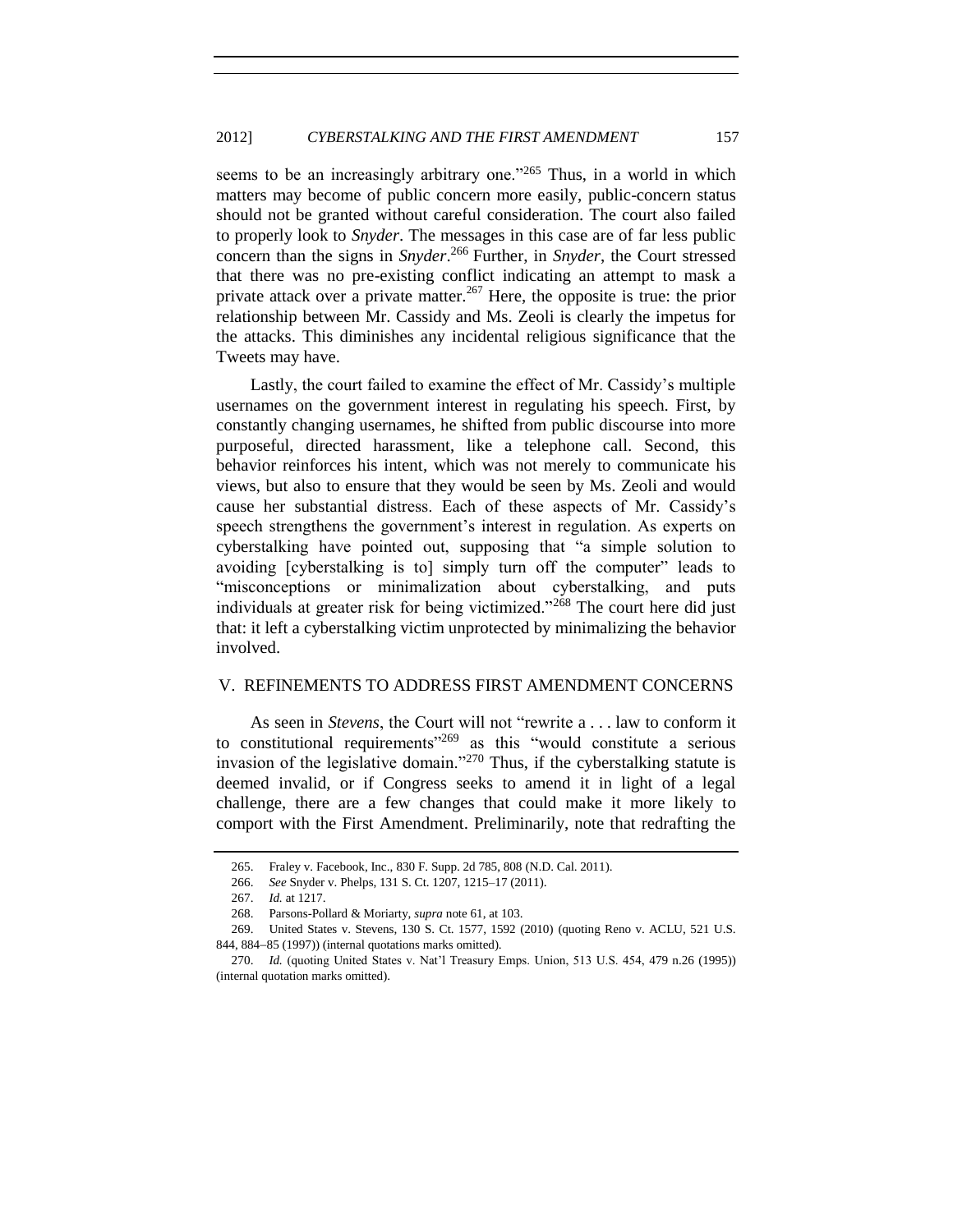statute so that it comports with the First Amendment is important for several reasons.<sup>271</sup> First, cyberstalking is a growing phenomenon that causes extensive harm to victims.<sup>272</sup> Second, the speech at issue here should be proscribable if Congress drafts a statute with First Amendment concerns in mind.<sup>273</sup> And third, though some of Congress's previous attempts to regulate the Internet have failed, the Internet is a growing forum that the Court may readdress in light of its now pervasive nature.<sup>274</sup>

Four potential changes would make the statute more likely to be found constitutional. First, the statute could explicitly include an objective requirement (that is, that the substantial emotional distress must be reasonable), rather than forcing the courts to read this in as a narrowing construction.<sup>275</sup> This would address both vagueness and overbreadth concerns, and would also increase the vitality of the state interest at issue.

Second, the statute could include a stronger intent element. It seems clear that Congress did not take into account that the amended statute could conceivably criminalize some religious or political speech. Indeed, as noted in *Bowker*, the previous version of the statute would be unlikely to prohibit any speech of this sort.<sup>276</sup> However, in light of the necessary breadth this statute now has, more explicit intent language may be necessary. Rather than requiring intent to cause substantial emotional distress, the statute could require a higher bar with regard to this type of offense. For example, the requisite intent could be "intent to cause substantial emotional distress by intentionally communicating with the victim."<sup>277</sup> This would exclude cases in which individuals merely post on Twitter to communicate their

<sup>271.</sup> Timothy L. Allsup, in examining *Cassidy*, concludes that "the best solutions to protect cyberstalking victims are extralegal." Timothy L. Allsup, Note, United States v. Cassidy*: The Federal Interstate Stalking Statute and Freedom of Speech*, 13 N.C. J.L. & TECH. ON. 227, 256 (2012). However, while extra-legal alternatives are a necessary part of any enforcement scheme, adequate legal protection "serve[s] an important expressive function and may apply to certain kinds of cyber-abuses." Lipton, *supra* note [62,](#page-9-0) at 1139. As discussed in this Note, egregious instances of cyberstalking are likely a type of cyber abuse to which laws could apply. Regardless, Allsup's discussion of various possible extra-legal alternatives represents an important part of the multimodal approach needed to combat cyberstalking.

<sup>272.</sup> *See supra* Part III.A.

<sup>273.</sup> *See supra* Part IV.

<sup>274.</sup> *See supra* not[e 101](#page-14-0) and accompanying text.

<sup>275.</sup> Indeed, a proposed amendment to the statute explicitly adds an objective standard. *See* Simplifying the Ambiguous Law, Keeping Everyone Reliably Safe Act of 2011, H.R. 196, 112th Cong. § 2 (2011) (punishing conduct "reasonably expected" to cause serious emotional distress).

<sup>276.</sup> United States v. Bowker, 372 F.3d 365, 379 (6th Cir. 2004), *vacated on other grounds*, 543 U.S. 1182 (2005).

<sup>277.</sup> This would make the statute more likely to be considered content based, and would also more narrowly tailor it and allow it to serve an even more compelling interest.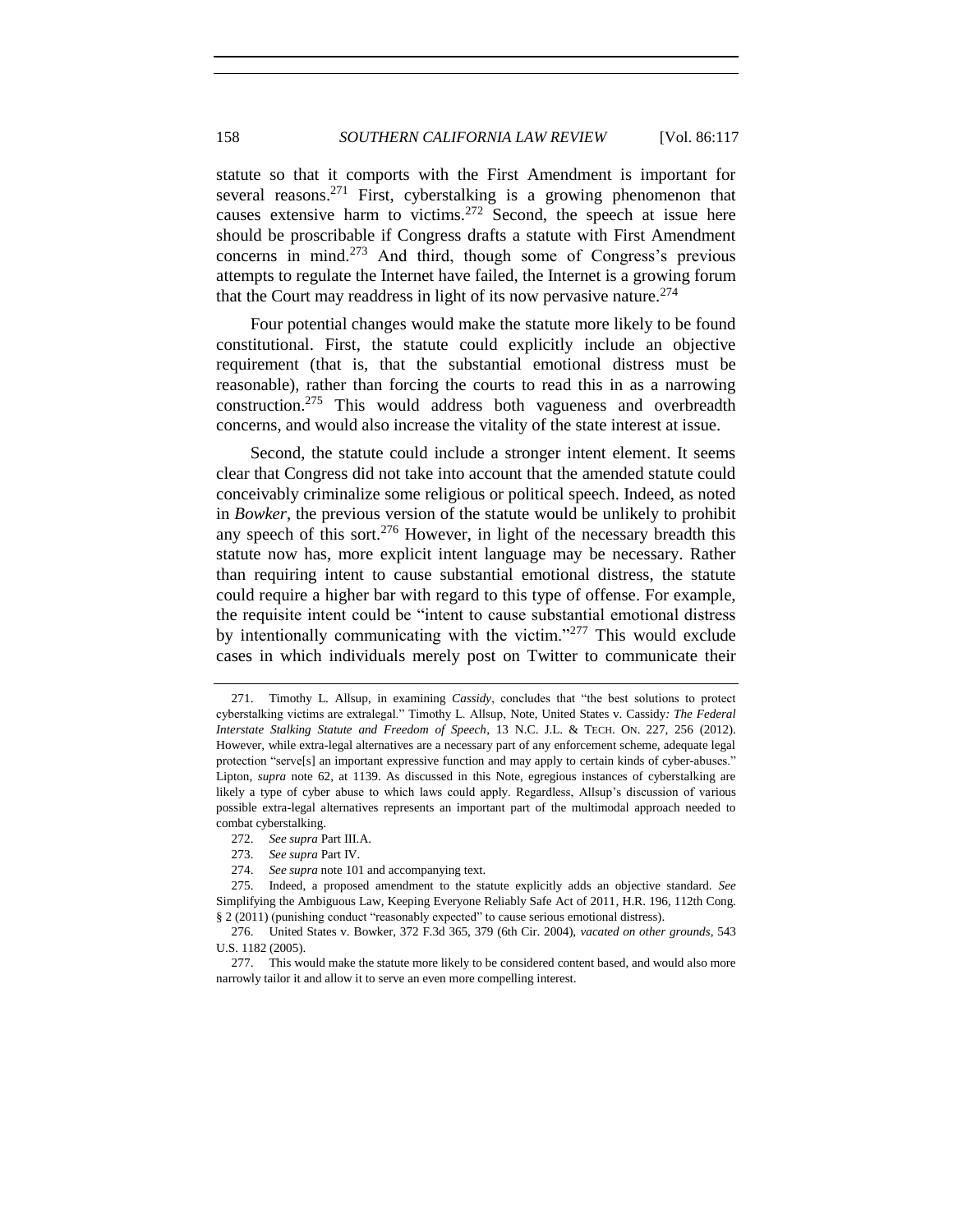views without any intent to cause emotional distress. But it would allow the statute to continue to cover cases, like *Cassidy*, in which cyberstalkers seemingly intend their communications to reach the victim, even though they were made through an ostensibly public forum.

Third, the statute could contain an exceptions clause. One possible exceptions clause could eliminate matters of public concern from the statute's coverage.<sup>278</sup> As seen in *Snyder*, the Court remains extremely committed to the protection of speech involving matters of public concern, even when that speech causes emotional harm. However, the *Snyder* decision left the door open for regulation of matters of private concern, as Justice Breyer's concurrence underscores.<sup>279</sup> Another possible exceptions clause could exclude from the statute's coverage speech with serious religious, political, scientific, educational, journalistic, historical, or artistic value. Though this sort of clause was insufficient in *Stevens*, the much narrower reach of a properly construed statute here would allow this exception to protect any speech we otherwise might worry could be prohibited by the cyberstalking statute. The qualifier, "serious," would allow the statute to proscribe speech that has some, but merely marginal or incidental, value.

Lastly, and potentially most promisingly, the statute could attempt to protect captive audience cyberstalking victims, an ideal the First Amendment readily accepts. Thus, the law could additionally require that the victim has attempted to avoid the communication and that the cyberstalker has acted with the intent to make the communication unavoidable. Such a modification punishes speech only where the intent of the speech is one-to-one, even if it is made ostensibly one-to-many. Though this narrows the statute significantly, it still prevents egregious instances of cyberstalking. It targets cyberstalkers when their communication shifts from one-to-many communication to effectively one-to-one communication. But it ensures that the suppression of one-to-many speech does not "unacceptably restrict communication to potentially willing listeners."<sup>280</sup>

#### VI. CONCLUSION

<span id="page-42-0"></span>While the First Amendment concerns regarding the cyberstalking

<sup>278.</sup> While this sort of refinement may allow some cyberstalking to go unpunished, it assuages worries that worthwhile views are being excluded from the marketplace of ideas.

<sup>279.</sup> Snyder v. Phelps, 131 S. Ct. 1207, 1221 (2011) (Breyer, J., concurring).

<sup>280.</sup> Volokh, *supra* not[e 25](#page-3-1) (manuscript at 8).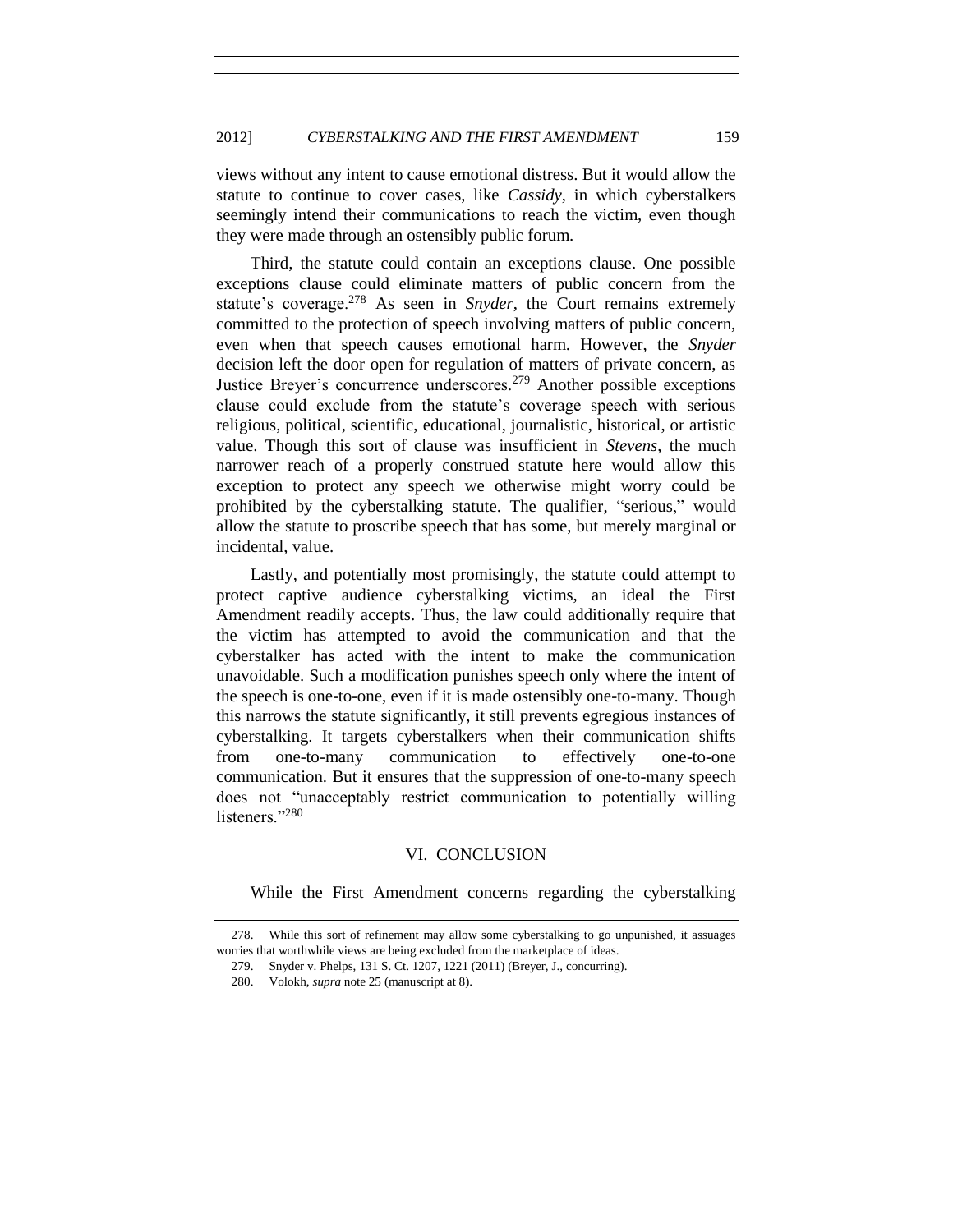statute are real, they are not insurmountable. Rather, in applying principles that permeate numerous cases involving speech, the Court could find that the cyberstalking statute is a valid, albeit perhaps sloppy, congressional attempt to protect citizens from a particularly troubling form of speech. Further, if the statute is struck down, Congress should attempt to rewrite it with the greater precision that the regulation of speech requires in the shadow of the First Amendment. This challenge may seem daunting in the face of a Supreme Court that seems determined to create "incentive[s] to draft a narrowly tailored law in the first place."<sup>281</sup> But the cost, as seen in *Cassidy*, is daunting as well: the harm caused by speech can ruin victims' lives. Given the various alternatives discussed within this Note, laws tailored to protect the captive audience are the most promising avenue through which cyberstalking laws can protect victims without offending the First Amendment.

Though much of this Note focuses on particular doctrines and their application to a specific statute, the larger questions flagged earlier in the Note—how and if First Amendment principles can adapt to new technology—merits further discussion. First, as exemplified by the application of the cyberstalking statute to Twitter, new technology generates novel interests, which need to be carefully defined and adequately recognized. Individuals have strong ties to social media, use new technology extensively in their personal lives, and even create vibrant online identities. Second, new technology requires an increased focus on policy considerations underlying speech protection. It allows for speech on an entirely new scale by allowing ideas to be communicated at almost no cost. This can flood the marketplace with ideas, which has both positive and negative implications. Lastly, and perhaps most importantly, new technology makes overzealous protections of speech more concerning because of the extensive damage that can be caused when new technology and harassing speech combine. Online speech has a permanence that much other speech lacks, since once something is online, it is very difficult to remove. Further, new technology allows speech to reach individuals from great distances and to be constantly within their view.<sup>282</sup>

With these thoughts in mind, it is unclear whether the First Amendment jurisprudence can adequately adapt to regulate new technology. On the one hand, new technology may expose serious problems with First Amendment doctrines. With the Court hesitant to deem

<sup>281.</sup> Osborne v. Ohio, 495 U.S. 103, 121 (1990).

<sup>282.</sup> *See supra* text accompanying notes [62](#page-9-0)-[63.](#page-9-2)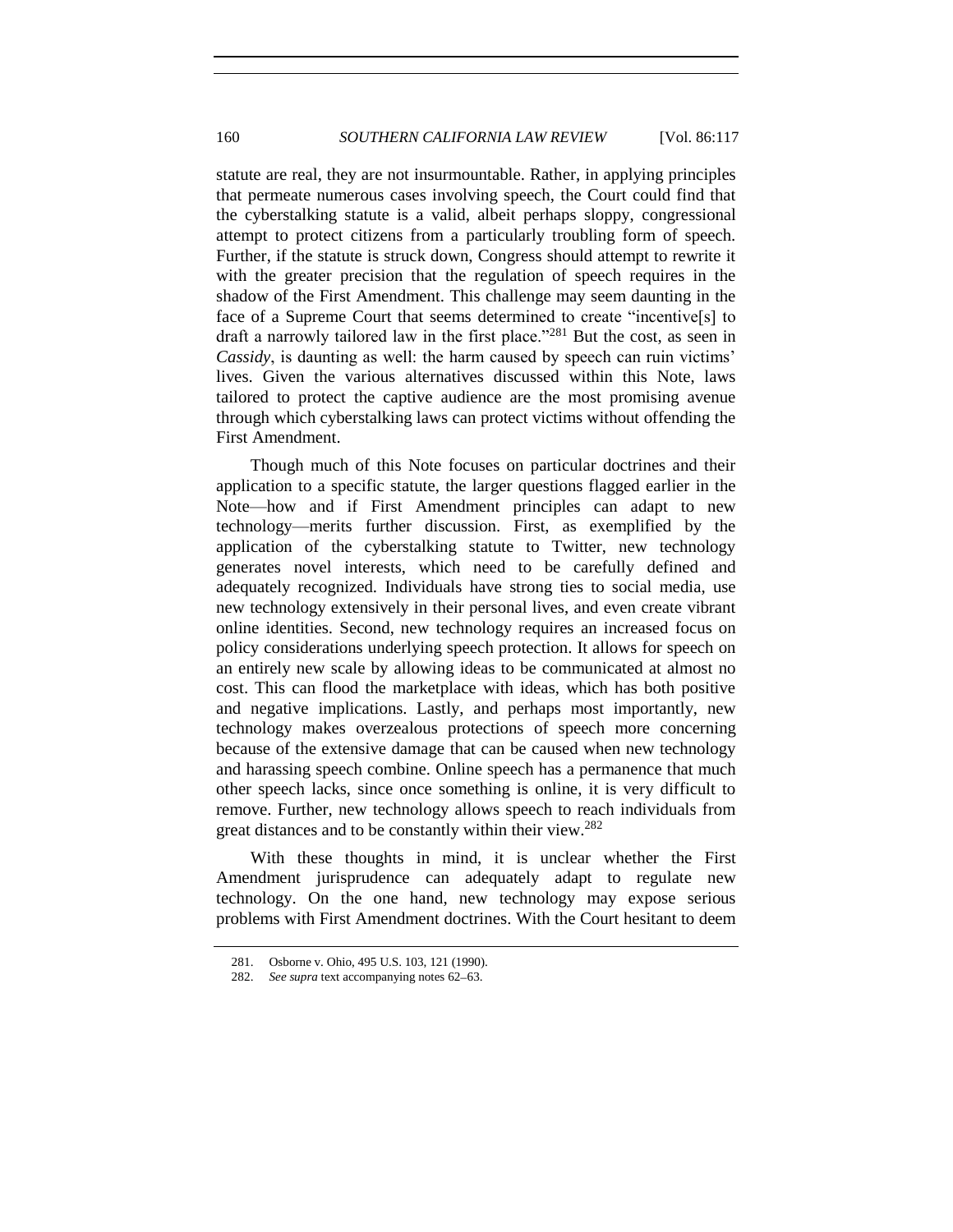interests compelling, some regulations of speech and new technology may be struck down because of a failure to adequately recognize new interests. Further, with speech on such a massive scale, requiring extremely narrow tailoring may make regulation of speech involving new technology nearly impossible. Last, the formerly appealing marketplace-of-ideas justification for expansive protection of speech may be eroded given how new technology affects that marketplace. On the other hand, First Amendment doctrines most likely can adapt to effectively regulate new technology. By applying existing doctrines liberally, $283$  recognizing new applications of firmly rooted doctrines,<sup>284</sup> or applying First Amendment scrutiny with a careful eye to the interests involved and breadth required, $285$  the Court can continue to adequately safeguard free speech without overprotecting it.

<sup>283.</sup> *See supra* Part IV.F.

<sup>284.</sup> *See supra* Part IV.G.

<sup>285.</sup> *See supra* Part IV.H.1.